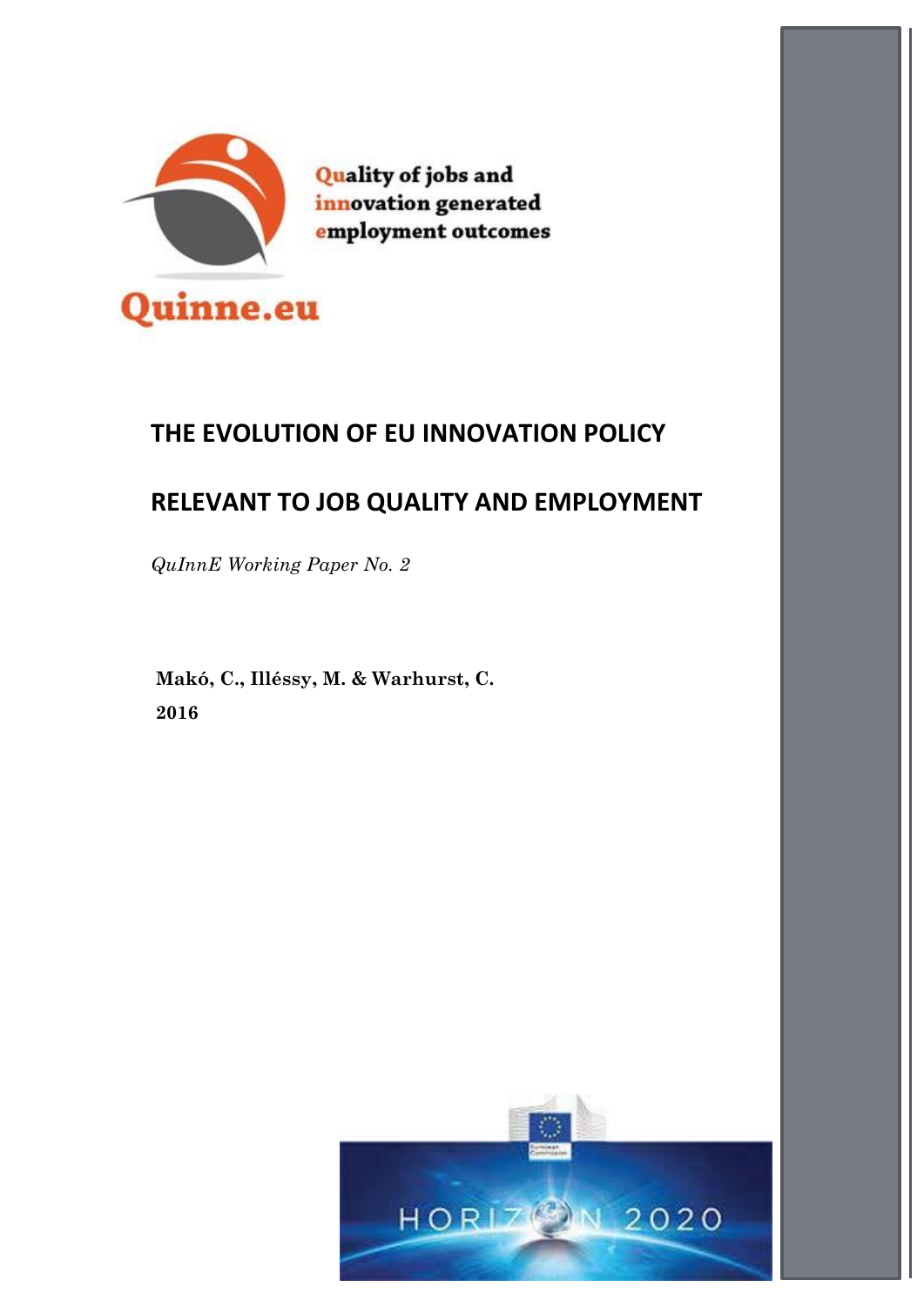QuinnE - *Quality of jobs and Innovation generated Employment outcomes* -is an interdisciplinary project investigating how job quality and innovation mutuallyimpact each other, and the effects this has on job creation and the quality of these job.

The project will run from April 2015 through July 2018. The QuInnE project is financed by the European Commission's Horizon 2020 Programme 'EURO-2-2014 -The European growth agenda', project reference number: 649497.

Quinne project brings together a multidisciplinary team of experts from nine partner institutions across seven European countries.

Project partners:

*CEPREMAP (Centre Pour la Recherche Economique et ses Applications), France Institute of Sociology of the Hungarian Academy of Sciences, Hungary Lund University, Sweden Malmö University, Sweden University of Amsterdam, The Netherlands University of Duisburg-Essen, Germany University Rotterdam, The Netherlands University of Salamanca, Spain University of Warwick, United Kingdom of Great Britain*

Work Package 4 Deliverable 4.2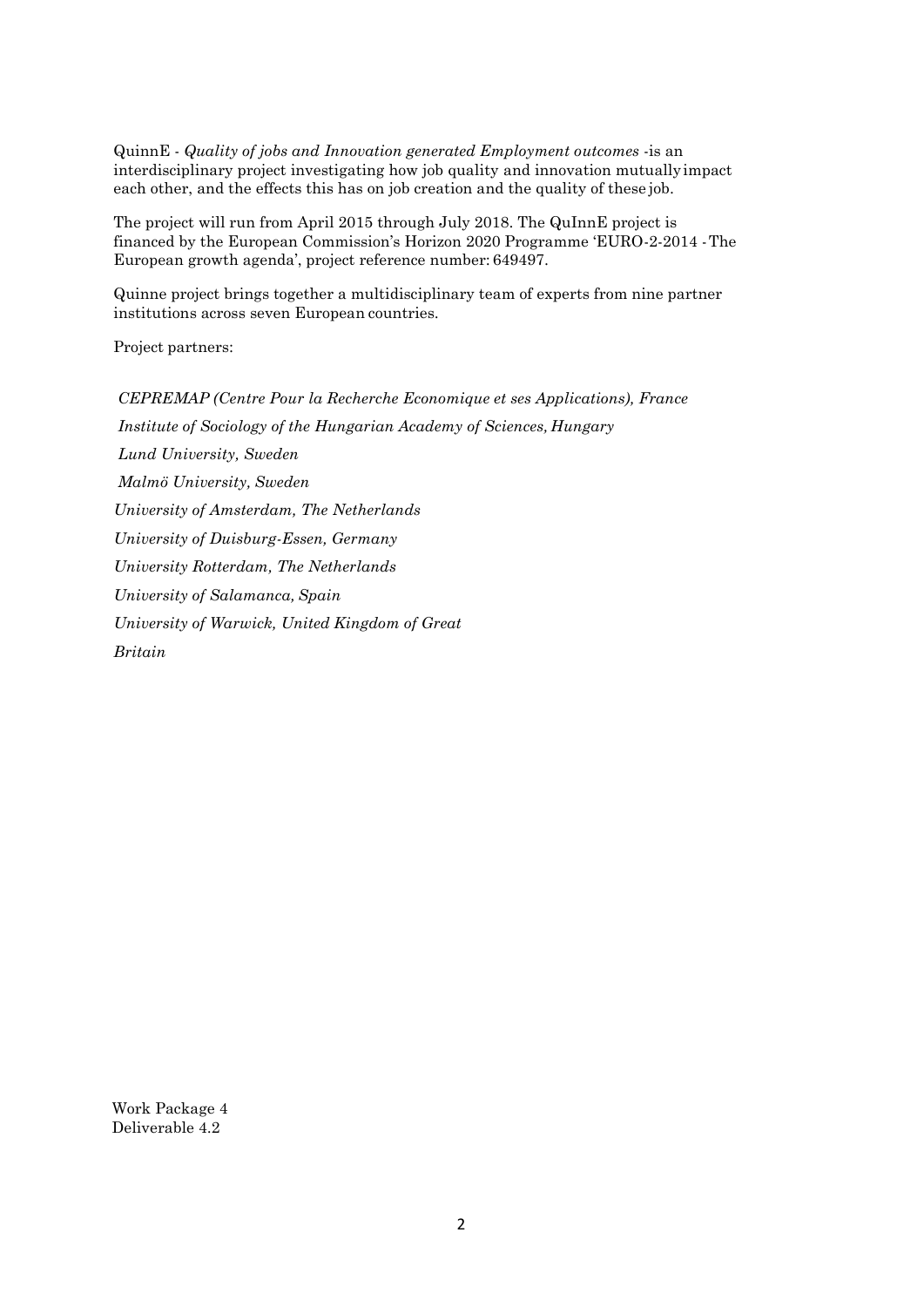## **Table of contents**

| Evaluation of the European innovation policy relevant to job quality and employment  5<br>$\mathbf{1}$ |  |
|--------------------------------------------------------------------------------------------------------|--|
| $2^{\circ}$                                                                                            |  |
|                                                                                                        |  |
| First phase of Lisbon Strategy and the changes in the innovation concept (2000-2004)  10               |  |
| Mid-term review and the second phase of the Lisbon Strategy (2005-2008) 13                             |  |
|                                                                                                        |  |
|                                                                                                        |  |
| 3                                                                                                      |  |
| $\overline{4}$                                                                                         |  |
|                                                                                                        |  |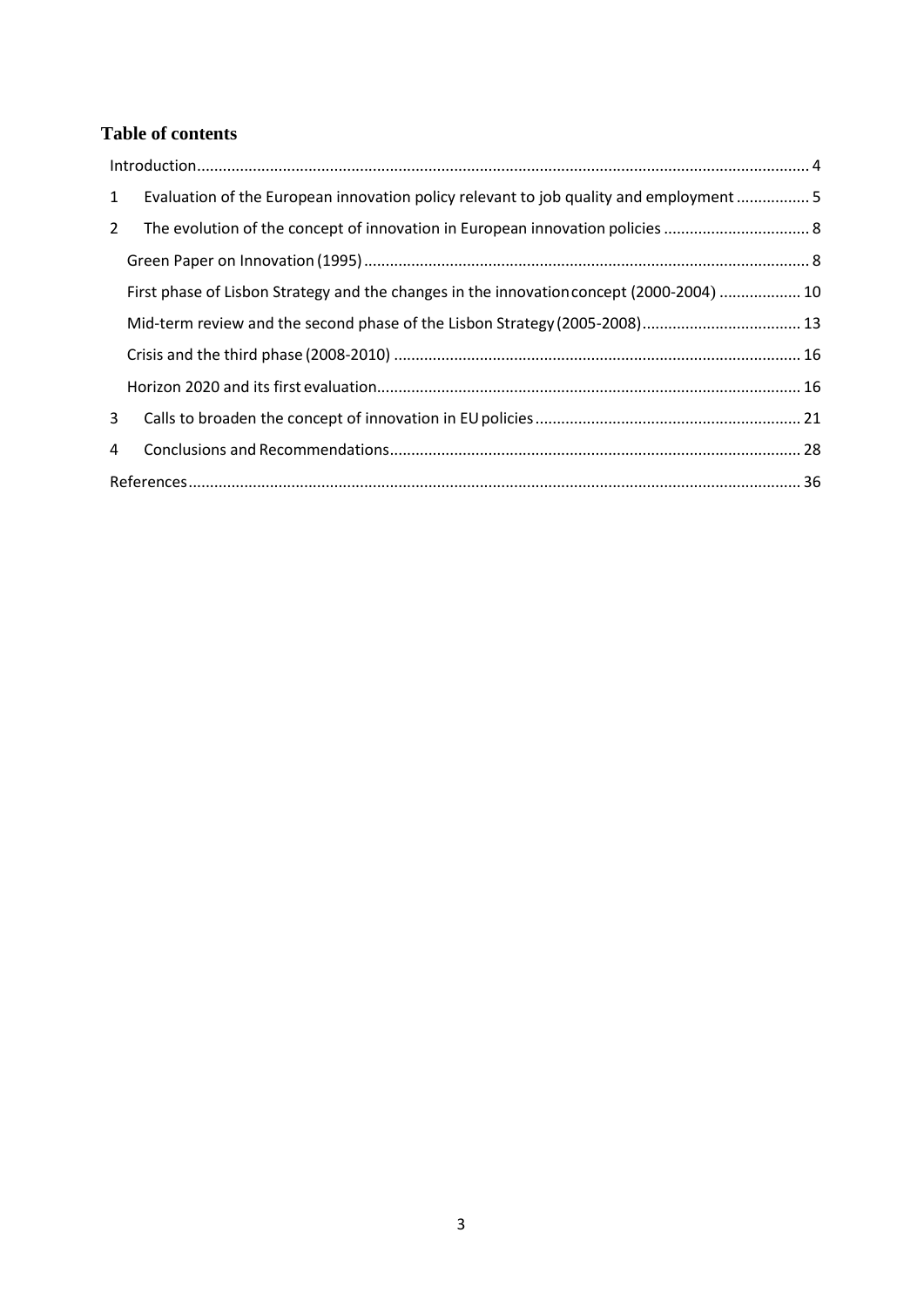## <span id="page-3-0"></span>**Introduction**

A central aim of the current EU growth strategy *Europe 2020* (EC 2012) is to stimulate the growth of high innovation, high job quality firms that create more and better jobs, which in turn tackle social inclusion and inequalities. Whilst innovation can destroy jobs, in the long-run, innovation and employment creation are complementary. Cross-country analysis finds that innovation links to productivity and more productive firms create additional jobs (OECD 2010). Moreover innovative firms in more innovative countries have higher employment growth and their employment tends to be higher quality (de Kok et al. 2011). Innovative firms can also be inclusive, enveloping workers marginalised in the labour market (Dutz et al. 2011; OECD 2010). It is not surprising therefore that the European Commission (EC) regards innovation as an over-arching driver of EU growth (EC 2013a): the *Innovation Union* is one of the seven flagship initiatives within *Europe 2020*.

Unfortunately, the innovation performance of the EU lags behind key international competitors such as the US and Japan and its lead over new competitors such as China is decreasing (EC 2013a). There are also innovation performance differences between the EU member states which, after a period of convergence, have widened with the global financial crisis (Mako et al. 2014). Boosting innovation within the EU is therefore not a new but long-standing policy concern. The aim of this QuInnE Working Paper is to evaluate key past and current EU innovation policies relevant to job quality and employment. The Working Paper first summarises the two approaches that dominate thinking about innovation. It then outlines the evolution of EU policy on innovation over the past twenty years, followed by a short critique of this policy. The final section offers comments and recommendations about how EU innovation policy might be developed in the future in order to better meet the innovation challenge facing Europe.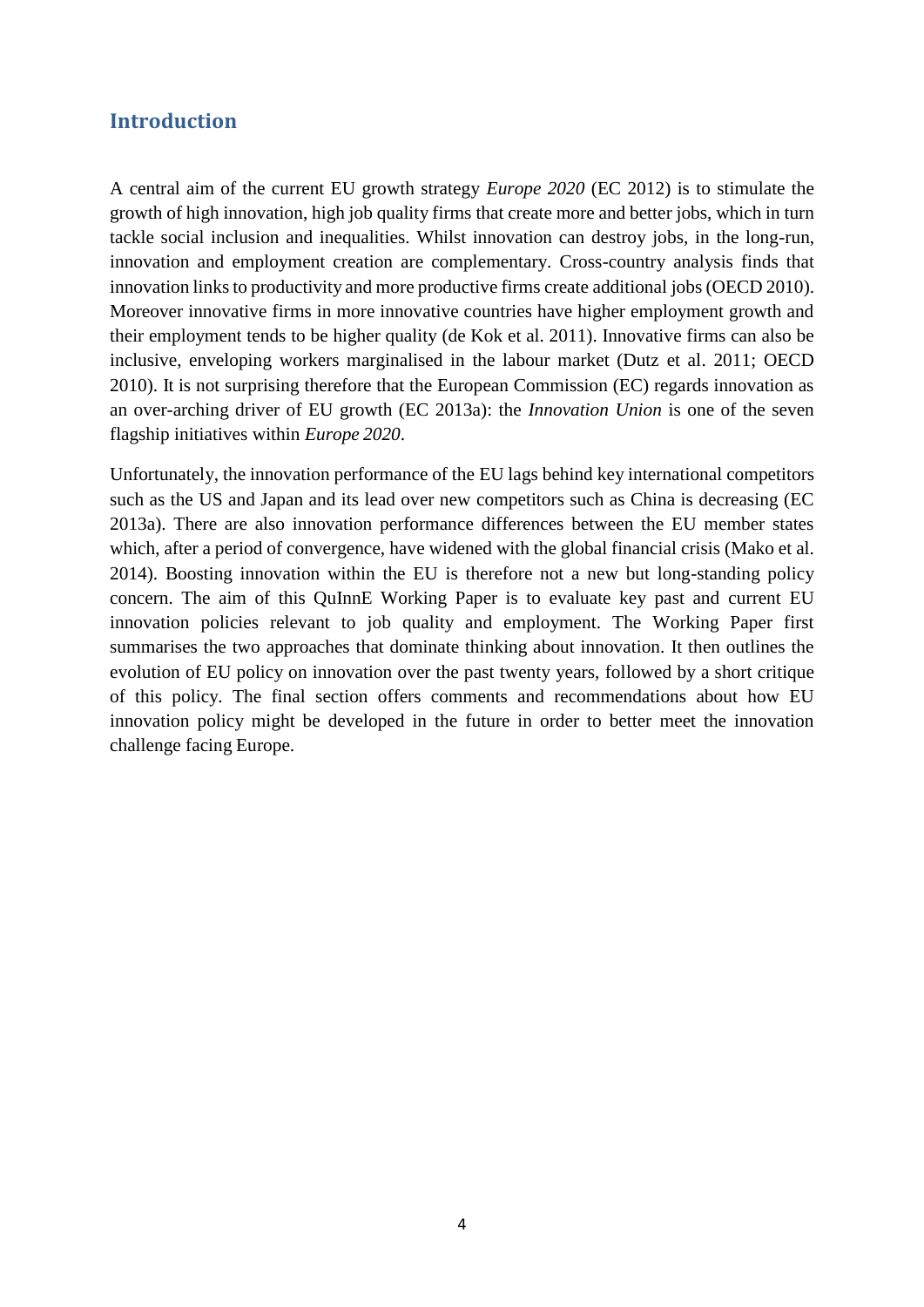## <span id="page-4-0"></span>**1 Evaluation of the European innovation policy relevant to job quality and employment**

There are two stylized approaches within innovation policies. In the first, more traditional and narrow approach, innovation is regarded as a linear process, where the source of allinnovation activity is scientific research. The results of scientific basic research are transformed into engineering and manufacturing products, which are then sold through marketing and sales activities. Within this approach innovation is mainly about creating radically new products or processes; any incremental innovations are regarded as of secondary importance. The emphasis of this narrow science-focused approach to innovation is thus the generation of new explicit knowledge and ideas. Innovation is technological and primarily occurs in 'high-tech' industrial sectors. With an emphasis on science and the generation of explicit knowledge, policies aimto improve both the quantitative and the qualitative aspects of higher education e.g. by raising the number of PhD students produced and improving the research base of EU countries.

Within this narrow approach the main rationale for state intervention in innovation is an assumption of market failure (Fagerberg 2014). It is embedded in the neo-classical stream of the economics in which self-regulated markets create optimal resource allocation. According to this argument, innovation has 'public good' properties inhibiting firms from investing as much in innovation as the 'optimum level' would require. Innovation requires investments from firms but the benefits of these efforts are risky, hard to monopolize and will diffuse across the whole economy, thus limiting returns to firms that might choose to invest in innovation. Therefore 'rational firms' avoid innovation activities, resulting in under-investment in it. If self-regulating markets are unable to provide the 'optimum level' of innovation investment, justification then exists for state intervention.

Schienstock and Hamalainen (2001) critique this traditional narrow approach to innovation by underlining its implicit assumptions: innovation is understood as an exceptional event; innovation and the process of knowledge creation is seen as an isolated process; problems of uncertainty remain unsolved; R&D is supposed to be the main (if not the only) source of innovation; and it neglects collaborative elements of innovation. As they note, there is an increasing volume of evidence that suggests that the linear model of innovation represents the exception rather than the rule, and it is difficult to find a direct causal link between new scientific knowledge and innovation.

Schienstock and Hamalainen (2001) contrast the science-based understanding of innovation with an activity-based understanding of innovation which can take place anytime and anywhere. Instead of being a single event, innovation, they argue, should be regarded as a continuous process related to the everyday practice of organisations. As such incremental innovations are important with tacit, rather than explicit, knowledge being important. Another basic feature of innovation, they point out, is its uncertainty. In order to cope with this inherent uncertainty, Schienstock and Hamalainen propose a recursive model of innovation as opposed to the linear one: 'Because of this uncertainty, we cannot identify clear sequences of stages in innovation processes; instead, we have to analyse innovation as a recursive process, in which particular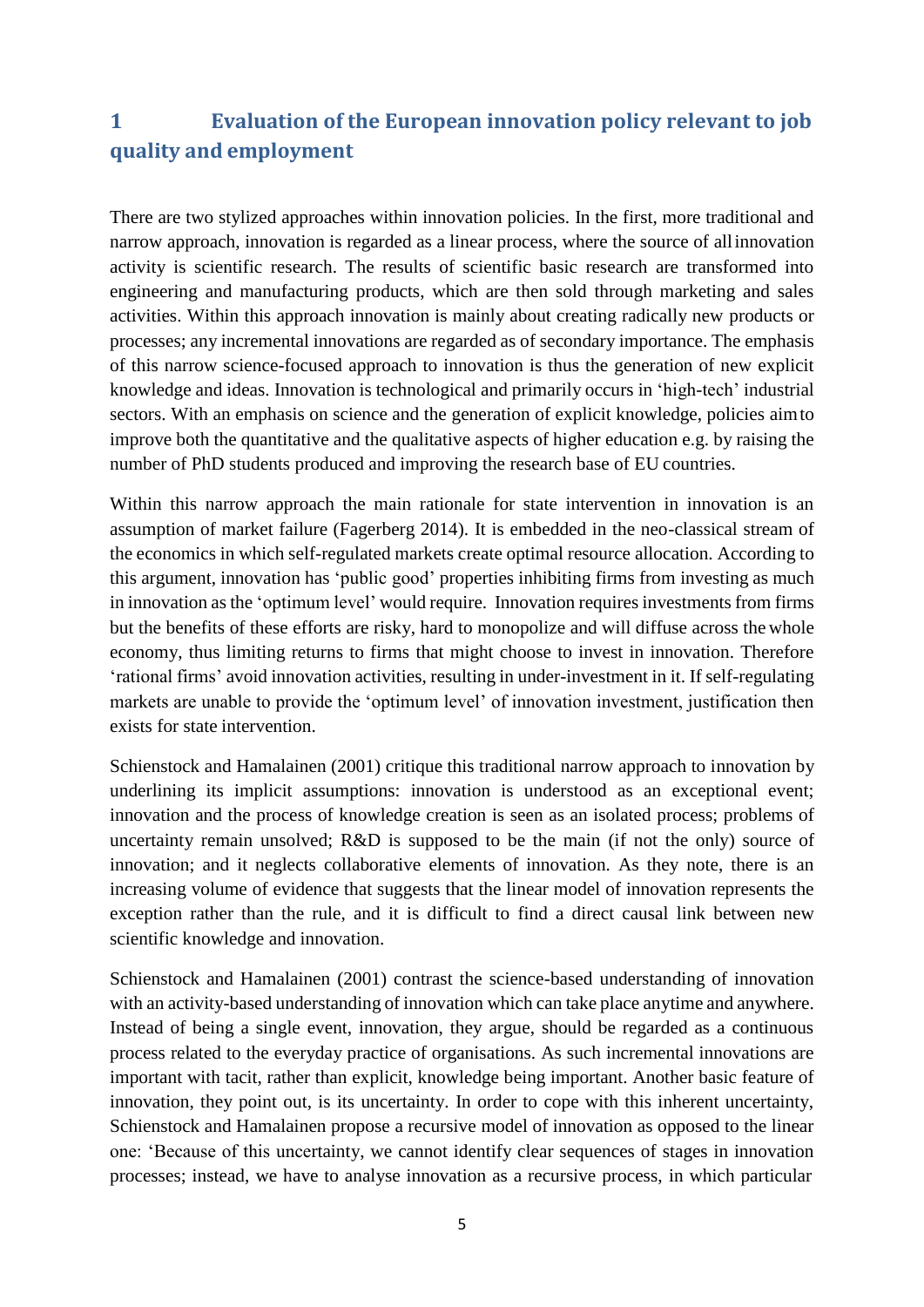innovation activities can become both cause and effect, consequence and prerequisite' (p.51.). In this approach, the triggers of innovation may vary depending on the case, there are multiple actors involved in the process of innovation and there are 'complicated feedback mechanisms and interactive relationships' among them (p.51).

This broader, recursive model of innovation implies a different policy approach. Trust relations, strong cooperation and intense social interactions between actors ensure the necessary flow of information and knowledge, with continuous learning having a central role in this broader model, and the social embeddedness of innovation has to be recognised. This different approach required of policy is best reflected in accounts of national innovation systems. In this view, each country represents a specific case with specific actors and institutions, with unique relationships among them. National systems of innovation evolve historically and show path-dependent characteristics. It is also implied that there are no universal policy solutions or instruments that can be effectively implemented independent of the circumstances of any given country.

Working within this approach, Ramstad (2014) proposes an innovation ecosystem model. This 'expanded triple helix' innovation-generating model, with interrelated actors and processes at different levels, has a number of aspects:

- 1. it uses a much broader scope of innovation including organisational, service and policy innovations;
- 2. it does not limit the key actors in policy shaping to those in public sector institutions but includes representatives of employers' association and trade union, and recognises that that enterprises are the main driver of innovation;
- 3. there are thus players and process at both micro, meso and macro levels, moreover changes at one level imply changes at the other levels;
- 4. intra-organisational relationships are just as important as inter-organisational dynamics;
- 5. within enterprises, emphasis is placed on high-involvement practices that lever innovation e.g. autonomous working teams, management-employee relationships and employee-driven innovation, and which can enhance both firm productivity and quality of working life.

These two approaches to innovation – narrow and broad – imply two different knowledge management models because they rely on two different types of knowledge. According to Jensen et al. (2004), the narrow approach can be characterized by the STI-mode (Science, Technology, Innovation) of knowledge management system that focuses on codifying explicit, abstract knowledge, while the broad approach involves tacit and 'often highly localized' knowledge where Doing, Using and Interacting, the DUI-mode of knowledge management, is important. The two approaches are characterised in Table 1 below.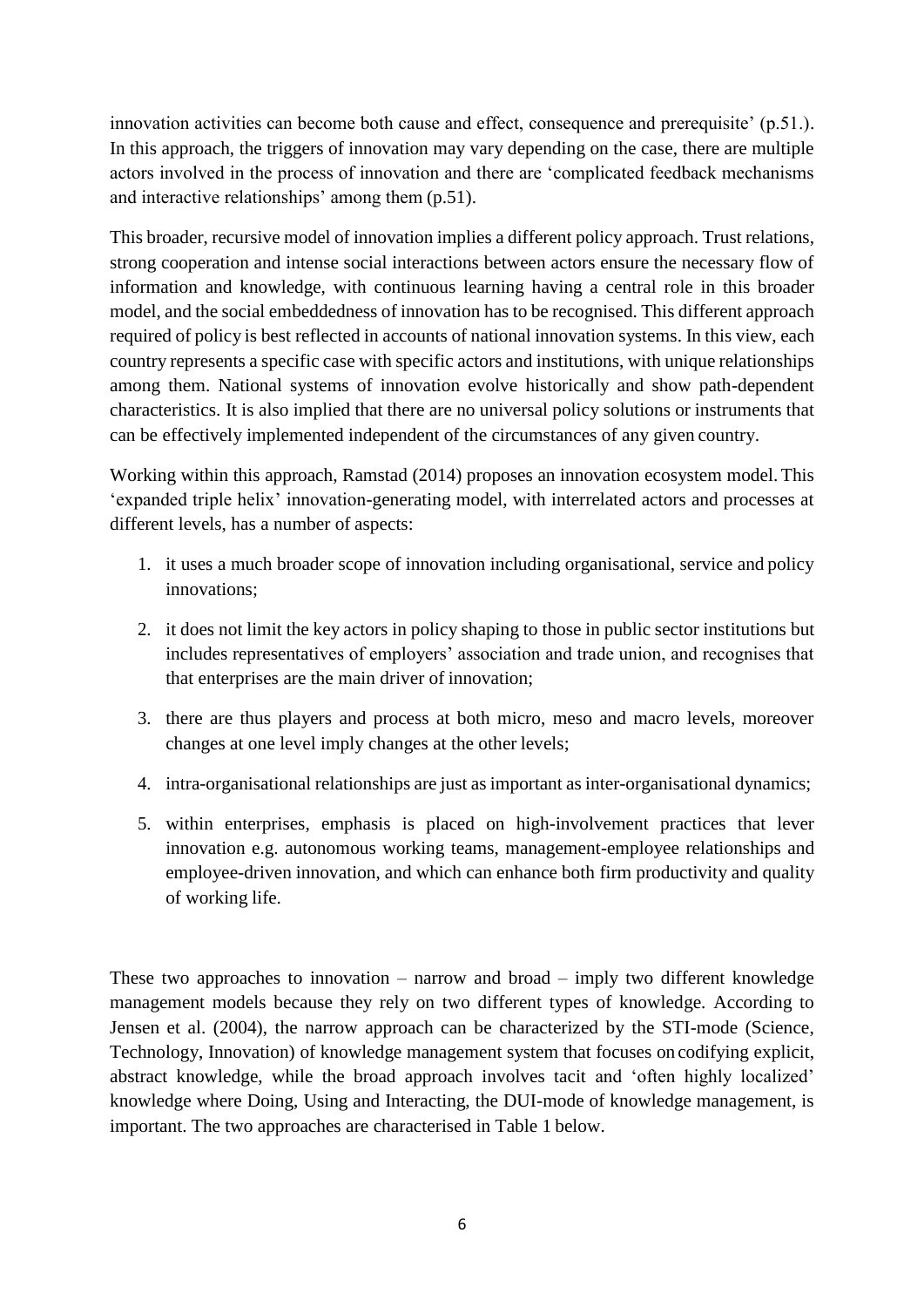| Table 1: Narrow and broad approaches to innovation |  |  |
|----------------------------------------------------|--|--|
|----------------------------------------------------|--|--|

|                                      | <b>Narrow Approach</b>              | <b>Broad Approach</b>           |  |
|--------------------------------------|-------------------------------------|---------------------------------|--|
| <b>Model of innovation</b><br>Linear |                                     | Recursive                       |  |
| Dominant form of innovation          | Radical                             | Incremental                     |  |
|                                      | Technological                       | Non-technological               |  |
| <b>Knowledge base</b>                | Scientific, explicit and individual | Practical, tacit and collective |  |
| <b>Mode of innovation</b>            | STI-mode                            | DUI-mode                        |  |
| <b>Sector</b>                        | Manufacturing                       | Not sector specific             |  |
| <b>Policy implications</b>           | Market failure approach             | System approach                 |  |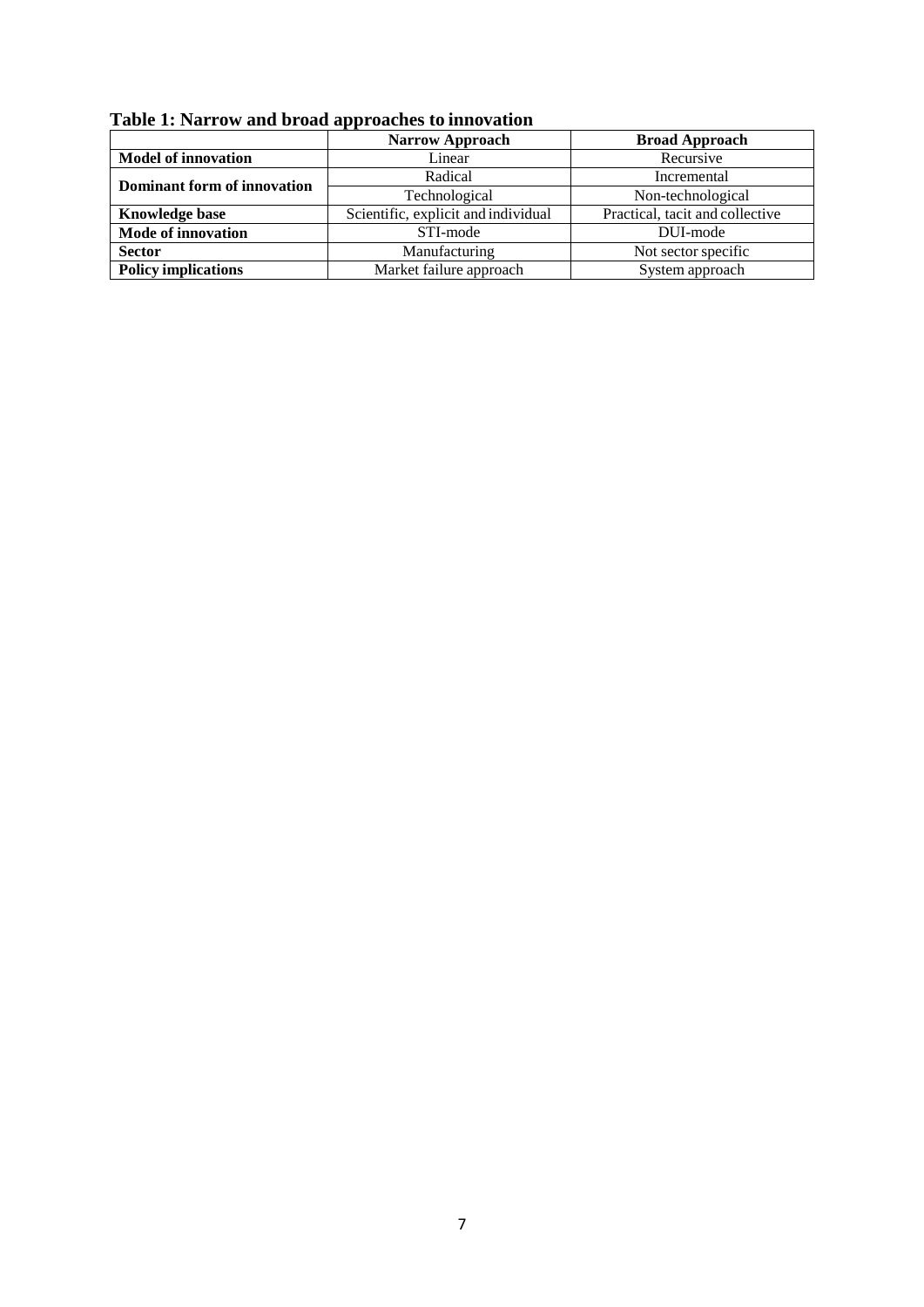## <span id="page-7-0"></span>**2 The evolution of the concept of innovation in European innovation policies**

This section describes and evaluates how the concept of innovation has changed across different European Commission policy documents over the past 15-20 years. The examination of the content of these documents draws on the theoretical framework summarised in the previous section. It should be noted he EC has produced a large number of innovation policy documents over this time and a meta-analysis of these documents is beyond the scope of this working paper. Instead, prefaced by the 1995 Green Paper on Innovation, this review examines the most important innovation policy documents related to the two key ten-year strategies of the EC, namely the Lisbon Strategy and Horizon 2020.

### <span id="page-7-1"></span>**Green Paper on Innovation (1995)**

One of the very first documents intended to determine innovation policy at the European level was the *Green Paper on Innovation* adopted in 1995 (EC 1995). The first edition of the Oslo Manual which defined types of innovation and its ways of measurement had been recently approved (OECD, 1992) and on the basis of the Manual the first wave of the Community Innovation Survey (CIS) was launched in 1993. Organised by Eurostat and carried out by national statistical offices, the CIS was the first coordinated survey of innovation activities and initially covered 12 European countries using a standardized methodology and questionnaire (Godin 2002). Since then, there have been nine waves of the survey and it became the largest survey on innovation in the world. However, it is organised on a voluntary basis, with the result that it does not cover all Member States of the  $EU^1$  $EU^1$ .

The objective of the Green Paper was to identify key factors and policy measures through which innovation activity could be enhanced in the EU. Although the opening definition of innovation adopted in this strategic document was quite vague – 'the successful production, assimilation and exploitation of novelty in the economic and social spheres' (EC 1995: 1) – the document does later include definitions for product, process and organisational innovation. The document also emphasized the role of the public sector and the importance of innovation culture generally as well as an appreciation of firm-level practice and capabilities, as the document puts it 'innovation is … the introduction of changes in management, work organisation, and the working conditions and skills of the workforce' (p.1).

In relation to the theoretical framework briefly sketched in the previous section, the Green Paper vacillates between the broad and narrow approaches to innovation. The document recognizes that innovation is not a linear process but involves dense interactions of different actors. Reflecting the broad approach it states that innovation:

<span id="page-7-2"></span><sup>&</sup>lt;sup>1</sup> For a detailed description of the countries participating in different waves of CIS, see: <http://ec.europa.eu/eurostat/web/microdata/community-innovation-survey>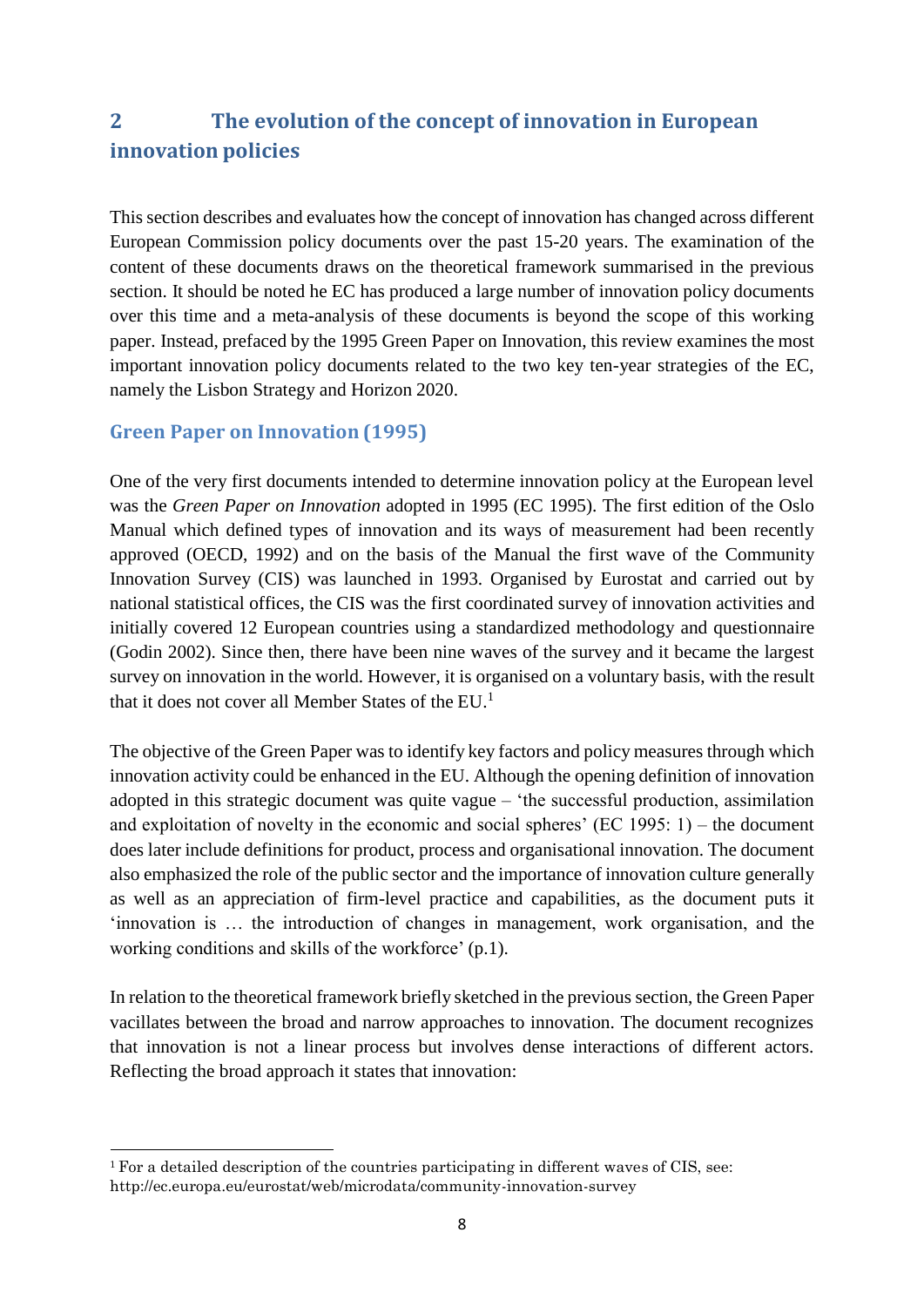… is not a linear process, with clearly-delimited sequences and automatic follow-on, but rather a system of interactions, of comings and goings between different functions and different players whose experience, knowledge and know-how are mutually reinforcing and cumulative. This is why more and more importance is attached in practice to mechanisms for interaction within the firm (collaboration between the different units and participation of employees in organisational innovation), as well as to the networks linking the firm to its environment (other firms, support services, centres of expertise, research laboratories, etc.). Relations with the users, taking account of demand expressed, and anticipating the needs of the market and society are just as important – if not more so – than a mastery of the technology. (EC 1995: 1)

The Green Paper also distinguishes between radical and incremental innovation, giving equal importance to both kinds of innovation. The document also argues that organisational innovation plays a crucial role in being a necessary precondition for the success of otherforms of innovation and that Europe lags behind its competitors in this field. As to which sectors are innovation-centred, the document remains neutral, recognizing the importance of innovation not only in high-tech sectors but also in agriculture, services and even the public sector. The latter is particularly noteworthy given that the CIS omits to survey the public sector.<sup>[2](#page-8-0)</sup>

Despite this rhetoric, there is a noticeable gap between the theoretical orientation of the Green Paper and the measures proposed; whilst the former reflects the broad approach to innovation, the latter are grounded in the narrow approach of innovation. In thisrespect, the document refers to one of the most important weaknesses faced by the EU being the so-called 'European paradox'. This term refers to the fact that while Europe performs well in terms of basic scientific research it struggles to transform its scientific excellence into commercial success compared to its main competitors: at that time the US and Japan.[3](#page-8-1) This analysis had a long-lasting impact on the orientation of European innovation policies, focusing mainly on patent regulation, tax incentives and stronger collaboration between R&D sectors and industry, strengthening the technology absorption capacity of SMEs etc. Although from an innovation theoretical point of view, this document can be evaluated as one which fully applies the broad approach, in terms of policy measures it remains technology-oriented. In the second part of the Green Paper, the Commission proposes a full set of actions that has to be taken in order to improve innovation capacity of both firms and individuals in the European Union. None of the 13 measures<sup>[4](#page-8-2)</sup> listed

<span id="page-8-0"></span><sup>2</sup>The EC only piloted a survey of public sector innovation in the early 2010s following the Innovation Union initiative, see [http://www.technopolis-group.com/wp](http://www.technopolis-group.com/wp-)content/uploads/2014/06/1540\_EIS-2011-12\_EPSIS-2013.pdf

<span id="page-8-1"></span><sup>3</sup>The question to what extent this statement was true at that time is not investigated in this Working Paper. However, note that according to the Green Paper by 1993 there already existed a significant gap between the US, Japan and the EU in R&D expenditure as a share of GDP (2.7%, 2.8% and 2.0% respectively) and the gap was widening.

<span id="page-8-2"></span><sup>4</sup>The Green Paper defines 13 Route of actions as follows: Develop technology monitoring and foresight, Better direct research efforts towards innovation, Develop initial and further training, Further the mobility of students and researchers, Promote recognition of the benefits of innovation, Improve the financing of innovation, Set-up fiscal régime beneficial to innovation, Promoting intellectual and industrial property, Simplify administrative procedures, A favourable legal and regulatory framework, Develop 'economic intelligence' actions, Encourage innovation in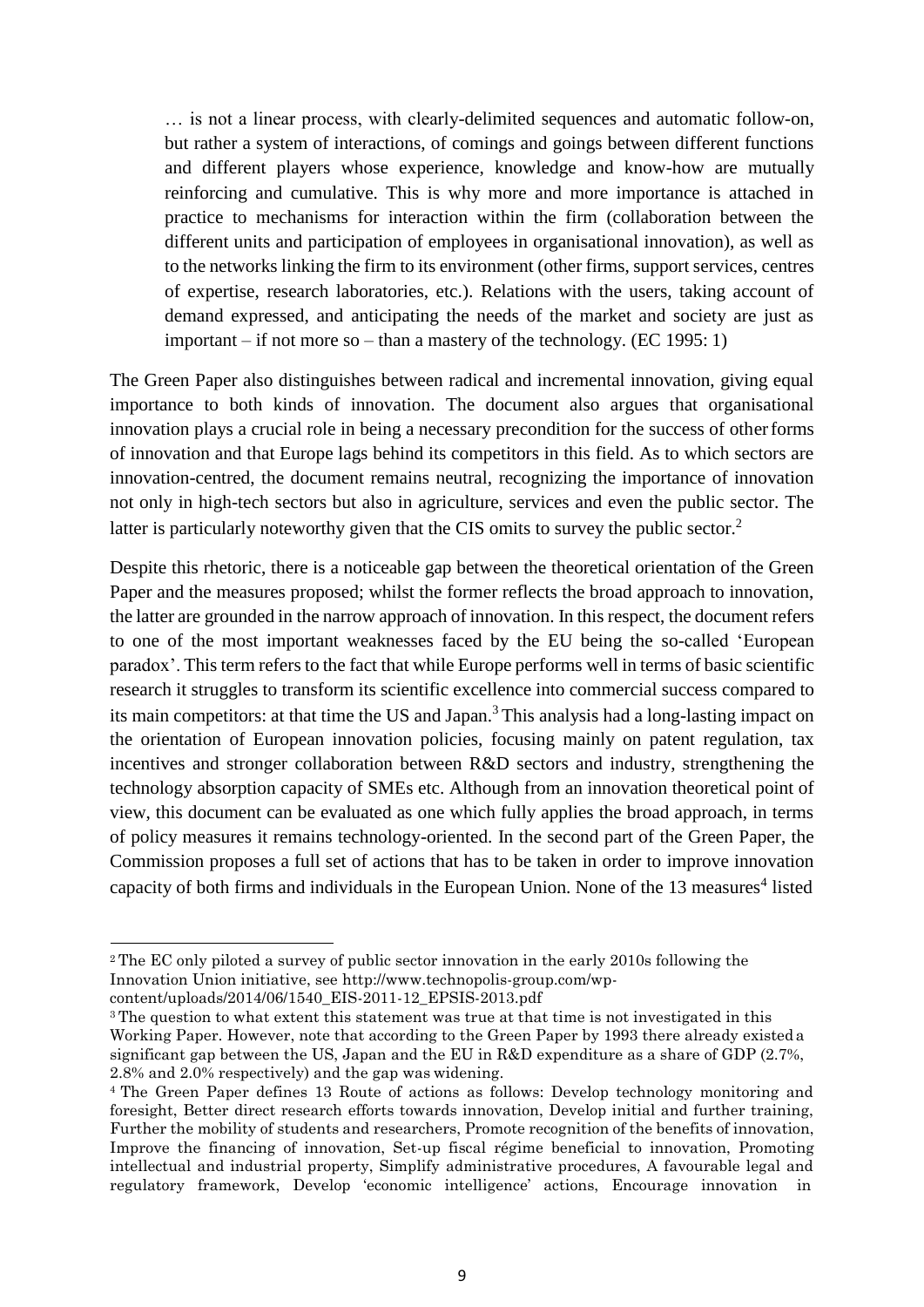link to non-technological innovation but instead reflect a narrow approach especially emphasizing the importance of technological innovation, scientific, explicit and individual knowledge-base, the STI mode of innovation and the manufacturing sector. This dissonance between theoretical grounding and the focus on particular measures is a pattern that can be identified in subsequent EU innovation policy.

In terms of the relationship between innovation and the quantitative and qualitative aspects of employment, the Green Paper emphasizes mainly the former. It is argued that product innovation boosts employment by increasing demand and thus investment. Process innovations, for their part, also increase employment because it increases firm productivity or lowers production costs. As such, in the long term, a positive effect on employment growth may occur. However, the relationship between innovation and job quality is poorly developed in the document. There is appreciation that 'by its nature innovation is a collective process which needs the gradual commitment of an increasing number of partners. In this respect, the motivation and participation of employees is critical for its success' (p.11). However the document also warns of a trade-off between the quantity and quality of jobs: whilst 'innovation generally improves living and working conditions, care has to be taken that new methods of organising work (such as just-in-time working) do not jeopardise jobs' (p.11).

## <span id="page-9-0"></span>**First phase of Lisbon Strategy and the changes in the innovationconcept (2000-2004)**

The aim of the Lisbon Strategy (2000) was to create a knowledge-based economy and society as the basis for the EU becoming the most competitive and dynamic economy in the world.<sup>[5](#page-9-1)</sup> The Strategy defined three strategic goals: sustainable economic growth; more and betterjobs; and greater social cohesion. In the context of wanting to create a knowledge-based economy, it is not surprising that innovation quickly became a core issue. There were two main initiatives intended to foster innovation. The first was the establishment of the European Area of Research and Innovation; the second was to create friendly environments for start-ups and SMEs.

With respect to the first initiative, the European Research Area (ERA) is a tool to coordinate research activities at the national and European level in order to support Europe's best researchers and scientists. This aim could be achieved, argued the Strategy by – among other things – developing joint research programmes, creating an environment that stimulates increased private investments in R&D, benchmarking national R&D policies, establishing the European Innovation Scoreboard, fostering the mobility of European researchers and creating a common European patent protection.

The second initiative aimed to increase the competitiveness and dynamism of the business sector by creating a friendlier environment especially for start-ups and SMEs. To do so involved lowering the costs and the administrative burdens of doing business. Encouraging interfaces

enterprises, especially SMEs, and strengthen the regional dimension of innovation, Update public action for innovation.

<span id="page-9-1"></span><sup>5</sup>The Lisbon Strategy is available:

[http://www.consilium.europa.eu/en/uedocs/cms\\_data/docs/pressdata/en/ec/00100-r1.en0.htm](http://www.consilium.europa.eu/en/uedocs/cms_data/docs/pressdata/en/ec/00100-r1.en0.htm)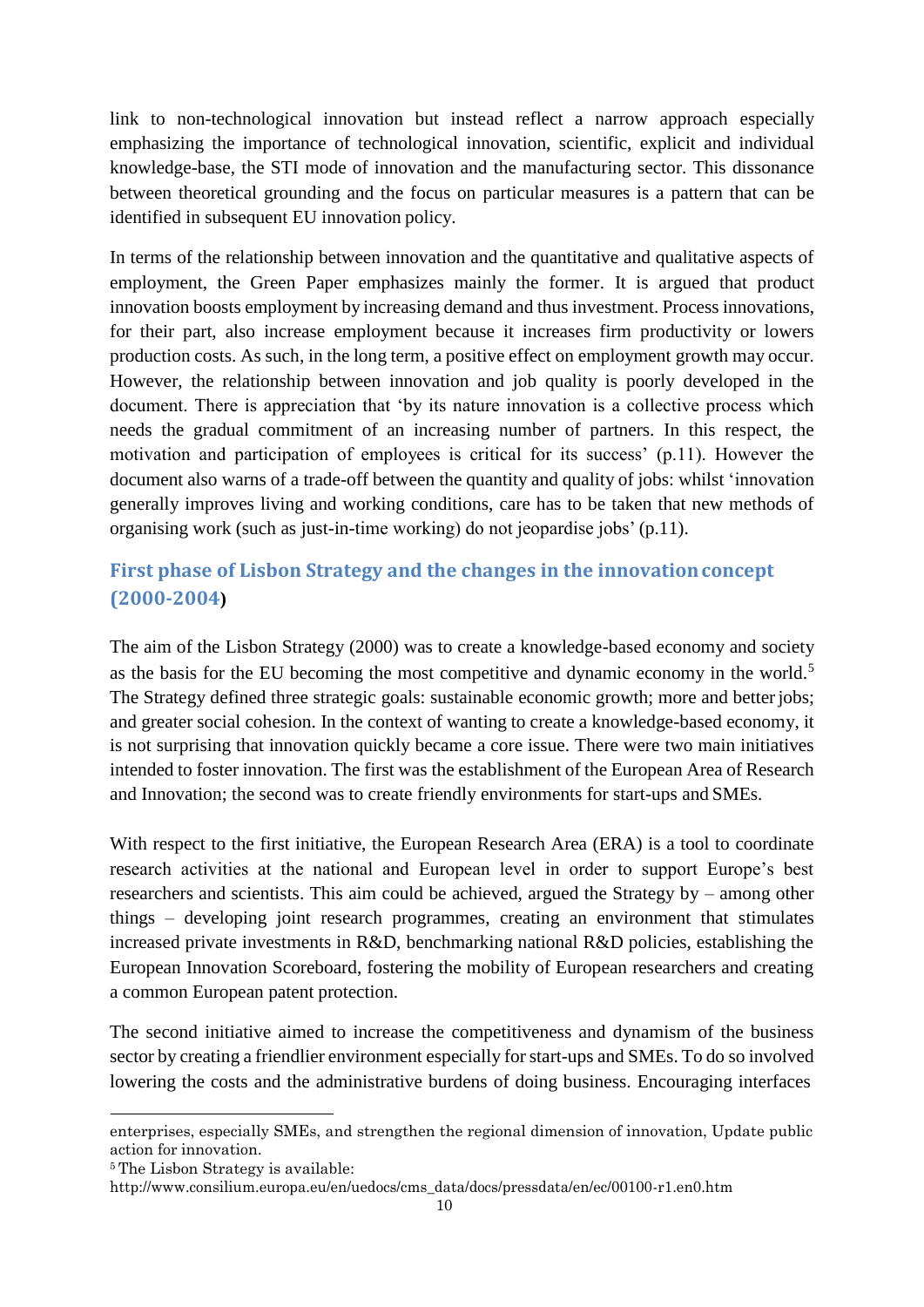between the partners of the Triple Helix models and advisory services and other types of business angels also became a priority. In support of this initiative the European Investment Bank launched its *Innovation 2000 Initiative*[6](#page-10-0) covering five main areas: human capital formation; research and development; information and communications technology networks; diffusion of innovation; development of SMEs and entrepreneurship.

Despite the reference to partners and the triple helix model, these two initiatives reveal scant attention in these key policy documents to the broad approach to innovation. In fact, the only quantifiable innovation related objective of the Strategy was to increase the share of R&D expenditures in the GDP from 1.9% to 3% by 2010 and to raise the proportion of private sector generated GDP from 55% to 67% of the total. According to the document's estimations, such growth would lever an additional 0.5% GDP growth and 400,000 additional jobs per yearafter

However, to do so would have required an annual growth rate of 6% for the public sector and 9% for the private sector – figures that were never realised. It should also be said that although innovation is recognised as playing a crucial role in achieving another strategic objective – increasing the European employment rate from 61% to 70% – its impact on job quality was not explored in any detail despite the policy desire to create better, not just more, jobs.

The implementation of the Lisbon Strategy was achieved in three main phases. This first period, known as Lisbon I, occurred between 2000 and 2004. This phase was followed by a mid-term review and a second phase of the Strategy over 2005 to 2008, known as Lisbon II. This midterm review resulted in a slightly modified innovation strategy *European Partnership for Growth and Jobs* and in an Action Plan *More Research and Innovation – a Common Approach*. The third phase was the continuation of Lisbon II in the context of global financial crisis and economic downturn.

Before the mid-term review, the European Commission also issued a communication updating the concept of innovation<sup>[8](#page-10-1)</sup> and also had an action plan.<sup>[9](#page-10-2)</sup> Both documents were approved in 2003. The strategy (EC 2003:a) represents a theoretical shift from linear to a systemic model of innovation:

Important though research is as the source of invention, innovation encompasses more than the successful application of research results. The evolution of the innovation concept – from the linear model having R&D as the starting point to the systemic model in which innovation arises from complex interactions between individuals, organisations and their operating environment – demonstrates that innovation policies must extend their focus beyond the link with research. (EC 2003a: 4)

<span id="page-10-0"></span><sup>6</sup>See in detail: <http://cordis.europa.eu/finance/src/inno2000.htm>

<sup>7</sup>European Commission, 2003(b).

<span id="page-10-1"></span><sup>8</sup>EC (2003a).

<span id="page-10-2"></span><sup>9</sup>EC (2003b).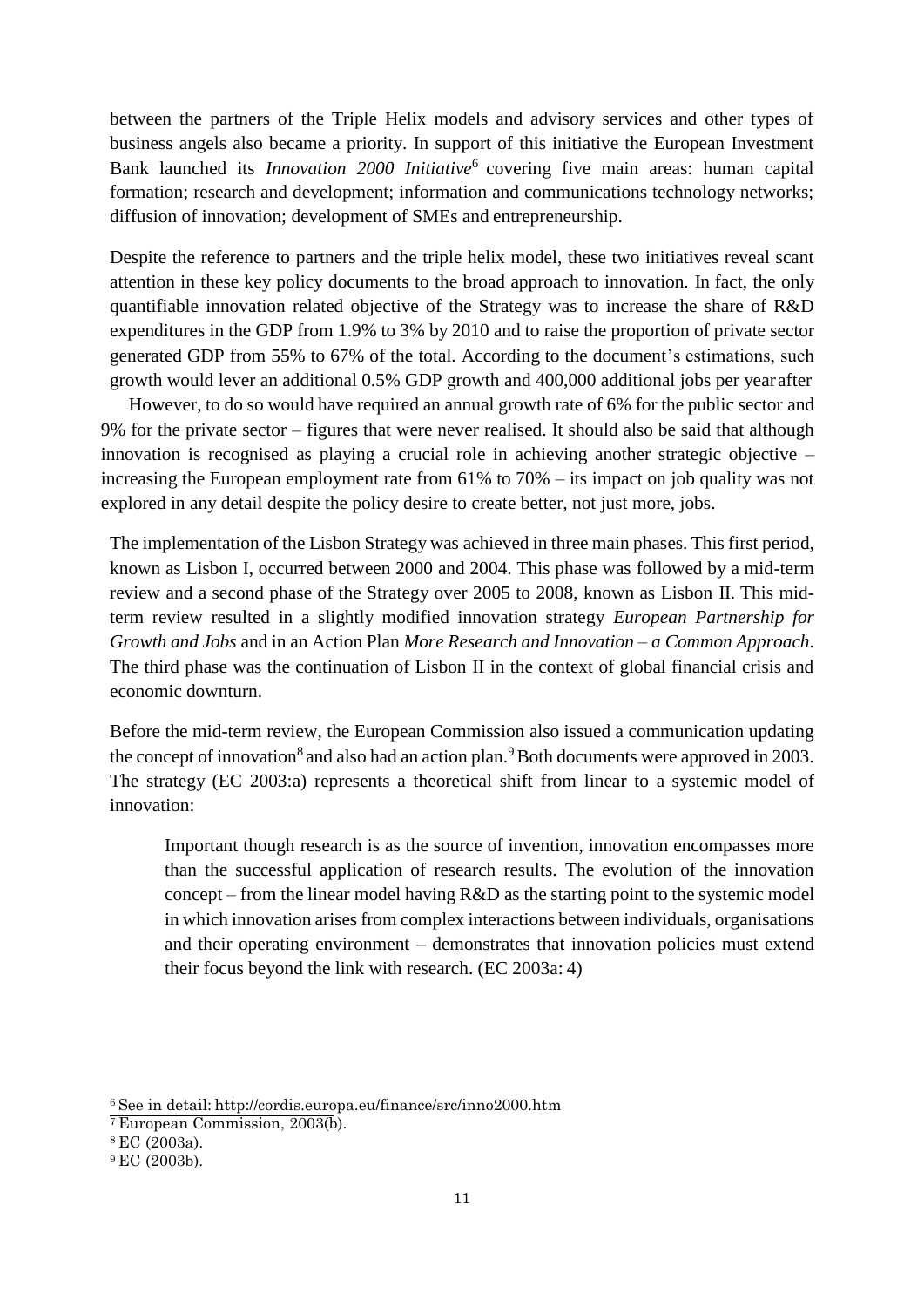In addition to the R&D-based linear approach, the document also recognises the importanceof incremental innovations, value-innovation $10$ , organisational and business model innovation, and design and marketing innovation. Interestingly, the document criticized previous innovation policies: 'Although it is the systemic model that now dominates in policy discussions, many measures put into practice with the intention to promote innovation still appear to owe more to the linear view' it admitted (EC, 2003a:7) – whilst maintaining the strategic aim of raising R&D expenditure to 3% of GDP.

This broadening of the approach to innovation involved not just a shift in the focus of innovation policy but also recognition that enterprises are at the heart of innovation. As such the most important target of innovation policy should be enterprises, their behaviour, capacities and environment. In parallel with this shift, statistical data analysis was also to be reviewed: 'These models also colour measurements of the innovation process and innovation performance, which are usually biased towards indicators of technological innovation' (EC 2003a: 7).

While the policy upgrading document explored the new broad-based approach of innovation, the action plan that came later in the same year reflected less of elements from the renewed concept of innovation elaborated a few months earlier. The only focus of the action plan was to design policy initiatives to help to reach the Barcelona objective – that is, to increase the average research investment level from 1.9% of GDP to 3% of GDP by 2010 and of which two-thirds should come from the private sector.<sup>[11](#page-11-1)</sup> Although the plan notes in footnote 8 that: 'Technological innovation must often be combined with other forms of innovation, such as in design, marketing and business organisation, in order to draw the full commercial benefit.' (EC, 2003b:7), initiatives aimed to boost organisational or other non-technological innovation are absent from the action plan. Instead it determines four main sets of action aiming at:

- 1. Harmonisation of policy mixes adopted by the Member States and the creation of a European Technology Platform
- 2. Considerably improving public support to research and technological innovation
- 3. Reach the necessary increase in the levels of public funding for research
- 4. Improving the environment of research and technological innovation in Europe: intellectual property protection, regulation of product markets and related standards, competition rules, financial markets, the fiscal environment, and the treatment of research in companies' management and reporting practices. (EC 2013b: 4)

Whilst both the policy document (EC 2003a) and the action plan (EC 2003b) emphasize the important role that innovation plays in boosting employment, the quality of this employment was not taken into consideration in either text. This absence is not surprising given that among the structural indicators intended to continuously monitor the success of the implementation process of the Lisbon Strategy and approved by the European Council in March 2000 none are aimed at measuring non-technological innovation or issues related to job quality (beside life-

<span id="page-11-1"></span><span id="page-11-0"></span><sup>&</sup>lt;sup>10</sup> This notion was popular at the end of the 1990s and refers to innovation as the main driving force in the search for new markets, and can occur via radical as well as incrementalinnovation. <sup>11</sup>This objective was officially by the European Council in meeting held in Barcelona on March 2002.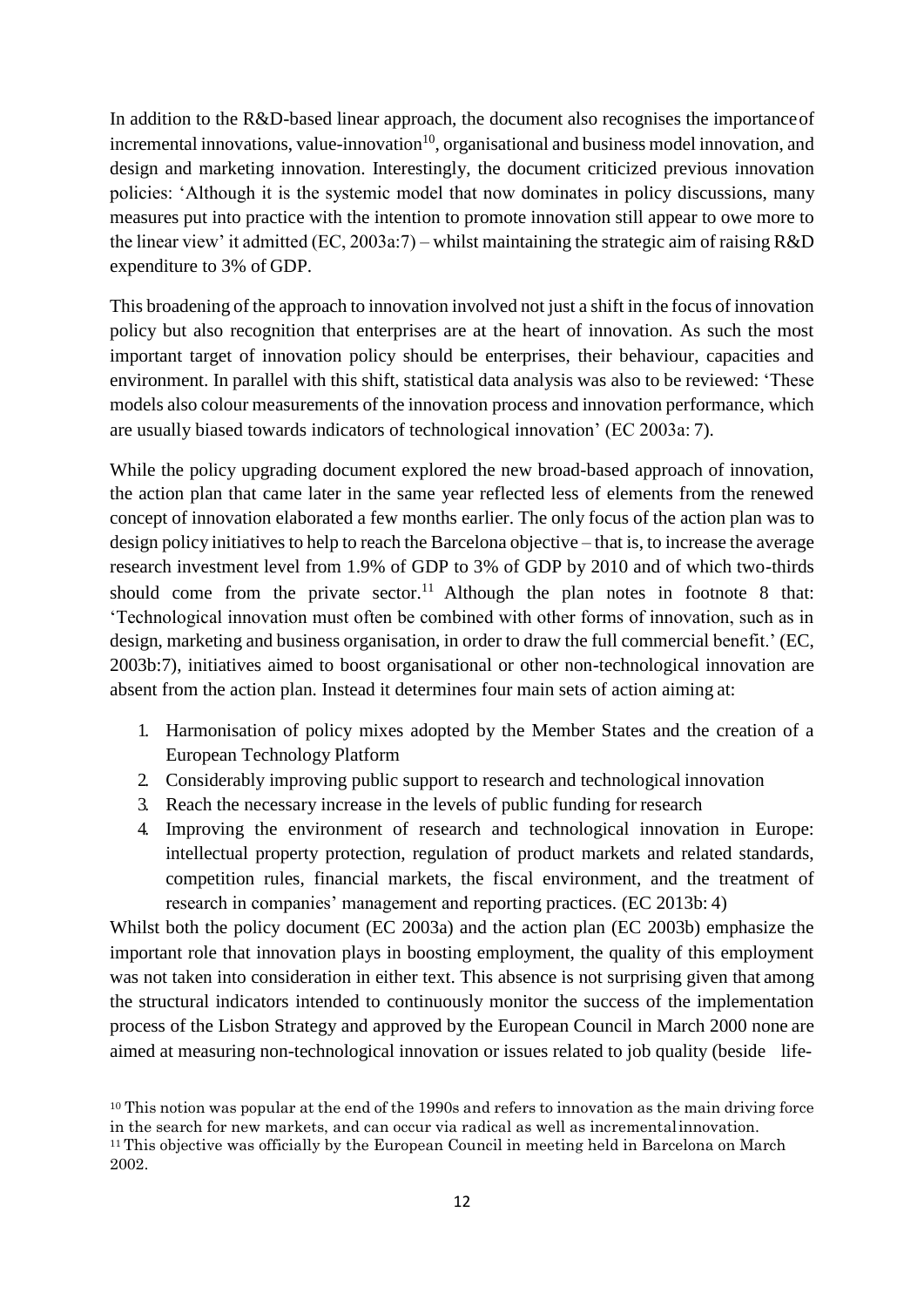long learning<sup>[12](#page-12-1)</sup> and accidents at work). Instead the indicators focus on employment rates (including that of older workers), unemployment rates, the gender pay gap and the tax rate on low-wage earners; the innovation and research section included indicators such as public expenditure on education, total R&D expenditure, the level of Internet access, the number of science and technology graduates, patenting activities, venture capital investments and ICT expenditure. In other words, reflecting the narrow approach to innovation. Although it was planned from 2000 to develop indicators measuring job quality, that intention was never realised. They are still missing from the headline indicators accompanying the Europe 2020 strategy which retained two rough indicators: the employment rate of those aged between 20- 64 years of age (the target being 3% by 2020) and the gross domestic expenditure on R&D (the target is 3% by 2020).

### <span id="page-12-0"></span>**Mid-term review and the second phase of the Lisbon Strategy (2005-2008)**

The first phase of the Lisbon process ended in 2004 and was followed by a mid-term review. The strategic objectives of the Lisbon Strategy had not been achieved: the gap in competitiveness had widened compared to North America and Asia; the employment rate of the EU-15 countries did not rise to 65% and the share of R&D expenditure was 1.83% of the EU-15 GDP according to Eurostat. Nevertheless, the mid-term review led by a High-Level Expert Group headed by Wim Kok (EC, 2004) did not rewrite the Strategy's objectives; instead it proposed a narrowing of their focus and urged more effective implementation through better governance and mobilisation. As one of the key documents evaluating the Lisbon Strategy noted:

… the conclusions of the mid-term review were very critical, especially as regards the design of the Strategy: an overly ambitious agenda; excessively numerous and often contradictory priorities; poor coordination of policies in different areas; and a limited sense of urgency and commitment at national political level. It also subscribed to the idea of limiting the number of objectives and targets, focusing on 'growth and jobs' and placing concrete measures ahead of the strictly quantified targets for 2010. (European Parliament 2010:38)

Innovation remained a core issue in the renewed agenda as an engine for both growth and employment. The mid-term review did not result in any significant changes in innovation policy. After reviewing the Lisbon Strategy, the Commission issued several important communications. The first (EC 2005a: *Working together for growth and jobs – A new start for the Lisbon Strategy*) is a general reorientation of the Strategy based on the Wim Kok Report. The second (EC 2005b: *More research and innovation – investing for growth and employment: a common approach*) is a more specific policy guideline about the next steps needed in the field of research and innovation. Both of these documents are derived from Integrated Guidelines. Based on the Wim Kok Report (EC 2004) the Commission summarized the main objectives of the renewed Lisbon Strategy into the Integrated Guidelines for Growth and Jobs, 2005-2008 (EC 2005c). These Integrated Guidelines were divided into two parts, the first dealt with broad

<span id="page-12-1"></span> $12$  Life-long learning refers to the adult participation in education and training.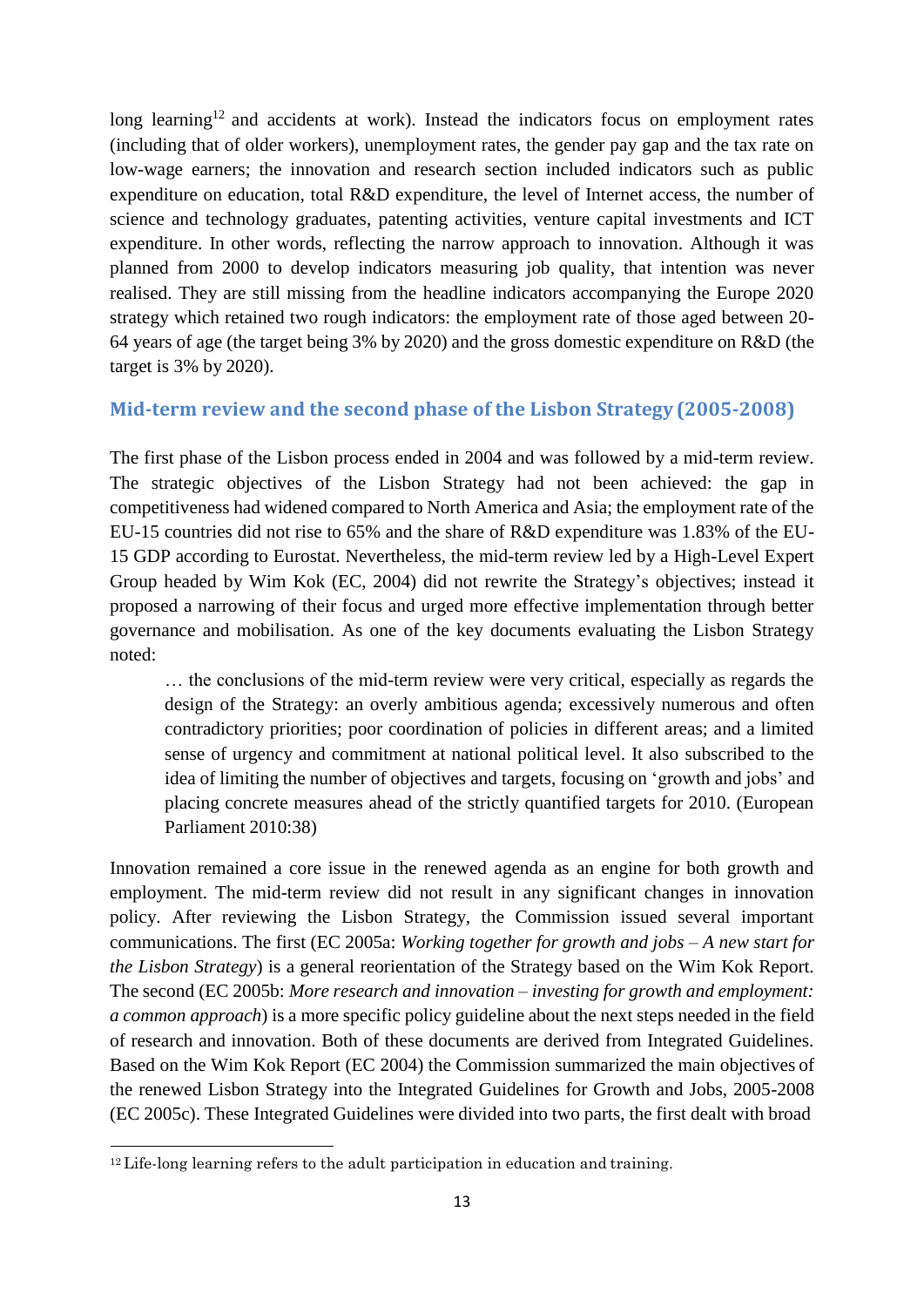economic policy; the second with employment. The first includes a special section on how to boost innovation. Among the 23 guidelines, four are dedicated to measures related to innovation:

**Guideline No. 12. To increase and improve investment in R&D:** 'Member States should further develop the mix of measures to foster business R&D through: improved framework conditions and ensuring that companies operate in a sufficiently competitive environment; increased and more effective public expenditure on R&D; strengthening centres of excellence; making better use of support mechanisms, such as fiscal measures to leverage private R&D; ensuring a sufficient supply of qualified researchers by attracting more students into scientific, technical and engineering disciplines and enhancing the career development and the transnational and intersectoral mobility of researchers.' (p.21)

**Guideline No. 13. To facilitate innovation and the take up of ICT:** 'Member States should focus on improvements in innovation support services, in particular for technology transfer, the creation of innovation poles and networks bringing together universities and enterprises, the encouragement of knowledge transfer through FDI, better access to finance and affordable and clearly defined intellectual property rights. They should facilitate the uptake of ICT and related changes in the organisation of work in the economy.' (p.22)

**Guideline No. 14. To encourage the sustainable use of resources and strengthen the synergies between environmental protection and growth:** 'Member States should give priority to the internalisation of external environmental costs; to increasing energy efficiency and to the development and application of environment-friendly technologies. The implementation of these priorities should be in line with existing European commitments and with the actions and instruments proposed in the Environmental Technologies Action Plan (ETAP), through the use of market-based instruments, risk funds and R&D funding, greening of public procurement and the removal of environmentally harmful subsidies alongside other policy instruments.' (p.23)

**Guideline No. 15. To contribute to a strong industrial base:** 'Member States should focus on the development of new technologies and markets. This implies in particular commitment to the setting up and implementation of joint European technology initiatives and public-private partnerships that help tackle genuine market failures, as well as the creation and development of regional or local clusters.' (p.23)

The second part of the Integrated Guidelines, the Employment Guidelines, included quantitative employment targets: an average overall employment rate of 70%, with employment rates of at least 60% for women and of 50% for older workers (55-64 years). In addition, the guidelines offered some general recommendations to promote the quality of jobs. However, no reference was made to the interrelationships between innovation, and qualitative and quantitative aspects of employment; the two issues appear almost completely separate. Although the Guidelines aim to exploit synergies between quality at work, productivity and employment and to improve job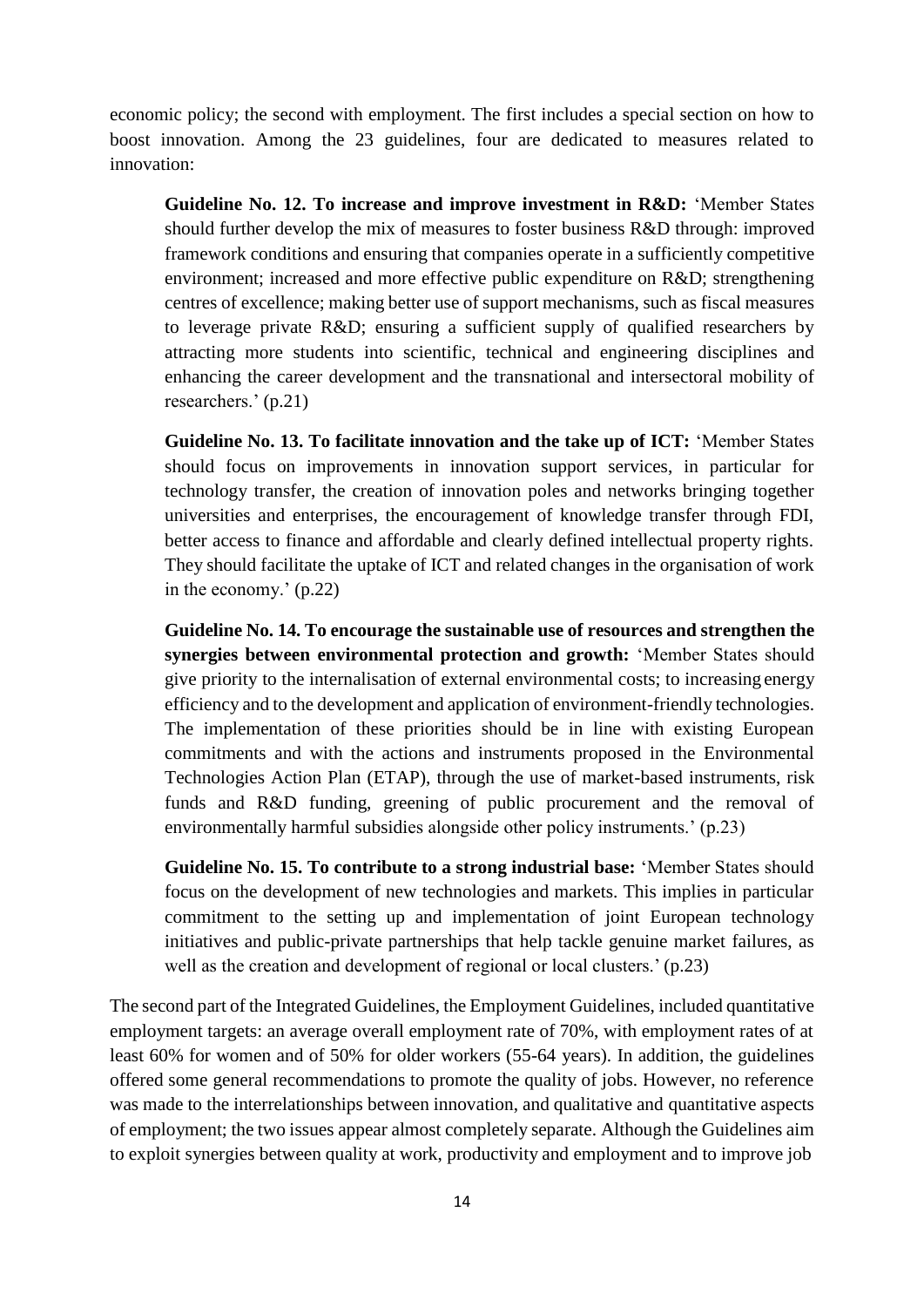quality, including pay and benefits, working conditions, job security, access to lifelong learning and career prospects, it remains rather broad, and innovation only features for its intervening in labour productivity.

The second communication *More research and innovation – A common approach* contained concrete policy measures through which the Commission intended to 'put research and innovation at the heart of EU policies' (EC, 2005b:5). The majority of these measures were related, however, to research, science and technology rather than innovative enterprises. For example, it aimed to create: a better regulatory framework for new technology, a more effective and efficient protection of IPR, an attractive single market for researchers, a better designed and more widely used system of tax incentives, and to use public procurement to foster research and innovation and make European Structural Funds as well as the Community Framework for State Aid for R&D more research and innovation oriented.

There are, however, some new elements in this innovation policy document. First, it makes explicit reference to market failure approach as a rationale for state or EC-level intervention. Suggested interventions include R&D projects, technical feasibility studies, industrial property rights for SMEs, innovation advisory services and innovation support services, aid for young innovative enterprise and or aid for innovative clusters. This inclusion contrasts sharply with the argument of previous policy documents in which the system approach was adopted. Another new element is the inclusion of a stronger sectoral focus. The document admits that different sectors have different sectoral needs and specificities which have to be taken into consideration if innovation policy is to improve competitiveness. In relation to this sector-focused reorientation, a separate strategy exists aimed to promote innovative services in the EU and intervention to boost for process and organisational innovation in services is encouraged. The reason for targeting services is a belief that 'Innovation in services … is typically less systematic' and that services tend to 'adopt [] business and organisational models and practices from more innovative sectors' (EC 2006: 16-17).

A slight shift can be detected towards non-technological innovation: in its introduction the Communication 'addresses the full research and innovation spectrum, including nontechnological innovation' (EC 2005b: 7). Although no further references are made on this point, in the abovementioned new framework of the State Aid programme, there is a separate section dealing with organisational innovation.)

Qualification for this aid had the following criteria:

'(a) organisational innovation must always be related to the use and exploitation of Information and Communication Technologies (ICT) to change the organisation;

(b) the innovation must be formulated as a project with an identified and qualified project manager, as well as identified project costs;

(c) the result of the aided project must be the development of a standard, of a business model, methodology or concept, which can be systematically reproduced, possibly certified, and possibly patented;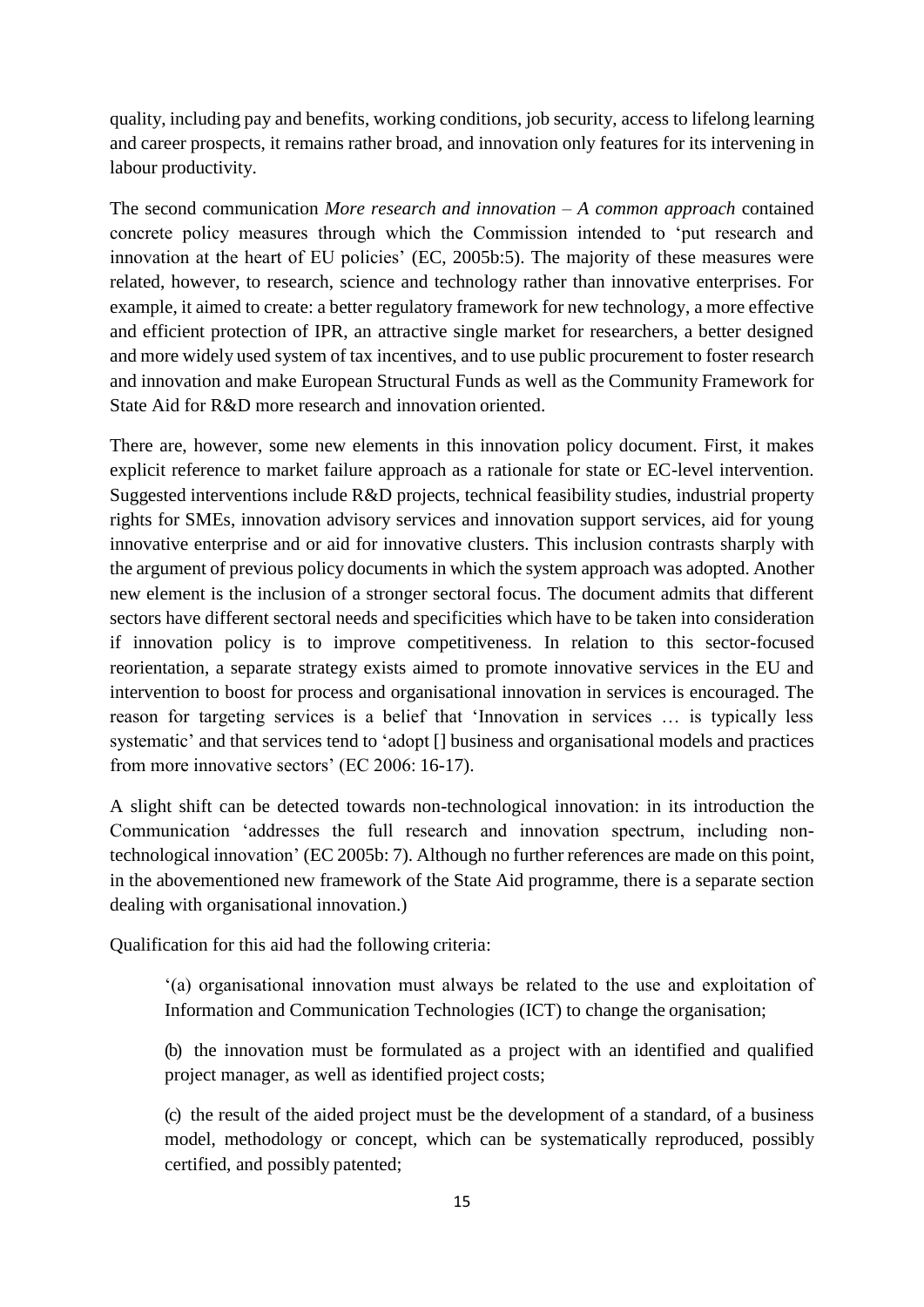(d) the process or organisational innovation must be new or substantially improved compared to the state of the art in its industry in the Community. The novelty could be demonstrated by the Member States for instance on the basis of a precise description of the innovation, comparing it with state of the art process or organisational techniques used by other undertakings in the same industry;

(e) the process or organisational innovation project must entail a clear degree of risk. This risk could be demonstrated by the Member State for instance in terms of: project costs in relation to company turnover, time required to develop the new process, expected gains from the process innovation by comparison with the project costs, probability of failure.' (EC 2006: 17)

The document still echoes the important objective of having more and better jobs but no explicit reference is made on the relationship between innovation and job quality.

## <span id="page-15-0"></span>**Crisis and the third phase (2008-2010)**

The last phase of the Lisbon Strategy was dominated by the global financial crisis and economic downturn. The European Commission responded by launching the *European Economic Recovery Plan (EC 2008).* The aim of the Plan was twofold: first to safeguard the purchasing power of the people in order to maintain demand; and, second, to direct short-term actions in selected areas with the aim of maintaining Europe's future competitiveness. The Commission determined four priority areas: people, business, infrastructure and energy, and research and innovation. This latter area included three main fields of actions:

- 1. Increase investment in R&D, innovation and education.
- 2. Develop clean technologies for cars and construction.
- 3. High-speed internet for all.

The second type of actions included 'smart' investments, combining innovation and the green economy, and maintaining the competitiveness of some key European industries (i.e. car manufacturing and construction). As such, the plan was consistent with the existing priorities of the Lisbon Strategy.

It has been suggested that the Lisbon Agenda was over-ambitious and that 'reporting fatigue' became an issue with more progress indicators being added on which Member States had to report. Moreover, prior to having to respond to the economic crisis that emerged from the global financial crisis , the EU was expanding to incorporate Central and Eastern European countries, most of which were poor and had less resource capacity than larger and richer existing member states (Casey 2009).

## <span id="page-15-1"></span>**Horizon 2020 and its first evaluation**

In the new European strategy, Horizon 2020, innovation remains an important issue and is one of seven flagship initiatives. The aim is to adopt a more strategic approach to innovation so that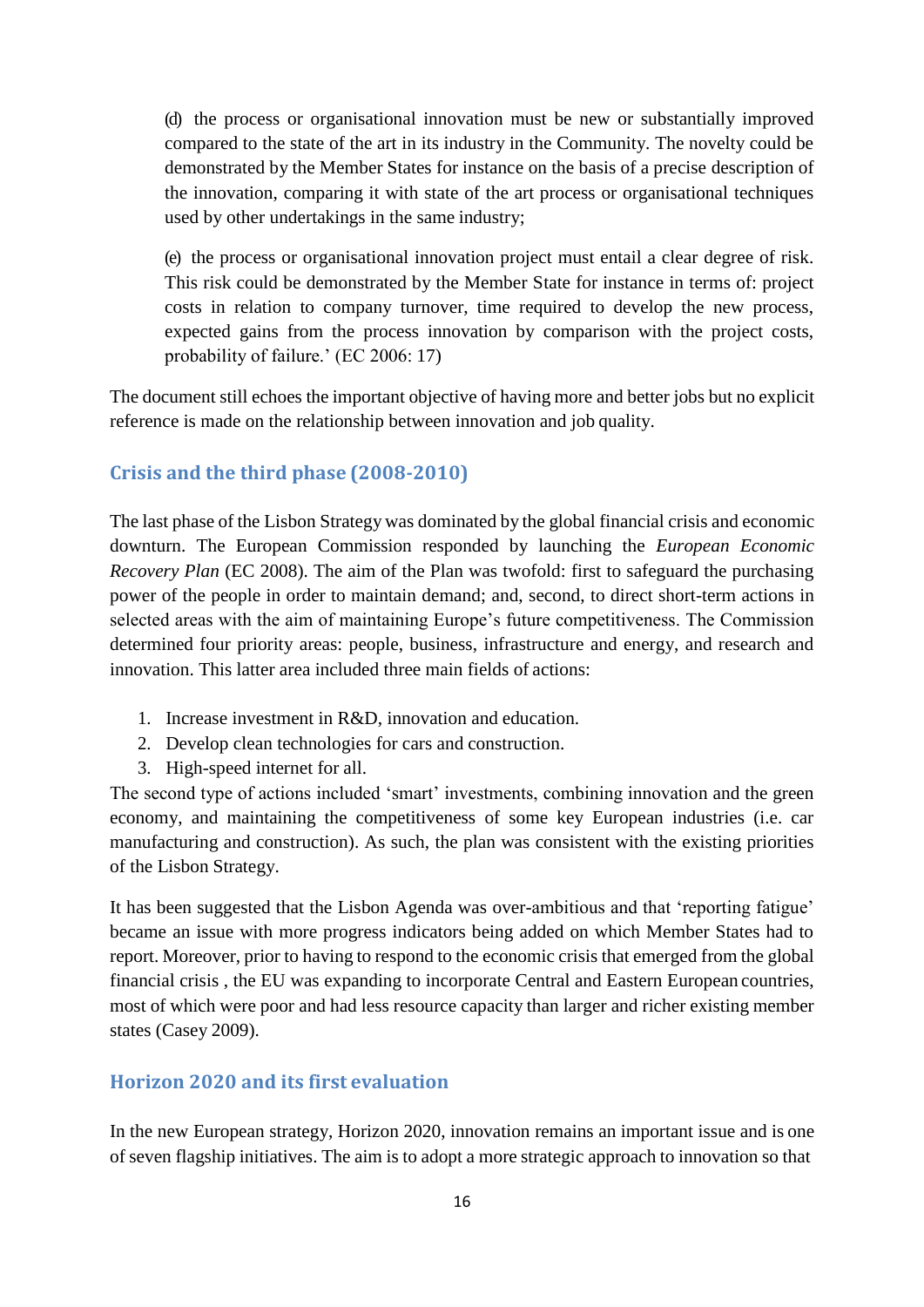is becomes an 'overarching policy objective' (EC 2010a: 2). The flagship *Innovation Union* initiative identifies three main weaknesses within the European innovation system:

'1) Under-investment in our knowledge foundation. Other countries, like the US and Japan, are out-investing us, and China is rapidly catching up.

2) Unsatisfactory framework conditions, ranging from poor access to finance, high costs of IPR to slow standardisation and ineffective use of public procurement. This is a serious handicap when companies can choose to invest and conduct research in many other parts of the world.

3) Too much fragmentation and costly duplication. We must spend our resources more efficiently and achieve critical mass.' (EC 2010a: 2)

The *Innovation Union* is built around 34 specific commitments in five main thematic areas: strengthening the knowledge base and reducing fragmentation; getting good ideas to market; maximising social and territorial cohesion; pooling forces to achieve breakthroughs: European Innovation Partnerships; leveraging policies externally.

Overall, the strategy aims to link better research and innovation to each other in order to get out more value from investments in research into innovation. Of the 34 commitments, some are more pertinent to this Working Paper. Again, and despite the financial and economic crisis, one of the primary aims of the strategy remains increasing R&D&I investments to 3% as a share of GDP in all Member States. The strategy argues that investments in education, R&D&I, innovation and ICTs should be protected from budget cuts. The strategy not only aims to increase the amount of investment in R&D&I but also wants to use this money in a more effective way by tackling fragmentation in research and innovation systems at EU and national levels. Modernisation of the education system includes the creation of more world-class universities and the attracting of top talent from abroad. The European Research Area also needs to be strengthened to promote the cross-border cooperation of European researchers and innovators, and to ensure a free movement of knowledge. The EU also wants to simplify its own R&D&I programmes, ensure that access to them is open to everyone in an equal way. The leverage effect of public spending on private sector investments also has to be enhanced, the document argues. Public procurements also have to be used in a more strategic way promoting innovation activities of the enterprises. Obstacles to bringing ideas to market have to be removed. Fast-growing SMEs in particular are targets for the easing of access to finance and making intellectual property rights more affordable to enterprises.

In addition, the documents signals that the European Regional Development Fund should support projects that are based on smart regional specialisation strategies reflecting the special needs, strengths and weaknesses of regions.

In order to tackle societal challenges more effectively, the strategy launched a special programme called the *European Innovation Partnership* (EIP). The main societal challenges identified by the strategy are: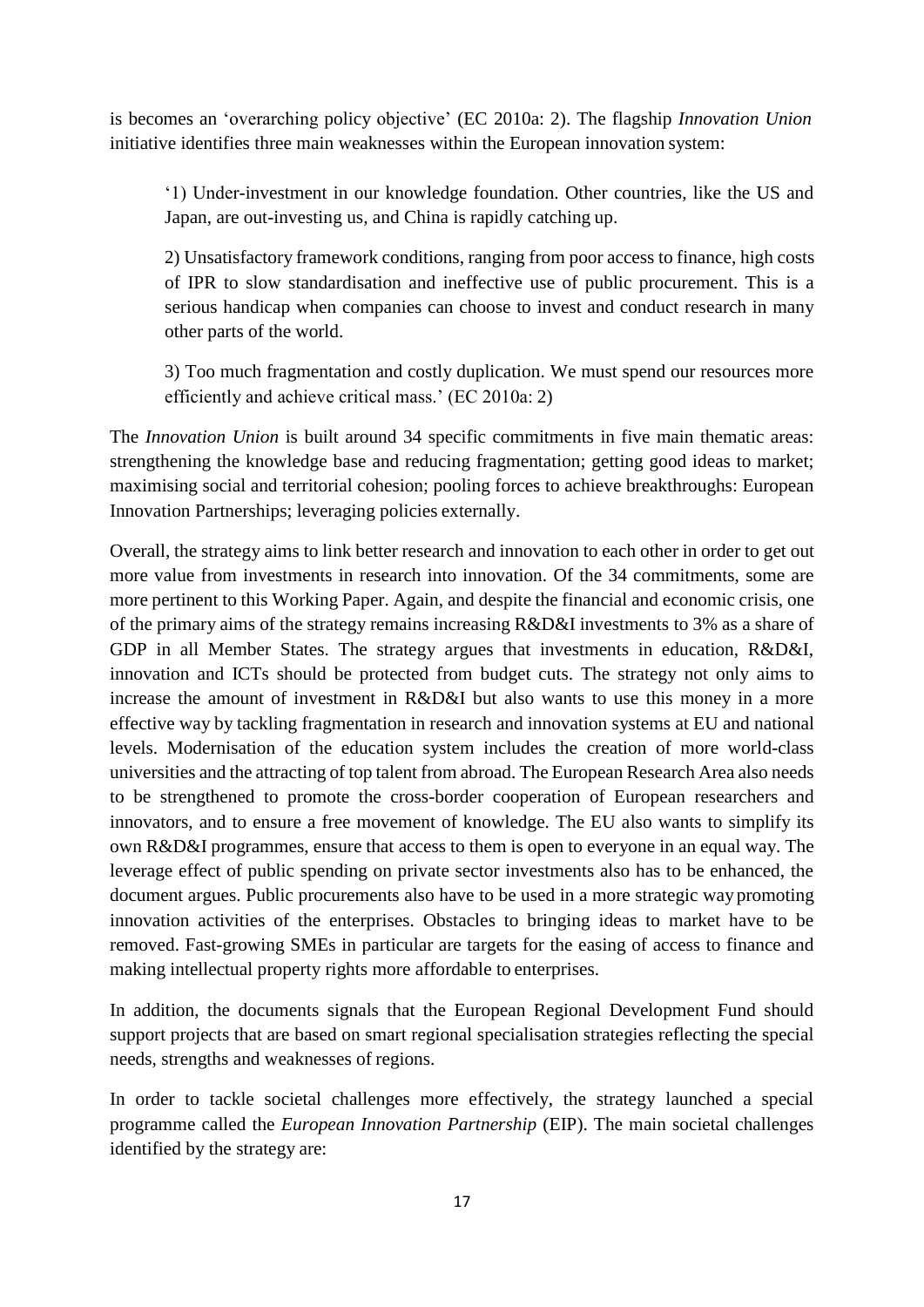… life-threatening diseases, new solutions to improve the lives of elder people, ways to radically cut CO2 emissions and other sources of pollution in particular in cities, alternative sources of energy and substitutes for increasingly scarce raw materials, reducing and recycling waste and ending landfill, improvements in the quality of our water supply, smart transport with less congestion, healthy or high-quality food stuffs using sustainable production methods and technologies for fast and secure information handling and sharing, communication and interfacing.' (EC 2010a: 22)

The partnership initiatives are expected to focus on one or two of these challenges and be accompanied by strong political and stakeholder commitment, creating clear added value for the EU so that there is a strong focus on results, outcomes and impacts underpinned by adequate financial support. The strategy emphasizes the importance of design and creative activities, innovation in the public sector and social innovations.

In terms of assessing the progress of innovation activities by Member States, a set of indicators have been developed by the High Level Panel on the Measurement of Innovation established by Máire Geoghegan-Quinn, the former European Commissioner for Research and Innovation. The panel proposed five key indicators (EC 2010b: 4-6):

- 1. Contribution of innovative-related trade in manufactured goods to the balance of trade of goods
- 2. Share of fast growing and innovative firms in the economy
- 3. Percentage of employment in knowledge intensive activities
- 4. Patent applications weighted by GDP
- 5. Hourly labour productivity

The Panel also proposed a single composite indicator to capture innovation performance consisting of five variables: the number of patent applications filed under the Patent Cooperation Treaty per billion GDP, employment in knowledge-intensive activities in business industries (including financial services) as percentage of total employment, the contribution of medium and high-tech products exports to the trade balance, knowledge-intensive services exports as percentage of total service exports, and employment in fast-growing firms of innovative business industries, excluding financial services (EC 2013c: 12).

In terms of monitoring the implementation of the strategy, a first internal evaluation was conducted in 2014 and another is currently under preparation by Ernst & Young, Open Evidence, Matrix and Wuppertal Institute. According to the first evaluation, the EU succeeded in reducing the innovation gap between EU-27 and its main competitors of the US and Japan by almost 50 per cent (EC 2014a: 11). Great efforts have been made in reducing fragmentation and overlaps in the European research system and researchers' mobility has increased considerably. There have been successful gains in unitary patent regulation and public procurement. The availability of finance has become more accessible to enterprises, boosting venture capital and other risk-sharing schemes particularly in the SME sector. Five programmes have been launched within the framework of the European Innovation Partnerships: active and healthy ageing; water; agriculture; raw materials; and smart cities. As such the evaluation of the overall performance of the EIPs concluded that 'there are sound reasons for the EU to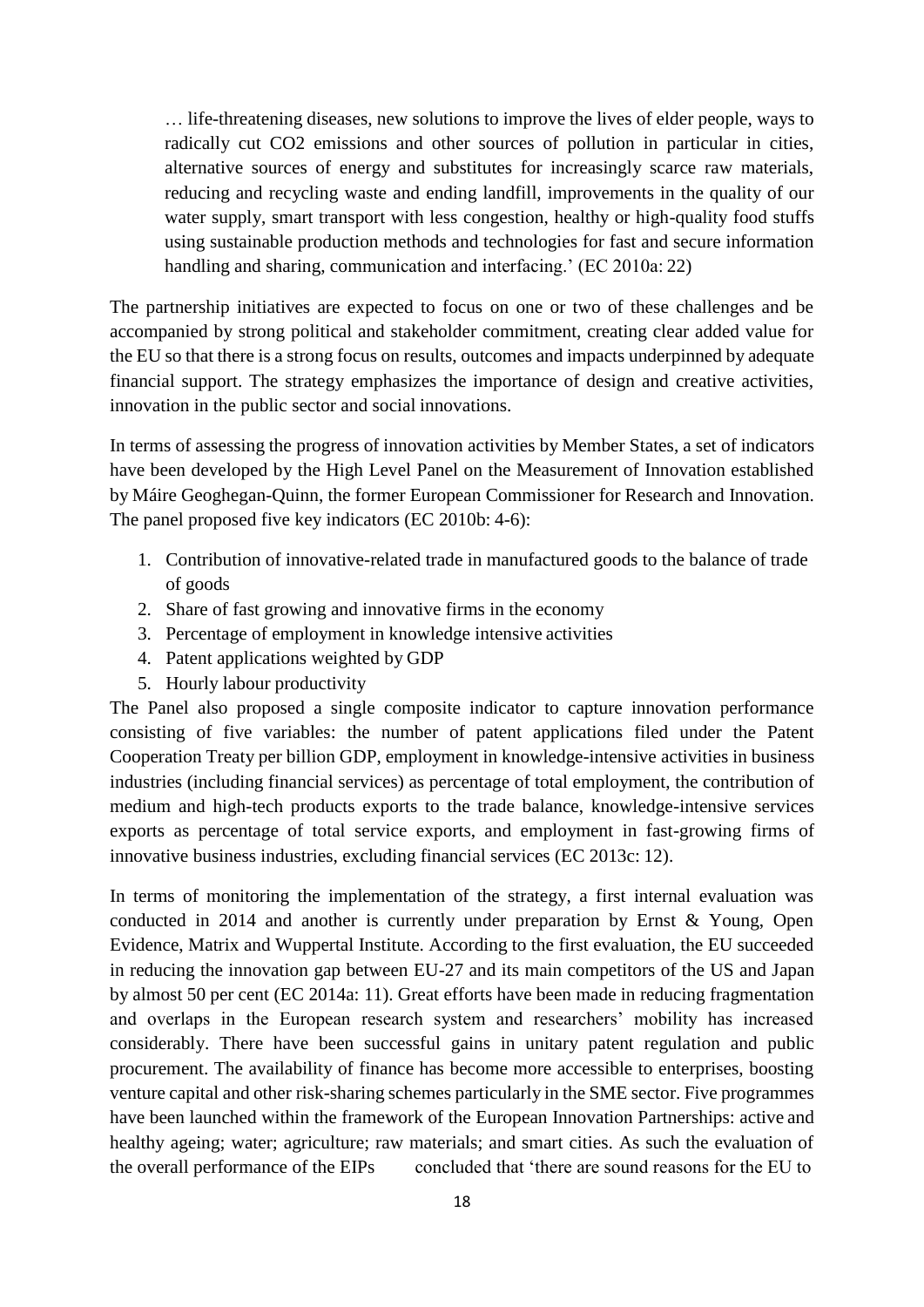continue promoting the EIP approach, provided that the EIPs target systemic innovation with a strong focus on diffusion of innovation' (p.10).

Further improvements are still needed to eliminate inconsistencies in rules and practices making innovation activity less burdensome and risky, especially by creating a real European single market. Another gap identified by the evaluation is the weak innovation culture within the EU. Although major achievements have been made in relation to public sector innovation, further progress is needed in this field. Whilst the strategy puts special emphasis on promoting the inclusive character of innovation in terms of equal access to both development capacities and the benefits of innovation, further steps need to be taken to strengthen thisinclusion. In addition, the evaluation identifies considerable skills shortage and mismatches both in basic skills such as numeracy and literacy and skills more aligned to innovation  $-$ <sup>the 21st</sup> century skills for creativity and entrepreneurial spirit' (p.11). Overall, in order to fully exploit the potential of the strategy, the evaluation stresses the need to continue its implementation drawing on the experiences gained during its first 4-5 years.

In terms of its theoretical positioning, the new European innovation strategy represents a significant shift from the narrow towards the broad approach to innovation. However thatshift appears to leave policy somewhere halfway between the two. In this respect it is important to note the launch of other contemporaneous EU initiatives such as the Commission's *Employment and social development in Europe 2014* publication. Chapter 3 of this document deals with the future of work in Europe, and makes explicit the importance of 'job quality and work organisation for a smart and inclusive growth'<sup>13</sup>. In this respect, the DG GROW (the former DG ENTR) of the European Commission is supporting the diffusion of workplace innovation by creating the European Workplace Innovation Network (EUWIN) in 2013 with a remit to 'to facilitate the exchange of good practices and promote workplace innovation (Pot 2015).

It is also worth noting that since the launch of the *Innovation Union* (EC 2010), important policy priorities have been (re)defined. In addition to workplace innovation<sup>[14](#page-18-0)</sup>, the six priority areas include: social innovation<sup>[15](#page-18-1)</sup>, design-driven innovation<sup>[16](#page-18-2)</sup>, demand-side innovation policies<sup>[17](#page-18-3)</sup>, public sector innovation<sup>[18](#page-18-4)</sup> and public procurement of innovation<sup>[19](#page-18-5)</sup>. All six priorities have their own policy background paper, action plans and other initiatives. Their respective aims are outlined in Table 2 below.

<sup>13</sup>See Chapter 3 of this document.

<span id="page-18-0"></span><sup>14</sup> [http://ec.europa.eu/growth/industry/innovation/policy/workplace/index\\_en.htm](http://ec.europa.eu/growth/industry/innovation/policy/workplace/index_en.htm)

<span id="page-18-1"></span><sup>&</sup>lt;sup>15</sup>[http://ec.europa.eu/growth/industry/innovation/policy/social/index\\_en.htm](http://ec.europa.eu/growth/industry/innovation/policy/social/index_en.htm)

<span id="page-18-2"></span><sup>16</sup>[http://ec.europa.eu/growth/industry/innovation/policy/design/index\\_en.htm](http://ec.europa.eu/growth/industry/innovation/policy/design/index_en.htm)

<span id="page-18-3"></span><sup>&</sup>lt;sup>17</sup> [http://ec.europa.eu/growth/industry/innovation/policy/demand-side-policies/index\\_en.htm](http://ec.europa.eu/growth/industry/innovation/policy/demand-side-policies/index_en.htm)

<span id="page-18-4"></span><sup>&</sup>lt;sup>18</sup>[http://ec.europa.eu/growth/industry/innovation/policy/public-sector/index\\_en.htm](http://ec.europa.eu/growth/industry/innovation/policy/public-sector/index_en.htm)

<span id="page-18-5"></span><sup>19</sup> [http://ec.europa.eu/growth/industry/innovation/policy/public-procurement/index\\_en.htm](http://ec.europa.eu/growth/industry/innovation/policy/public-procurement/index_en.htm)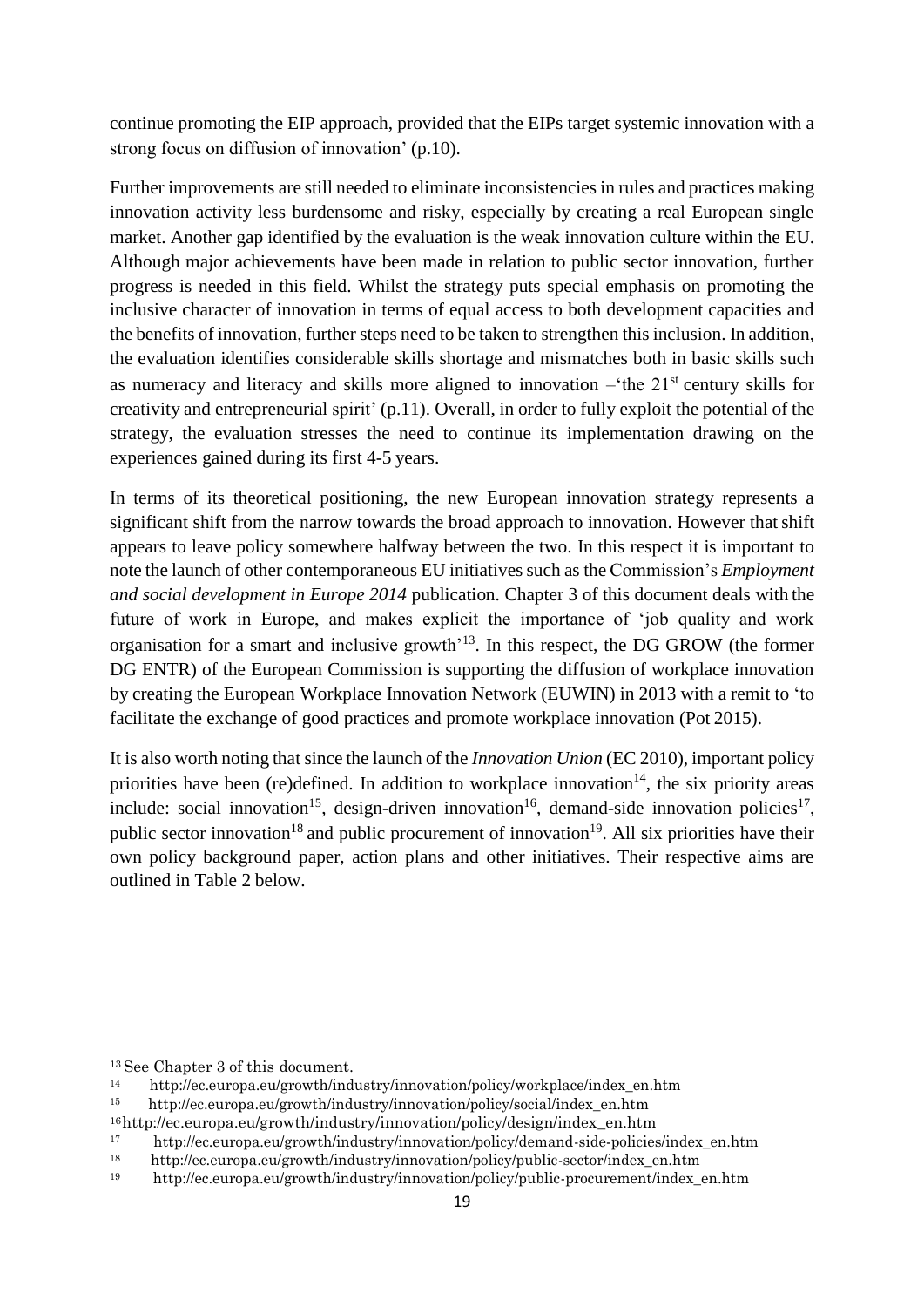| Field                                         | <b>Aims</b>                                                                                                                                                                                                                                                                                                                                                                                             |
|-----------------------------------------------|---------------------------------------------------------------------------------------------------------------------------------------------------------------------------------------------------------------------------------------------------------------------------------------------------------------------------------------------------------------------------------------------------------|
| <b>Social innovation</b>                      | stimulating social innovation as a source of growth and jobs<br>$\bullet$                                                                                                                                                                                                                                                                                                                               |
|                                               | promoting and sharing information about social innovation in Europe<br>$\bullet$                                                                                                                                                                                                                                                                                                                        |
|                                               | supporting social innovation projects through the Social Innovation Competition.<br>$\bullet$                                                                                                                                                                                                                                                                                                           |
| Design for<br>innovation                      | to increase the use of design for innovation and growth across Europe;<br>$\bullet$<br>to raise awareness of how design-driven innovation increases efficiency in public<br>$\bullet$<br>services and drives business growth;<br>to create capacity and competencies to deliver these policies.<br>$\bullet$                                                                                            |
| <b>Public sector</b><br>innovation            | to strengthen innovation in the public sector a key player in the field as as a<br>$\bullet$<br>regulator, service provider, and employer<br>to build an efficient and productive public sector becoming a strong driver of<br>$\bullet$<br>private sector growth<br>to reach efficiency gains, better governance, faster delivery, and more citizens'<br>$\bullet$<br>involvement in public sector     |
| <b>Public</b><br>procurement of<br>innovation | help foster market uptake of innovative products and services<br>$\bullet$<br>increase the quality of public services in markets where the public sector is a<br>$\bullet$<br>significant purchaser<br>support access to markets for businesses, especially small and medium-sized<br>٠<br>enterprises (SMEs)<br>help address major societal challenges.<br>$\bullet$                                   |
| Workplace<br>innovation                       | to improve performance and working lives, and encourages creativity of employees<br>$\bullet$<br>through positive organisational changes;<br>to combine leadership with hands-on, practical knowledge of frontline employees;<br>$\bullet$<br>to engage all stakeholders in the process of change;<br>$\bullet$<br>to develop methods and indicators for measuring this type of innovation<br>$\bullet$ |

#### **Table 2: Innovation Policies in the European Union (2013)**

Source: [http://ec.europa.eu/growth/industry/innovation/policy/index\\_en.htm](http://ec.europa.eu/growth/industry/innovation/policy/index_en.htm)

With respect to workplace innovation, the Commission also compiled a report on a methodology for its measurement (EC 2014b). This methodology is important as it can be regarded as a first step to linking together job quality and innovation: 'Workplace innovation is considered contributing to European competitiveness: It encompasses practices that enhance employers' workability, resulting in higher productivity and improved employees' jobsatisfaction and wellbeing. Workplace innovation, hence, is a cross-cutting policy issue, concerning all types of organisations, be they large firms, SMEs or even public administrations' (EC 2014b:6).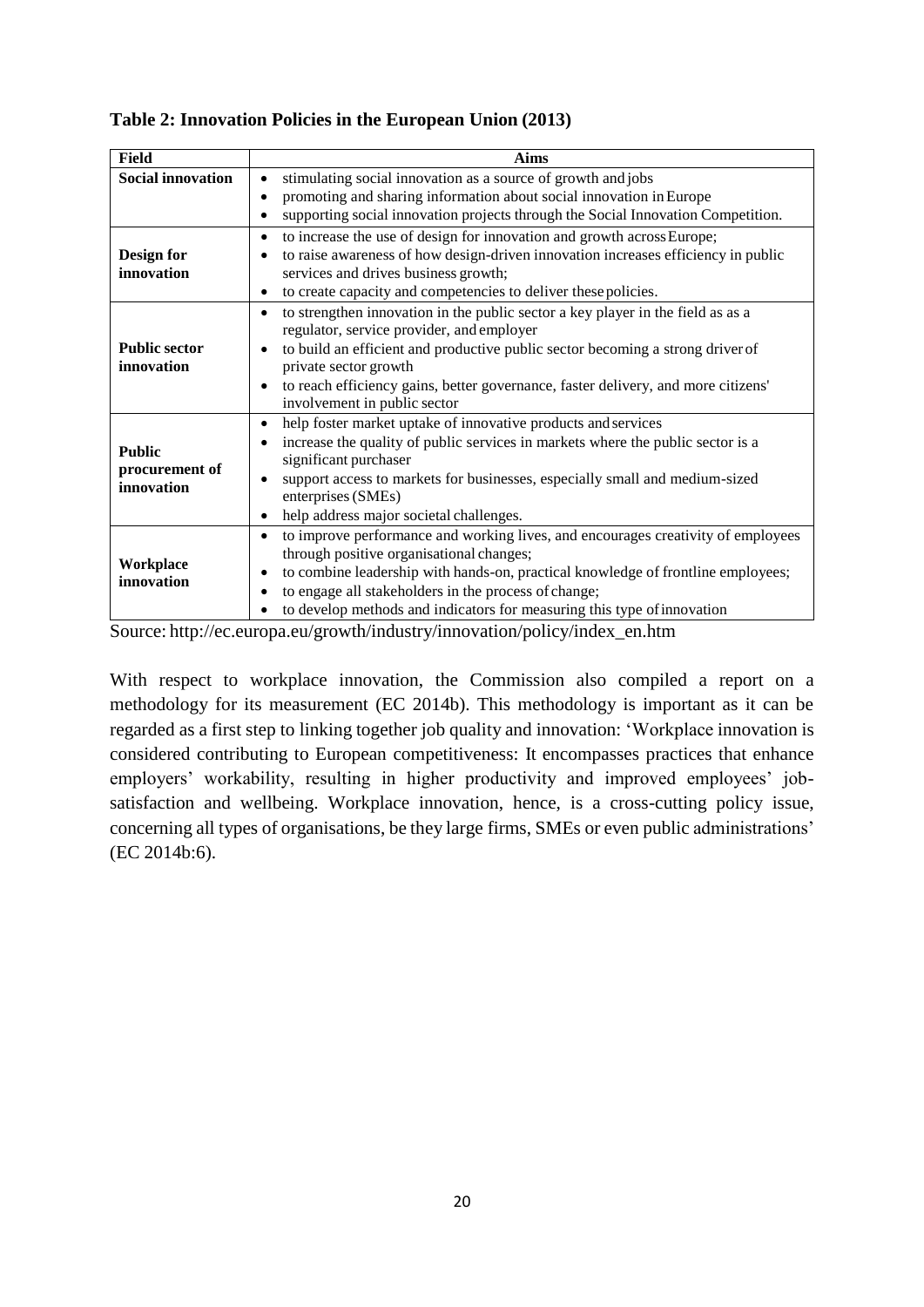## <span id="page-20-0"></span>**3 Calls to broaden the concept of innovation in EUpolicies**

In this section we briefly outline the key critiques of European innovation policies that have emerged from within the recent scientific literature on innovation. These selected critiques focus on two main issues: the policy orientation per se and the relationship between innovation, employment and job quality.

The key critique comes from Lundvall (2014) in the Guest Essays series of the EUWIN network. Lundvall argues that one of the reasons why European economies underperform is the deteriorated quality of jobs in Europe as an outcome of the global economics and financial crisis. Lundvall acknowledges that an important feature of the Lisbon Strategy was that it aimed to improve simultaneously the qualitative and quantitative aspects of employment through 'more and better jobs'. This dual focus was even more remarkable as it ran counter to then dominant assumptions about a trade-off existing between job quality and rates of employment. However, Lundvall points out, the notion of job quality was never made operational and the mid-term review dropped job quality as an issue to focus only on raising the employment rate. This marginalisation is compounded according to Lundvall in the vagueness surrounding the formulation of priorities such as 'more and better lives' in the new EU growth strategy*Europe 2020* (EC 2012) strategy EU2020.

On the basis of empirical research with his European colleagues, Lundvall proposes to operationalise the notion of job quality. According to this proposal, the two most important aspects of job quality are learning opportunities offered by work organisations and the level of discretion (job autonomy) employees exercise over their work tasks. Jobs are better that offer these learning opportunities and autonomy; he posits that: 'those who operate in these jobs are significantly more satisfied with their work situation than the others' (Lorenz et al. 2004, cited in Lundvall, 2014: 2). Moreover there is a clear link to innovation: 'we have shown that these jobs contribute to an innovative economy (Lundvall, 2014: 2; also Arundel et al. 2007).

Expanding on this argument, and drawing on data from different waves of the European Working Conditions Survey, Lundvall identifies four types of work organisation: discretionary learning, lean production, Taylorism and traditional. Lundvall characterises good job quality as the share of employees working in the discretionary learning form of work organisation because it offers the best learning opportunities and highest degree of task discretion for employees. The data show that this share increased between 2000 and 2005 when the total level of employment also increased indicating a positive correlation between job quality and employment rates. However, from 2000 to 2010 a significant fall was observed in job quality in the majority of the EU-15 countries for non-management employees. This fall was particularly strong in leadingedge innovator countries such as Austria, Denmark and Finland. The cases of Sweden and the Netherlands are interesting because the share of non-managerial employees working in discretionary learning organisations decreased between 2000 and 2010 by about 5 percentage points, while overall the number of employees engaged in this type of work organisation increased by 8.5 and 3.9 percentage points respectively. By contrast, in Portugal and Spain the share of both non-managerial and all employees increased by a considerable extent. (These two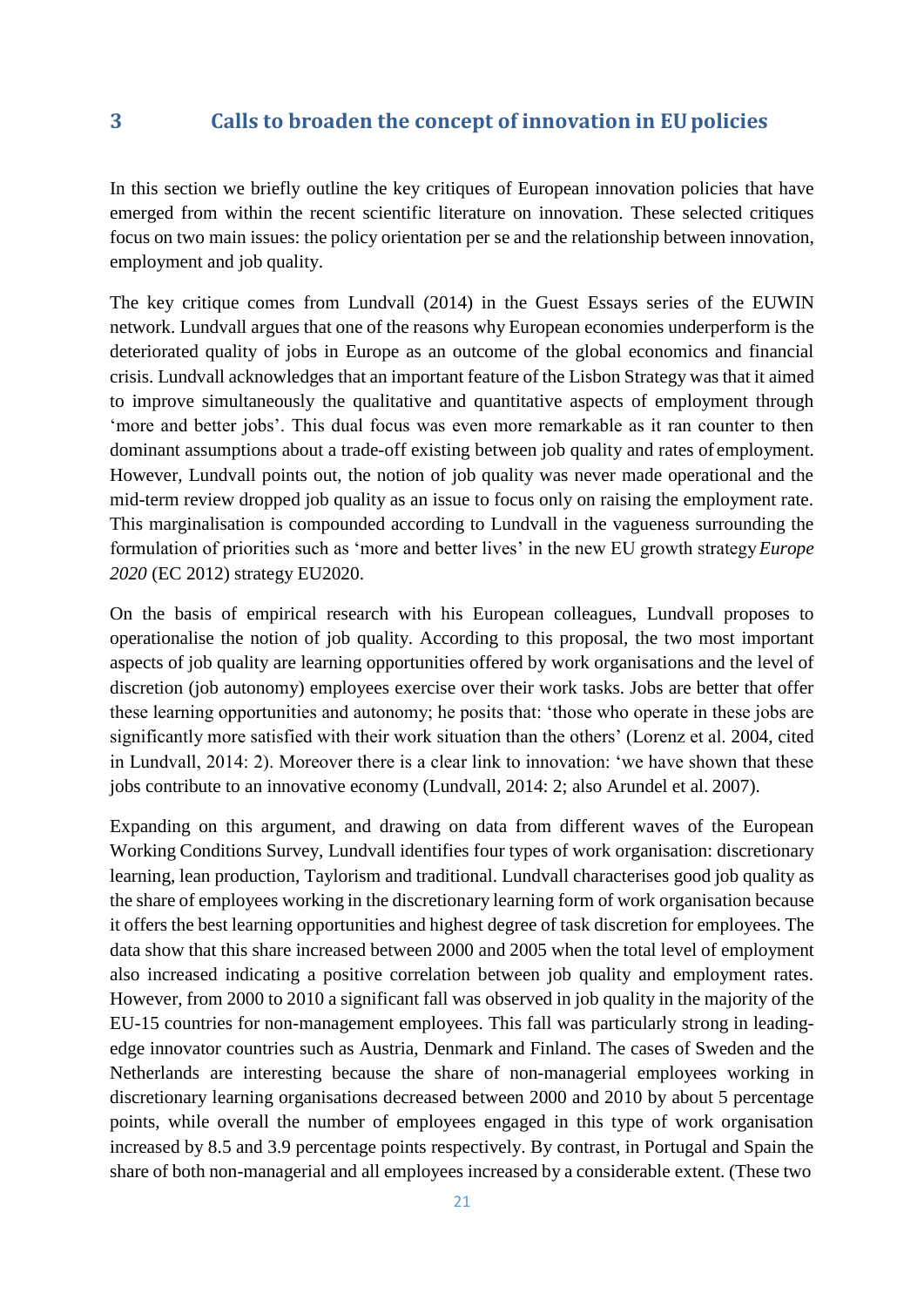countries seem to be the exception to the rule and the reasons of this trend need further countryspecific investigation.)

|                       |                | 2000                | 2010           |                     |
|-----------------------|----------------|---------------------|----------------|---------------------|
|                       | Non-managerial | <b>Allemployees</b> | Non-managerial | <b>Allemployees</b> |
| Austria               | 39.5           | 51.8                | 32.3           | 44.5                |
| <b>Belgium</b>        | 34.2           | 44.9                | 31.9           | 42.6                |
| <b>Denmark</b>        | 55.5           | 64.7                | 43.3           | 61.1                |
| <b>Finland</b>        | 39.6           | 44.1                | 29.7           | 43.8                |
| <b>France</b>         | 26.0           | 38.0                | 20.2           | 30.6                |
| <b>Germany</b>        | 34.8           | 47.6                | 29.5           | 41.6                |
| <b>Greece</b>         | 16.6           | 23.3                | 13.7           | 23.4                |
| <b>Italy</b>          | 32.2           | 41.7                | 27.6           | 40.4                |
| <b>Ireland</b>        | 16.6           | 22.7                | 17.2           | 22.6                |
| Luxembourg            | 29.2           | 41.6                | 26.5           | 34.7                |
| <b>Netherlands</b>    | 49.3           | 59.6                | 44.1           | 63.5                |
| Portugal              | 18.4           | 23.8                | 27.9           | 35.2                |
| <b>Spain</b>          | 15.3           | 25.6                | 20.5           | 27.2                |
| <b>Sweden</b>         | 41.1           | 57.0                | 36.4           | 66.5                |
| <b>United Kingdom</b> | 19.9           | 25.9                | 16.8           | 27.3                |

**Table 3: Share of non-managerial and all workers engaged in discretionary learning jobs 2000 and 2010 in EU-15 countries**

Source: Lundvall (2014:5); EC (2015:185-187).

Unfortunately there is no similar data available for the New Member States (NMS) on the evolution of the share of non-managerial employees; Table 4 below shows data for all employees only. The trends among the NMS countries are more ambiguous. In some countries the share of employees working in discretionary learning organisations decreased from 2000 to 2010 while in other countries it has increased. The former group of countries consists of Slovenia, Estonia, Hungary, the Czech Republic and Bulgaria Romania, Poland, Lithuania and Latvia. The decrease was particularly significant in the case of Hungary (41.4 vs. 32.8%), Czech Republic (39.3 vs. 28.6%) and Bulgaria (23.2 vs. 11.9%), whilst Latvia (29.8 vs. 44.0%) and Romania (17.3 vs. 25.2%) showed significant increase in the same period of time.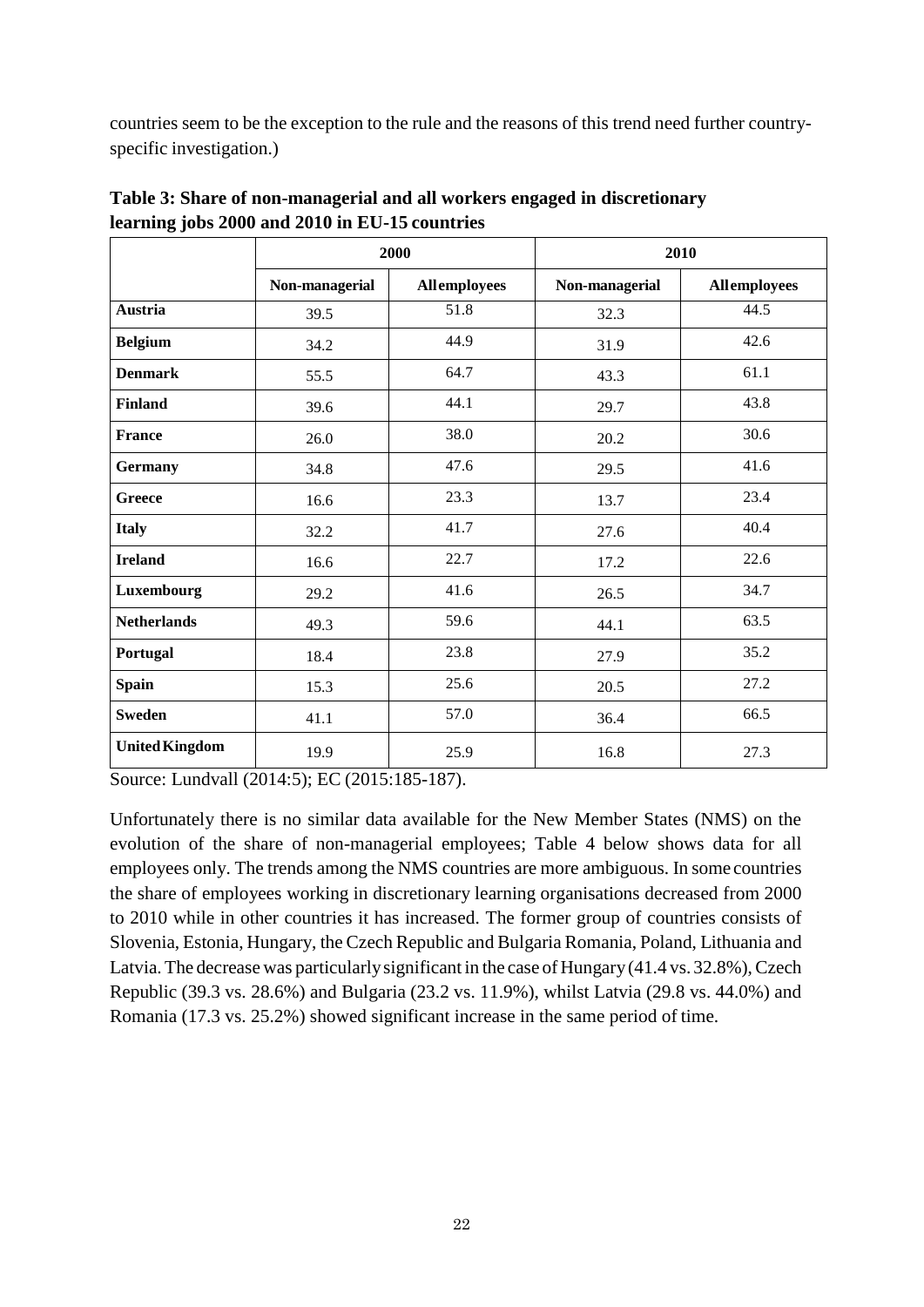| Country           | 2000 | 2010 |
|-------------------|------|------|
| Latvia            | 29.8 | 44.0 |
| Slovenia          | 45.0 | 42.2 |
| <b>Estonia</b>    | 40.5 | 38.4 |
| Poland            | 36.7 | 39.1 |
| Lithuania         | 24.2 | 28.1 |
| <b>Hungary</b>    | 41.4 | 32.8 |
| Slovakia          | 24.2 | 28.7 |
| <b>Czech Rep.</b> | 39.3 | 28.6 |
| Romania           | 17.3 | 25.2 |
| <b>Bulgaria</b>   | 23.2 | 11.9 |

| Table 4: Share of all employees engaged in discretionary learning jobs 2000 and 2010 |  |
|--------------------------------------------------------------------------------------|--|
| in the NMS                                                                           |  |

Source: EC (2015:185-187).

What is interesting in Lundvall and his colleagues' argument is that learning and autonomy are the two key elements that link together the issues of innovation, employment and job quality. They make an additional, equally interesting, point about equality and social divisions of labour within workplaces based on this data. In this respect, Lundvall tries to capture the inclusive character of the different workplaces by comparing changes in job quality according to occupational groups of managerial and non-managerial employees. In a similar way, investigating employee involvement and work organisations in Europe, in work for Eurofound, Gallie and Zhou found significant differences between different country groups of European member states: 'Occupational class differences were notably less great in the Continental and the Nordic country groups than in the other country groups. In the Continental and the Nordic groups, managers and professionals were almost 4 times more likely than non-skilled workers to be in high involvement organisations. But in the Southern group they were 7 times, in the East-Central group 8 times and in the East-North group 12 times more likely than the nonskilled to be in such organisations' (European Foundation for the Improvement of Living and Working Conditions, 2012: 32). Despite a concern within innovation policy about generating inclusive employment and recognition of the need to change management in order to boost innovation (e.g. EC 1995), this type of analysis has been absent from innovation policy documents over the past 20 years.

This absence has become a weakness in innovation policy and relates in part to the general problem of how innovation is measured. The Commission monitors the innovation performance of the Member States through the Innovation Union Scoreboard (IUS) and through the Summary Innovation Index (SII). The Scoreboard was first created in 2002 and has been revised several times since. The SII is a composite indicator of 25 sub-indicators. As the primary monitoring tool of the Commission, whilst also reflecting as well as including the Commission's innovation policy approach, its importance should not be under-played. In a recent research paper analysing the tool, Havas et al. (2015) revealed a strong bias towards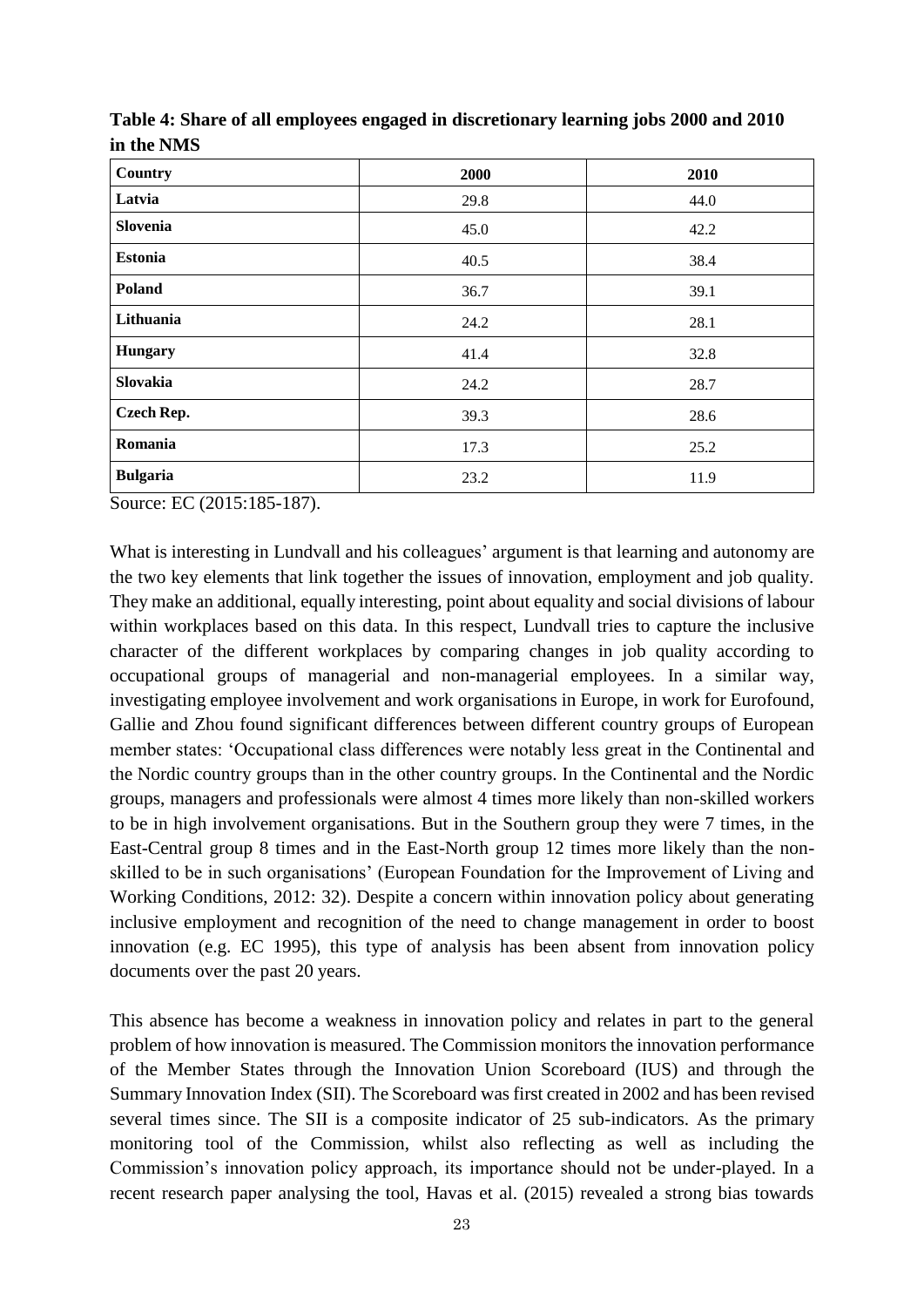R&D-based innovations in these indicators – that is, they clearly lean towards the narrow approach to innovation (see Table 5 below). As they point out, among the 25 indicators '10 indicators are *only* relevant for, and a further four *mainly* capture, R&D-based innovations;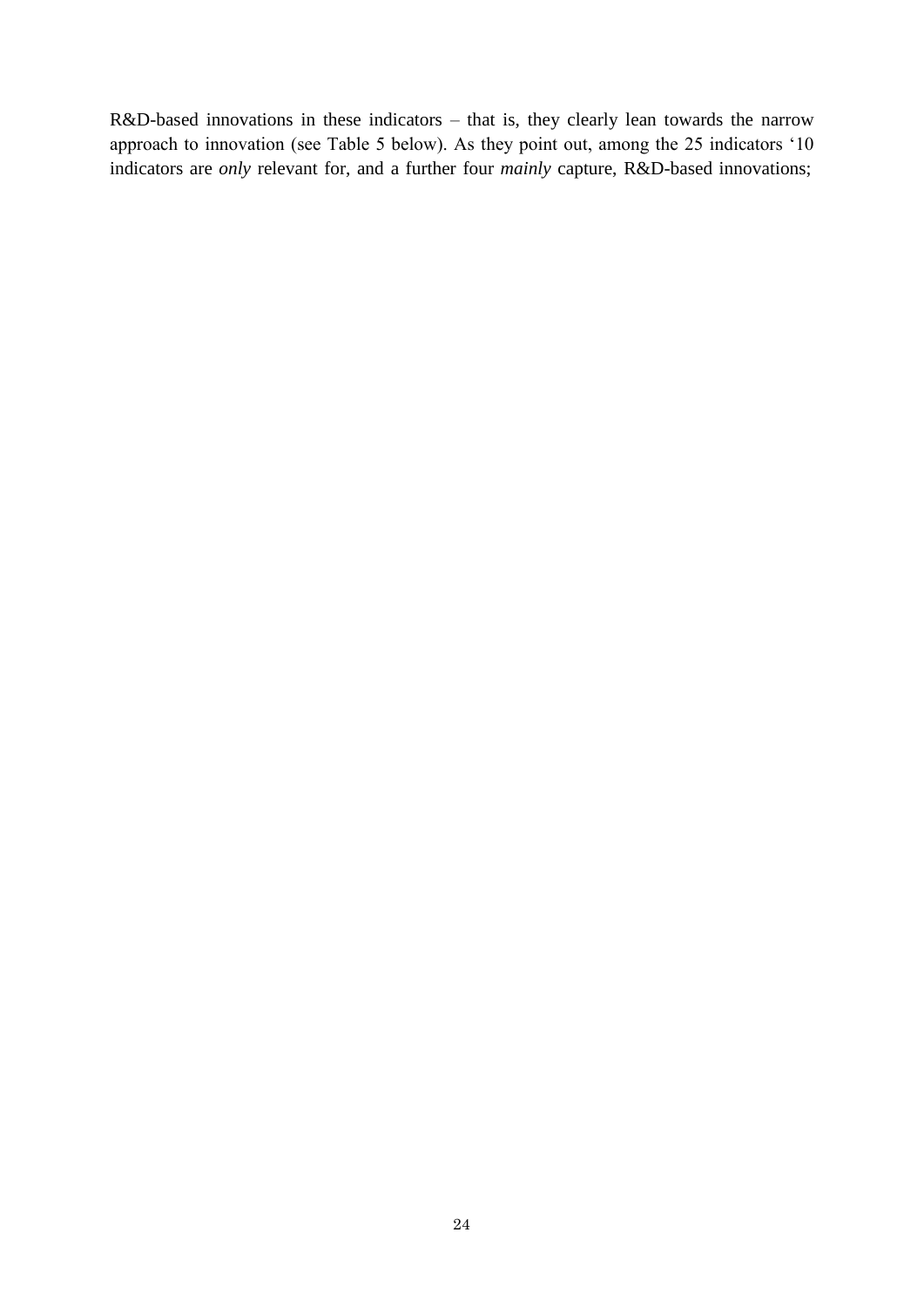seven could be relevant for both types of innovations; and a mere four focus on non-R&Dbased innovations. Given that (i) the IUS is used by the European Commission to monitor progress, and (ii) its likely impact on national policy-makers, this bias towards R&D-based innovation is a source of major concern' (p.18).

|                                                                                                                                     | <b>Relevance</b><br>for R&D-<br><b>based</b><br>innovation | <b>Relevance for</b><br>non-R&D-<br><b>based</b><br>innovation |
|-------------------------------------------------------------------------------------------------------------------------------------|------------------------------------------------------------|----------------------------------------------------------------|
| Human resources                                                                                                                     |                                                            |                                                                |
| New doctorate graduates (ISCED 6) per 1000 population aged 25-34                                                                    | $\mathbf X$                                                |                                                                |
| Percentage population aged 30-34 having completed tertiary education                                                                | B                                                          | b                                                              |
| Percentage youth aged 20-24 having attained at least upper secondary<br>level education                                             | B                                                          | b                                                              |
| Open, excellent and attractive research systems                                                                                     |                                                            |                                                                |
| International scientific co-publications per million population                                                                     | X                                                          |                                                                |
| Scientific publications among the top 10% most cited publications<br>worldwide as % of total scientific publications of the country | X                                                          |                                                                |
| Non-EU doctorate students1 as a % of all doctorate students                                                                         | $\mathbf X$                                                |                                                                |
| <b>Finance and support</b>                                                                                                          |                                                            |                                                                |
| R&D expenditure in the public sector as % of GDP                                                                                    | $\mathbf X$                                                |                                                                |
| Venture capital investment as % of GDP                                                                                              | X                                                          |                                                                |
| <b>Firm investments</b>                                                                                                             |                                                            |                                                                |
| R&D expenditure in the business sector as % of GDP                                                                                  | $\mathbf X$                                                |                                                                |
| Non-R&D innovation expenditures as % of turnover                                                                                    |                                                            | $\boldsymbol{\mathrm{X}}$                                      |
| Linkages & entrepreneurship                                                                                                         |                                                            |                                                                |
| SMEs innovating in-house as % of SMEs                                                                                               | b                                                          | b                                                              |
| Innovative SMEs collaborating with others as % of SMEs                                                                              | b                                                          | b                                                              |
| Public-private co-publications per million population                                                                               | X                                                          |                                                                |
| <b>Intellectual assets</b>                                                                                                          |                                                            |                                                                |
| PCT patents applications per billion GDP (in PPS $\varepsilon$ )                                                                    | $\mathbf X$                                                |                                                                |
| PCT patent applications in societal challenges per billion GDP (in PPS€)<br>(environment-related technologies; health)              | $\mathbf X$                                                |                                                                |
| Community trademarks per billion GDP (in PPS $\varepsilon$ )                                                                        |                                                            | X                                                              |
| Community designs per billion GDP (in PPS $\varepsilon$ )                                                                           |                                                            | X                                                              |
| <b>Innovators</b>                                                                                                                   |                                                            |                                                                |
| SMEs introducing product or process innovations as % of SMEs                                                                        | b                                                          | b                                                              |
| SMEs introducing marketing or organisational innovations as % of SMEs                                                               |                                                            | X                                                              |
| <b>Economic effects</b>                                                                                                             |                                                            |                                                                |
| Employment in fast growing enterprises in innovative sectors (% of total<br>employment)                                             | b                                                          | b                                                              |
| Employment in knowledge-intensive activities (manufacturing and<br>services) as % of total employment                               | X                                                          |                                                                |
| Contribution of medium and high-tech product exports to the trade balance                                                           | X                                                          |                                                                |
| Knowledge-intensive services exports as % total service exports                                                                     | $\mathbf X$                                                |                                                                |
| Sales of new to market and new to firm innovations as % of turnover                                                                 | b                                                          | $\mathbf b$                                                    |
| License and patent revenues from abroad as % of GDP                                                                                 | $\mathbf X$                                                |                                                                |

#### **Table 5: The 2014 Innovation Union Scoreboard indicators**

Source: Havas et al. (2015:18).

Legend: X: only relevant; x: mainly relevant; b: relevant for both types.

If analysis of the measures is narrowed further to cover non-technological and organisational innovation, the following indicators are directly or indirectly related to this type of innovation: Non-R&D innovation expenditures as percentage of turnover, Innovative SMEs collaborating with other firms as percentage of SMEs and the share of SMEs introducing marketing or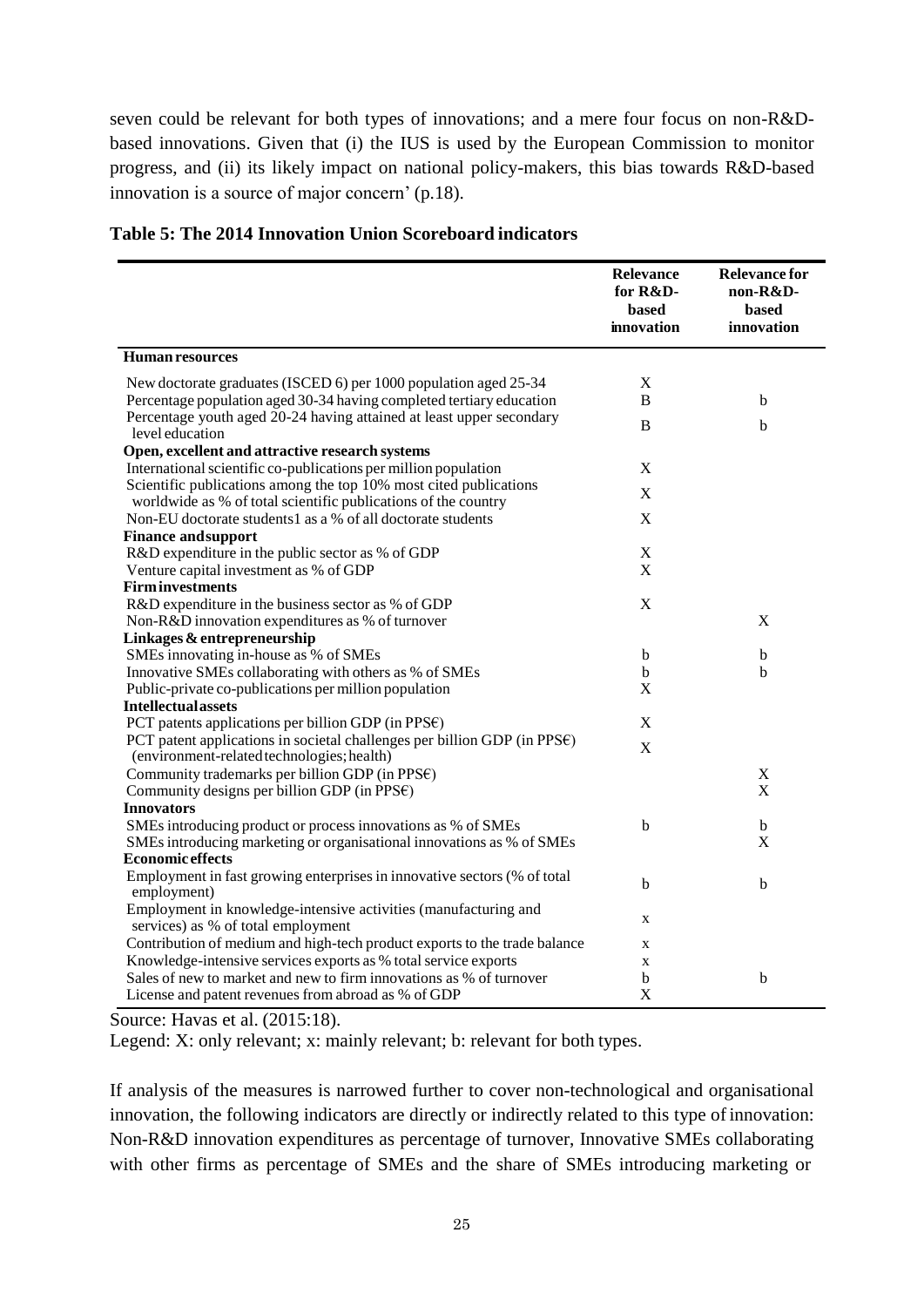organisational innovations. This short list reveals that indicators measuring non-technological and organisational innovations are markedly under-represented in the SII. Moreover job quality is completely missing, even from the outcome indicators labelled as 'Economic effects'. Another imbalance in the range of indicators is evident in the exclusive focus on knowledgeintensive and medium and high-tech sectors. As Havas et al. rightly note, for a number of reasons, the low-tech sector is also important:

First, the economic weight of low- and medium-low technology (LMT) sectors are significant in terms of output and employment: these sectors account for around 40% of the EU manufacturing jobs. Second, while the bulk of innovation activities in LMT sectors are not based on intramural R&D efforts, these sectors also improve their performance by innovations. Firms in the LMT sectors are usually engaged in the DUI mode of innovation (that is, relying on learning by doing, using and interacting), but they also draw on advanced S&T results available through the so-called distributed knowledge bases, as well as advanced materials, production equipment, software and various other inputs (e.g. electronics components and sub-systems) supplied by the socalled high-tech (HT) industries. (p.42)

This point leads to a more general question about whether innovation should target specific sectors. On the one hand, fast growing sectors create more jobs and are therefore a legitimate objective for support of innovation policy. On the other hand, traditional sectors have a greater number of employees, and established firms and industries spend more money on R&D&I than SMEs operating in fast-growing new sectors. In fact, the separation of 'old' and 'new' sectors is artificial; they often linked and build on each other. However, the dominant mode of innovation differs. In established industries, process innovation occurs more often based on knowledge accumulated within the firm through everyday practice, while in emerging sectors product innovation dominates creating more new jobs. It is also worth noting that European countries have different industrial structures. The examples of Denmark and Austria show that innovation can be maintained at a world-class level even with low-tech industries (Lundvall 2009; Peneder 1999).

Finally, another shortcoming of the index relates to the indicators measuring R&D&I expenditure. As Edquist (2014) rightly notes, not all resources spent on R&D will be transformed into innovations and it is hard to demonstrate how effectively expenditure on R&D translates into innovation (of any kind) (see also Edler et al. 2013). This measurement problem is particularly salient in the case of the number of new doctorate graduates or for the participation rate in secondary or tertiary education. These measures may have some influence on innovation activities in a given country but the linkage is mostly indirect. Nevertheless, 10 out of 25 indicators in the SII measure this kind of input activities:

- New doctorate graduates (ISCED 6) per 1000 population aged 25-34;
- Percentage population aged 30-34 having completed tertiary education;
- Percentage youth aged 20-24 having attained at least upper secondary level education;
- International scientific co-publications per million population;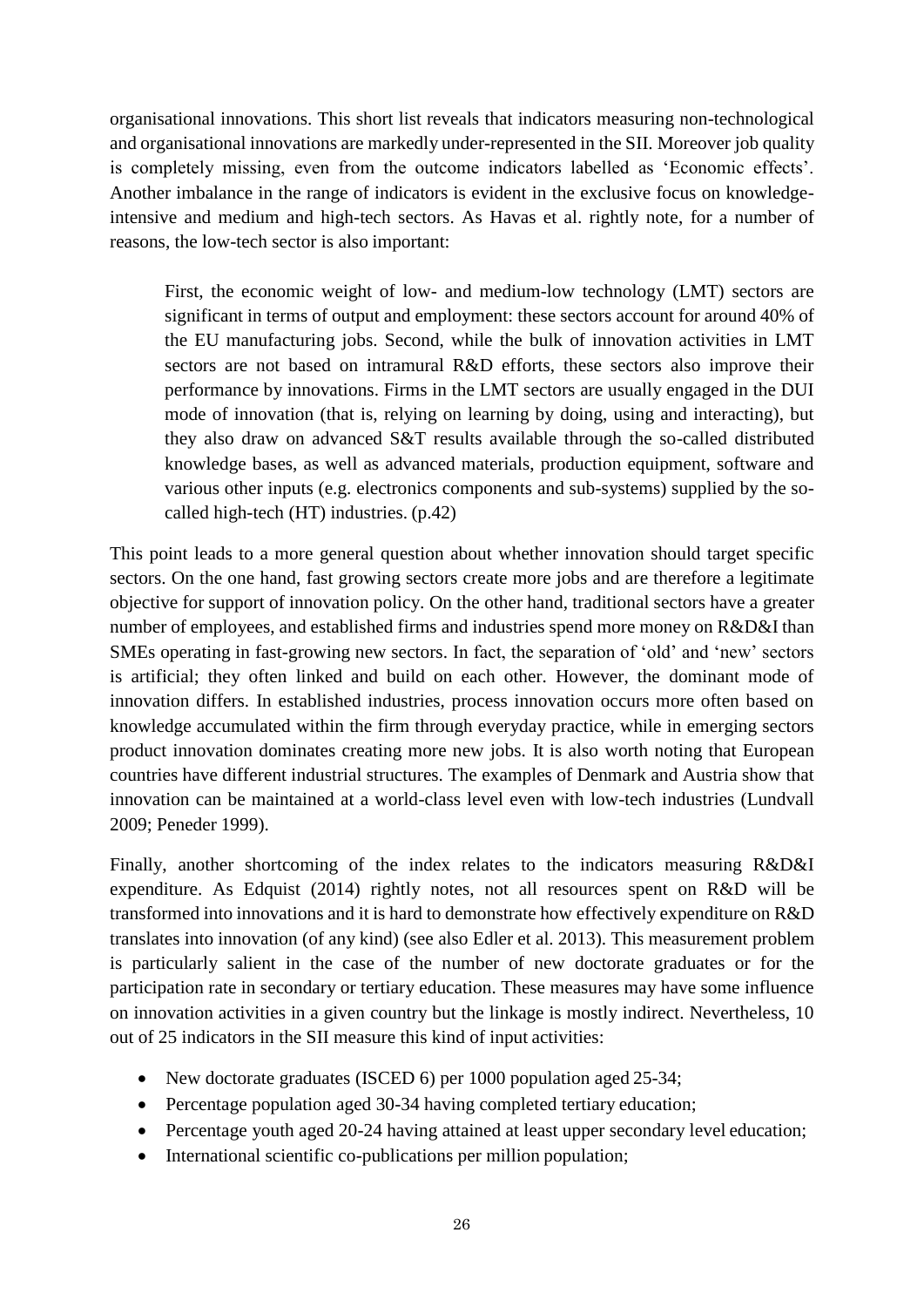- Scientific publications among the top 10% most cited publications worldwide as % of total scientific publications of the country;
- Non-EU doctorate students as a % of all doctorate students;
- R&D expenditure in the public sector as % of GDP;
- Venture capital investment as % of GDP;
- R&D expenditure in the business sector as % of GDP;
- Non-R&D innovation expenditures as % of turnover.

Many of these indicators measure research and education instead of innovation. However, as Edquist (2014: 10) stresses: 'It is also hard to know exactly what kinds of education have (what kinds of) effects on (what kinds of) innovation and what kinds do not.' The argument, according to which outcomes of research and education can be regarded as an input for innovation in such an automatic and mechanistic way is empirically untested and perhaps even untestable and instead simply reflect the assumptions and expectations underpinning the narrow approach to innovation.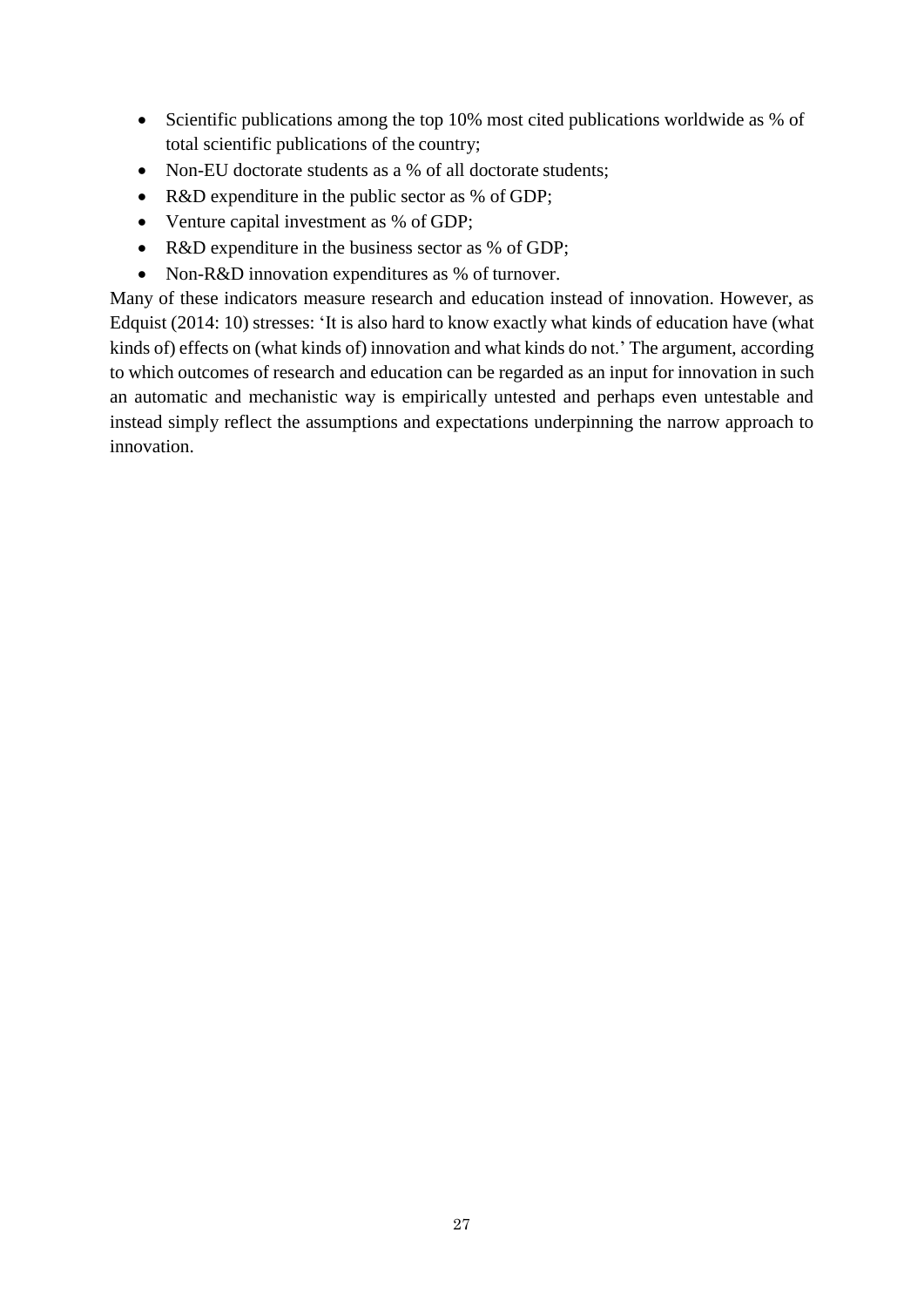### <span id="page-27-0"></span>**4 Conclusions and Recommendations**

Boosting innovation has been a core feature of a sequence of EU policies over the past twenty years at least. As the EU now seeks to grow its post-crisis economy, innovation has become a flagship initiative. There are two approaches to understanding and supporting innovation  $-$  a narrow approach and a broad approach. In the narrow approach, state intervention is justified by market failure and innovation is characterised as linear, focusing on radical and technological innovation of the manufacturing sector on the basis of scientific, explicit and individual knowledge. The broad approach acknowledges the importance of user-driven, interactionbased, recursive innovation not only in manufacturing but also in services, with public services having a key supportive role. Over the last twenty years, EU innovation policy has evolved theoretically, with a remarkable shift from the narrow to the broad approach. For a number of reasons, this shift is, however, partial and incomplete.

First, there is a considerable gap between the theoretical understanding now underpinning EU innovation policy and that policy's measures. In other words there is dissonance between policy intent on the one hand and policy implementation, measurement and evaluation on the other. As the Green Paper on Innovation (1995) highlights, on a theoretical level, EU innovation policy has embraced the broad, systemic or holistic approach to innovation as early as the mid-1990s. The Green Paper seemed to align with then latest scientific thinking about innovation, including recognising the importance of organisational innovation. Nevertheless, this theoretical understanding barely reflects in action plans and on the instruments for measuring policy attainment and evaluation. Instead the measures used are derived from the narrow approach to innovation. The different phases of the Lisbon Strategy from 2000-2010) represent a wider retreat to the narrow approach. One of the key policy documents (EC, 2005b), for example, makes explicit reference to market failure argument at a theoretical level, and the concrete policy measures proposed also reflected the narrow approach of innovation targeting research, science and technology rather than innovative enterprises by creating a better regulatory framework for new technology, a more effective and efficient protection of IPR, an attractive single market for researchers, a better designed and more widely used system of tax incentives, etc. The latest innovation policy emanating from the Europe 2020 growth strategy initiated in 2010 (EC, 2010a) shows some promising initiatives providing some counterbalance to the previous adoption of the narrow approach. Some policy priorities have been redefined, recognising the importance of policies aimed to foster workplace innovation, social innovation, design-driven innovation, demand-side innovation, public sector innovation and public procurement of innovation. All of these six priorities have their own policy background paper, action plans and other initiatives. This evolution of EU innovation policy is outlined in Table 6 below.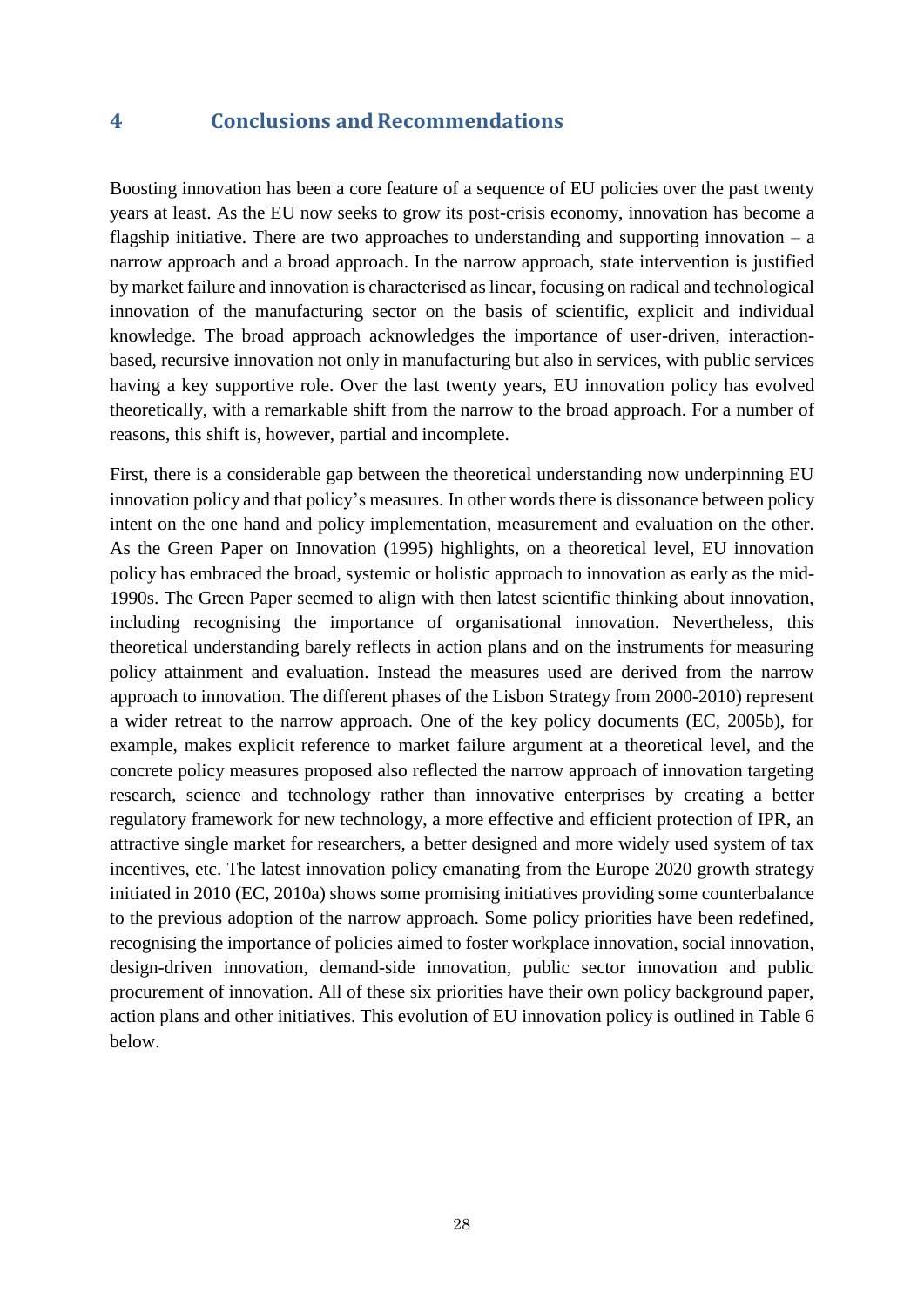#### **Table 6: The evolution of EU innovation policies 1995-2015**

<span id="page-28-0"></span>

|                                                                 | Green Paper (1995)                                                                                                                                                                                                       | Lisbon I (2000-2005)                                                                                                     | <b>Lisbon II (2005-</b>                                                                                                                                                        | Lisbon III (2008-                                                                                                                                            | Horizon 2020                                                                                                                                                                                       |
|-----------------------------------------------------------------|--------------------------------------------------------------------------------------------------------------------------------------------------------------------------------------------------------------------------|--------------------------------------------------------------------------------------------------------------------------|--------------------------------------------------------------------------------------------------------------------------------------------------------------------------------|--------------------------------------------------------------------------------------------------------------------------------------------------------------|----------------------------------------------------------------------------------------------------------------------------------------------------------------------------------------------------|
|                                                                 |                                                                                                                                                                                                                          |                                                                                                                          | 2008)                                                                                                                                                                          | 2010)                                                                                                                                                        |                                                                                                                                                                                                    |
| <b>Elements of broad-</b><br>based innovation<br>concept        | Fully applied broad-<br>based approach                                                                                                                                                                                   | A slight shift from<br>linear towards<br>systemic approach<br>appears only in 2003 <sup>20</sup>                         | Public procurement as<br>a tool to boost<br>innovation                                                                                                                         | No significant changes<br>compared to Lisbon II                                                                                                              | Top 6 priorities: social<br>innovation; design-driven<br>innovation; demand-side<br>innovation policies; public<br>sector innovation; public<br>procurement of innovation;<br>workplace innovation |
| <b>Elements of narrow</b><br>innovation concept                 | In terms of proposed<br>policy measures, it<br>remains technology-<br>oriented: importance<br>of technological<br>innovation, scientific,<br>explicit and individual<br>knowledge-base, the<br>STI mode of<br>innovation | Strategic objective is<br>to raise the share of<br>R&D expenditures in<br>the GDP from 1,9% to<br>3% by 2010             | Focus is on R&D<br>expenditures, green<br>economy, strong<br>industrial base and on<br>innovation-friendly<br>environment, explicit<br>reference to market<br>failure approach | Increase investment in<br>R&D, innovation and<br>education.<br>Develop clean<br>technologies for cars<br>and construction.<br>High-speed internet<br>for all | Innovation statistics remained<br>science and technology-<br>focused                                                                                                                               |
| <b>Measurement</b>                                              |                                                                                                                                                                                                                          | Establishment of the European Innovation Scoreboard: no indicators on<br>non-technological innovation and on Job Quality |                                                                                                                                                                                | 5 key indicators $21$ and the<br>creation of Innovation Union<br>Scoreboard and Summary<br><b>Innovation Index</b>                                           |                                                                                                                                                                                                    |
| <b>Sector prioritised</b>                                       | Innovation is<br>important in low-tech<br>sectors, in private and<br>public segments of<br>services                                                                                                                      | No sectoral focus                                                                                                        | Promotes innovation<br>in the services                                                                                                                                         | Green economy, car<br>manufacturing and<br>constructions                                                                                                     | Health and social service,<br>green economy, public sector                                                                                                                                         |
| <b>Interrelation of</b><br><b>Innovation and Job</b><br>Quality | Recognised but poorly<br>developed, more focus<br>put on quantitative<br>dimension of<br>employment                                                                                                                      | Exclusive focus on<br>quantitative dimension<br>of employment,<br>although improving<br>working conditions               | 'Better jobs' dropped from the agenda                                                                                                                                          |                                                                                                                                                              | Job quality is of high priority<br>again, though not in direct<br>relation with innovation                                                                                                         |

<sup>&</sup>lt;sup>20</sup>Though this shift does not appear in concrete policy measures and action plans and remained mainly rhetoric: 'enterprises are at the heart of the innovation process' (EC, 2003a:5)

<sup>21</sup> Contribution of innovative-related trade in manufactured goods to the balance of trade of goods; Share of fast growing and innovative firms in the economy; Percentage of employment in knowledge intensive activities; Patent applications weighted by GDP; Hourly labour productivity.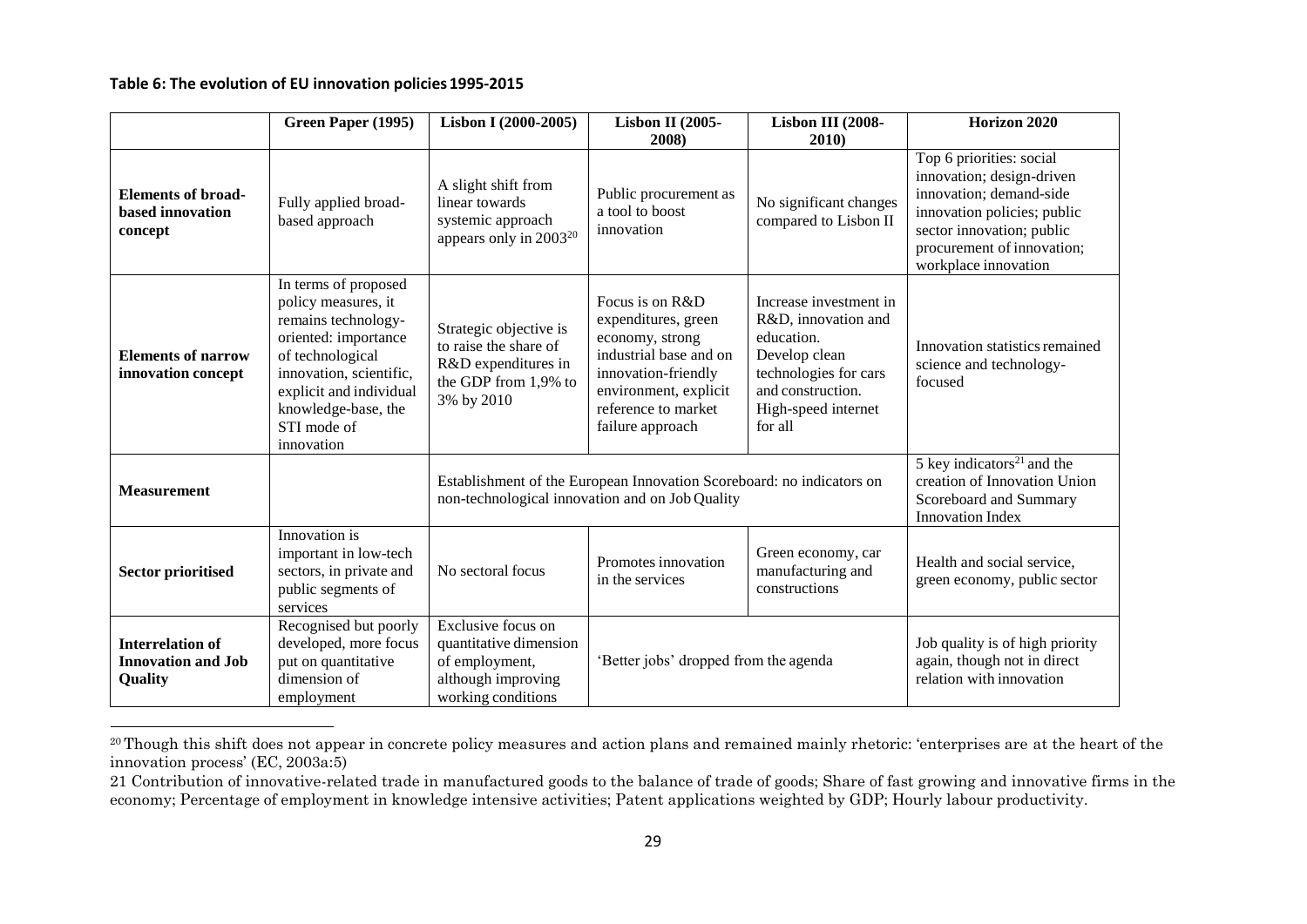|                         |                 | becomes a strategic<br>objective |                                                                        |
|-------------------------|-----------------|----------------------------------|------------------------------------------------------------------------|
| <b>Social inclusion</b> | Does not appear |                                  | Special emphasis on<br>promoting inclusive character<br>of innovation. |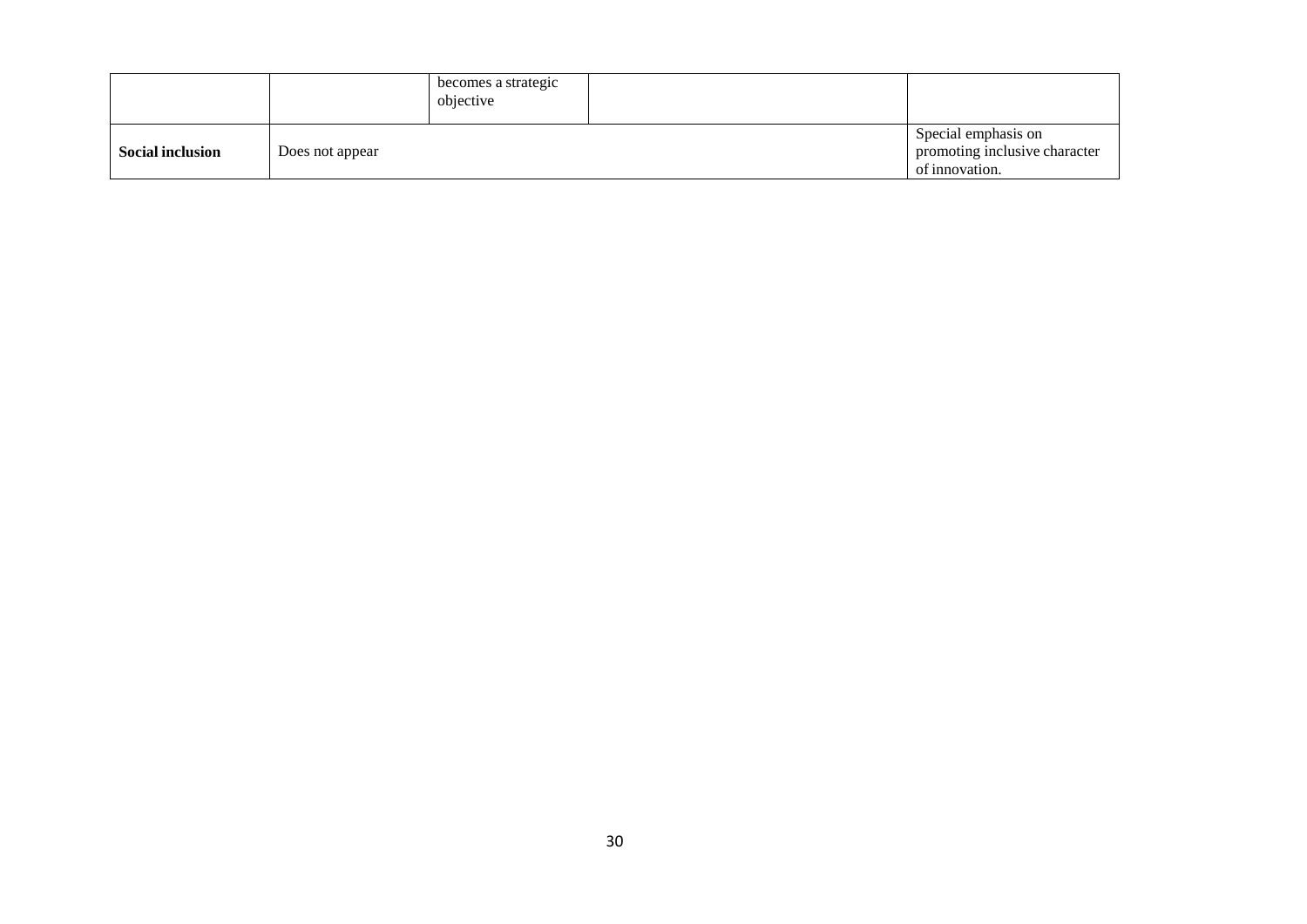Second, although the theoretical basis of the innovation policies widens to take account of the broad approach to innovation, it does so in an incomplete, inconsistent and theoretically ill-founded way. For example, after the mid-term review of the Lisbon Strategy explicit reference was made in the renewed innovation policy to market failure arguments. This is a theoretical choice with a number of implicit consequences such as reliance in the science push model in which the main source of innovation is R&D. This reliance sharply contradicts other elements of the same innovation policy arguing that the heart of innovation is firms. These inconsistencies, together with the abovementioned gap between theory, implementation, measurement and evaluation, reveal that the system-focus approach has never been successfully applied. What remains constant over the past two decades within innovation policy are the technological focus, the linear view of innovation based on scientific research, and the supply-side-dominated policy measures. The weaknesses of this approach are numerous and obvious. Education, for example, is a long-standing concern within innovation policy and features strongly as a supply-side measure, however there is no reference in any of the policies to the demand side of skill, and what skills firms actually need and deploy generally, let alone in relation to innovation. Both supply and demand have a role (Edler et al. 2013). Instead, education is targeted almost exclusively as a supply side issue. This failure to look inside firms and at what levers and enables innovation in these firms also explains the absence in policy documents of any appreciation of the interrelation of innovation and job quality. Where job quality is mentioned, for example with the reference to wanting 'better jobs' in the first phase of the Lisbon Strategy and now, again, in Europe 2020, it is hugely undeveloped theoretically and practically as a policy issue per se and in relation to innovation.Yet, as Lundvall (2014) notes, workplace learning and autonomy may be the two key elements that link together the issues of innovation, employment and job quality. Skill development (part of learning) and skill deployment (or utilisation in current policy parlance)<sup>[22](#page-30-0)</sup> are integral components of job quality and plays a key role in the innovation performance of firms:

Beyond the quantitative effect of new technologies on the number of employees, it is also important to investigate the qualitative effect of technological change on different categories of workers. The basic premise here is that innovations are skill-biased and, therefore, replace tasks traditionally carried out by unskilled workers with new jobs demanding skilled workers. (Vivarelli 2014: 138)

What is puzzling about the way that policy continues to be dominated by the narrow approach to innovation is that this approach has been seriously challenged scientifically. Evidence suggests that organisational (i.e. non-technology) innovation plays a major role informs innovativeness and that there are clear synergies to be gained from this form of innovation and technological forms (Battisti and Stoneman 2010). It is now also generally accepted that most innovation is not radical but incremental. However there is recent and growing evidence on the emergence of radical innovation generated by employee-driven innovation (EDI) reflecting the

<span id="page-30-0"></span><sup>22</sup>See Warhurst and Findlay (2012).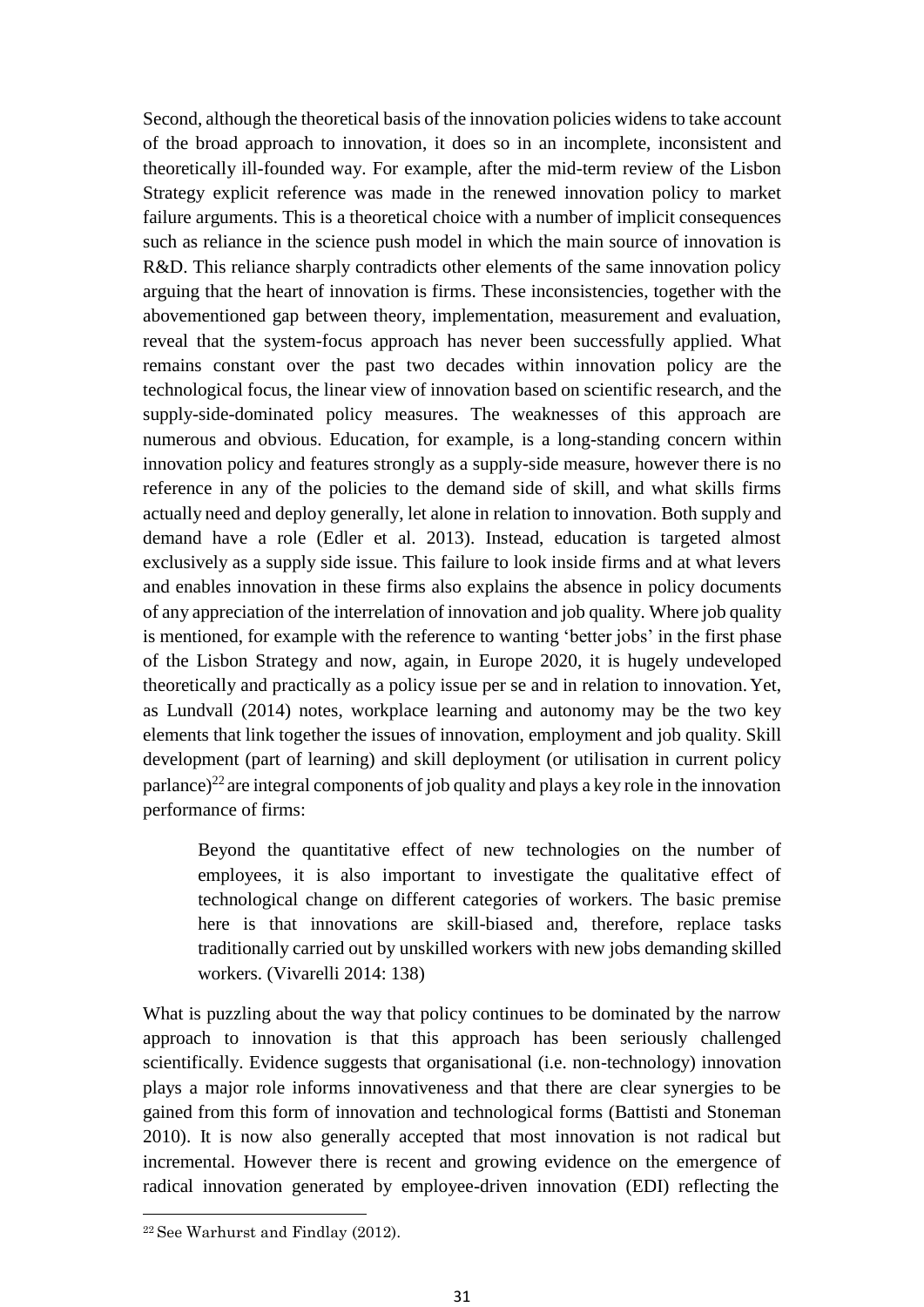broad approach of innovation. In this respect Alasoini (2013: 20) calls attention to the work of Kesting and Ulhoi (2010), noting that:

... there is no reason to limit the scope of EDI to incremental improvements ... radical innovations are often employee-driven; they derive from doing something unique, valuable and difficult to imitate or plan in detail through standard management procedures.

There is clearly a task therefore for the policy and scientific communities to better articulate, and for the latter to better explain and make understood more effectively the advantages of the broad, system-driven approach to innovation, and for the former to better integrate research and policy making processes in the field of innovation. As Edquist (2014: 14) has noted:

Innovation policy design is certainly lagging behind innovation researchwhen it comes to being systemic, broad-based or holistic. This is clearly an example of a failure when it comes to the communication between innovation researchers and politicians in the field of innovation. This may be a strong reason to involve innovation researchers in policy design (formulation) and implementation to a much higher degree. There is a lot that policy-makers and, in particular, politicians can learn from innovation research, not only in principle or 'analytically', but also in policy practice.

Although in EU-level innovation policy documents, the shift from narrow to broad approach is incomplete and inconsistent, at country-level within the EU the shift is more comprehensive in some Members States, particularly those that have sought to link workplace development and workplace innovation. In this respect there is a clear division amongst EU countries, with those in the North actively making the link,with a complete absence in New Member States (Alasoini 2015). Finland is a good example of this 'Nordic exceptionalism' in the field of innovation and a willingness to look inside firms as part of a system-based approach. More than a decade ago, Finland launched a nationwide 'Workplace Development Programme – TYKES' with more than 1500 projects involving almost 350,000 workers. The objective of this programme was to simultaneously improve the Quality of Working Life (QWL) and productivity in Finnish workplaces. In addition to business-to-business networks, projects targeted work methods, work organisation, work community and supervision within firms. The 2012 launch of 'Liideri – Business Productivity and Joy at Work' programme represents the 'next-generation' workplace development programme and again reflecting the broad approach to innovation (Alasoini, 2015: 28-29). This focus of analysis is important because it enables thinking about innovation to recognise and appreciate the consequences of new production regimes with reconfigured management, work and employment practices. In addition, the Finnish approach enables innovation policy to capture not only firm-level but also system level practices that can help underpin innovation. As Alasoini points out: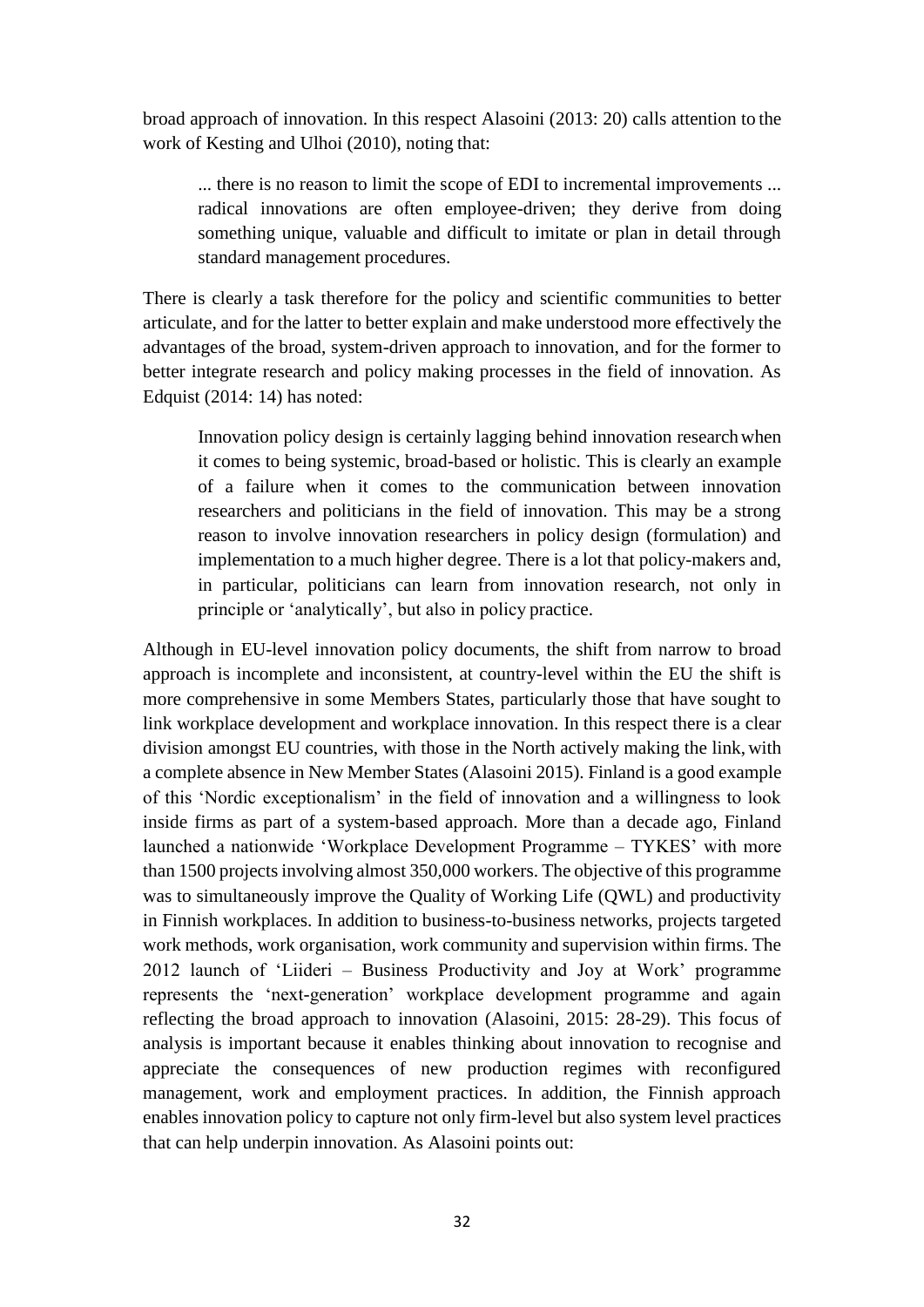The object of workplace development has expanded during the last 40-50 years from traditional issues at the shop-floor, work-station and work-unit levels to issues involving entire organizations, production systems and companies, and even company networks, industrial clusters, regional innovation systems and ecosystems. (p.25)

The measurement involves not only more indicators of non-technological innovation but also more focus on 'workplace innovation', on the design of 'good work' and 'better jobs'.

The types of innovation that feature in the narrow approach have their merits. However it would be helpful to EU innovation policy if the Commission engaged more comprehensively with and in a more sustained way with the broad approach. A lever to this end would be for the Commission to rethink the measurement of innovation. Measurement plays an essential role in policy thinking. Current measures effectively prohibit the necessary policy development. The Innovation Union Scoreboard (IUS), formerly known as the European Innovation Scoreboard (EIS), is based on 25 indicators. It serves as a primary monitoring toolkit of the innovation performance of Member States. Analysis of the indicators highlights the dominance of narrow approach thinking as the majority of the indicators relate mainly to R&D-based technological innovation. However, as Havas et al. (2015: 42) rightly note:

The current set of the IUS indicators can be seen either as a half-full or a halfempty glass. Compared to the EIS 2004 … it is an improvement. Yet, a much more significant improvement is still needed for a better reflection of the diversity of innovation processes, which is indispensable for devising effective and sound policies.

Although the problems in using these summary indexes are well known among the scientific community (e.g. Edler et al. 2013), they remain popular among policymakers as they appear to provide simple answers to complicated questions, and provide easy to formulate policy responses – more graduates, more R&D spending, more patents etc. In this respect, the lack of consensus currently amongst the scientific community about the definition and operationalisation of job quality (Muñoz de Bustillo et al. 2011; Findlay et al. 2013) might explain its weak pursuance by the Commission in innovation policy. Assuming that this consensus can be achieved (Warhurst and Knox 2015), it could be incorporated into a revised set of measures of innovation. In this respect, the methodological bias of the IUS, with its excessive emphasis on R&D-based innovations and widely used to inform policy design, needs to be revised if traction is to be gained in better understanding innovation and redesigning innovation policy to make it more effective. This new and better innovation summary index might include:

• variables to capture non-technological as well as technology innovation – that is, most obviously, covering all four types of innovation outlined in the Oslo Manual.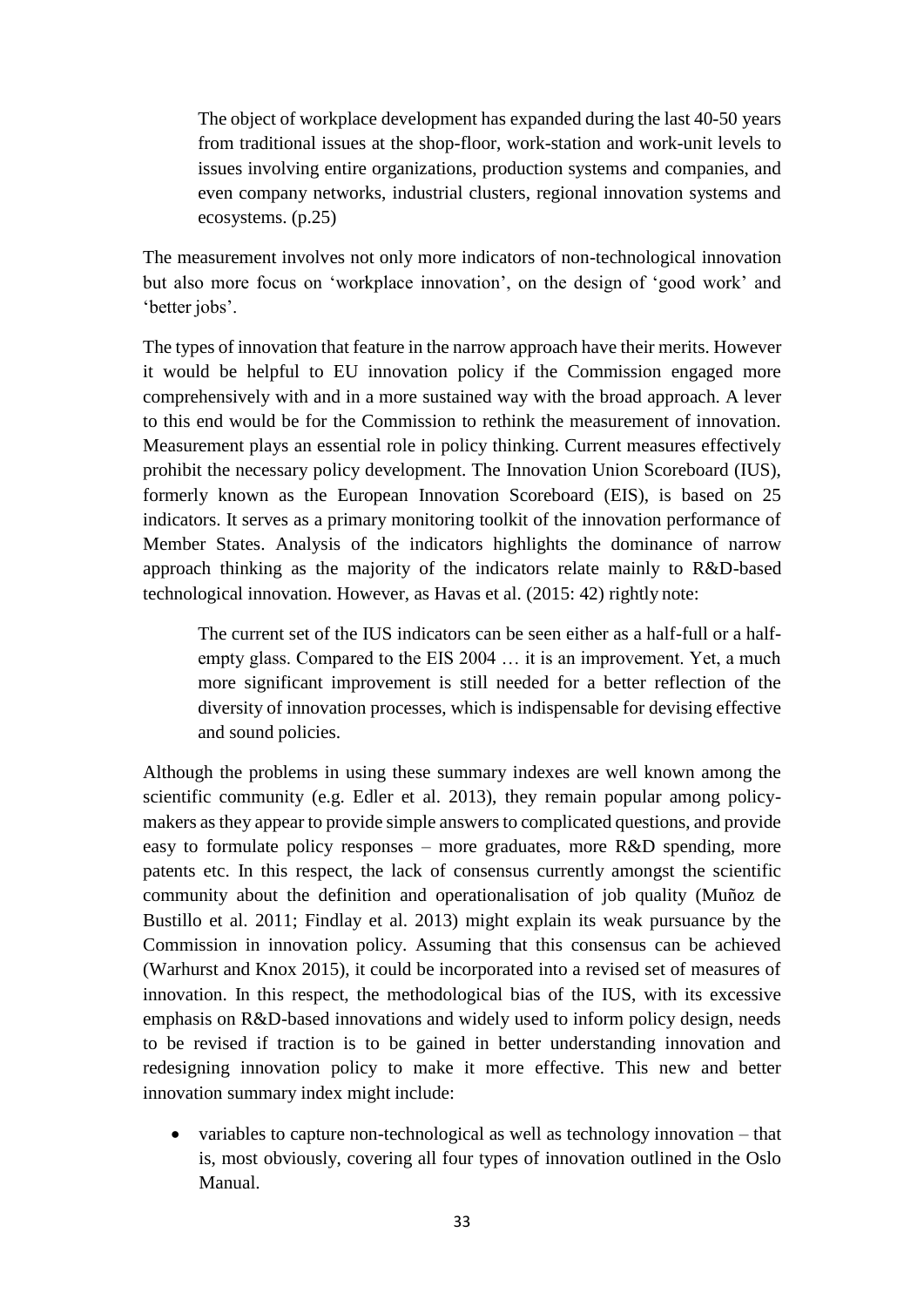- variables capturing national and EU-wide institutional arrangements that provide the context and conditions for innovation (e.g. employment regulation, industrial relations, management education, finance, accountancy and tax regimes etc.);
- variables that enable analysis of firm-level practices in terms of employment, work organisation, management etc., all of which reflect job quality;
- variables measuring innovation activities of low and medium-low technology sectors; manufacturing as well as services, including in the latter those of the public sector.

Some of these additions could be drawn from existing EU surveys, of which there are a number that currently offer innovation-related data but which are not used for this purpose, for example the European Working Conditions Survey. It might also usefully extend to incorporate qualitative research methods, for example with firm-level case studies that triangulate objective and subjective data. This latter type of data gathering would also help better understanding of the interplay between the context, content, process and outcomes of the various types of innovations at the level at which more and better innovation needs to occur within the EU – firms.

Importantly, this revised innovation index would be used not only for monitoring innovation performance but also for measuring the effects of different policy instruments. This evaluation would help the necessary refocusing of policy thinking. As Edquist (2014: 29) argues:

Ideally, we should be able to estimate the importance of each innovation policy instrument by measuring its effects on (different kinds of) innovations. ... Nonetheless, it may be achieved by means of considerable effort aimed at more widespread, profound and independent evaluations. In the longer term, this is the only reasonable way. Evaluations are badly needed.'

Better support for innovation is required from the Commission. However this support cannot be driven by the market failure argument as a justification of intervention. Market failure has many sources – economies of scale and scope, asymmetric information, externalities etc.<sup>[23](#page-33-0)</sup> – but all of which are essentially reactive. EU innovation policy has to be proactive because, by its very nature, innovation support has to be nurturing and forward-thinking, based on the analysis of the characteristics, strengths and weaknesses of innovation eco-systems (Ramstad 2014).

To this end, this Working Paper offers general recommendations for EU innovation policy:

1. It should more comprehensively incorporate the range of types of innovation into policy thinking and policy design.

<span id="page-33-0"></span><sup>23</sup>For a literature review, see: BIS (2010).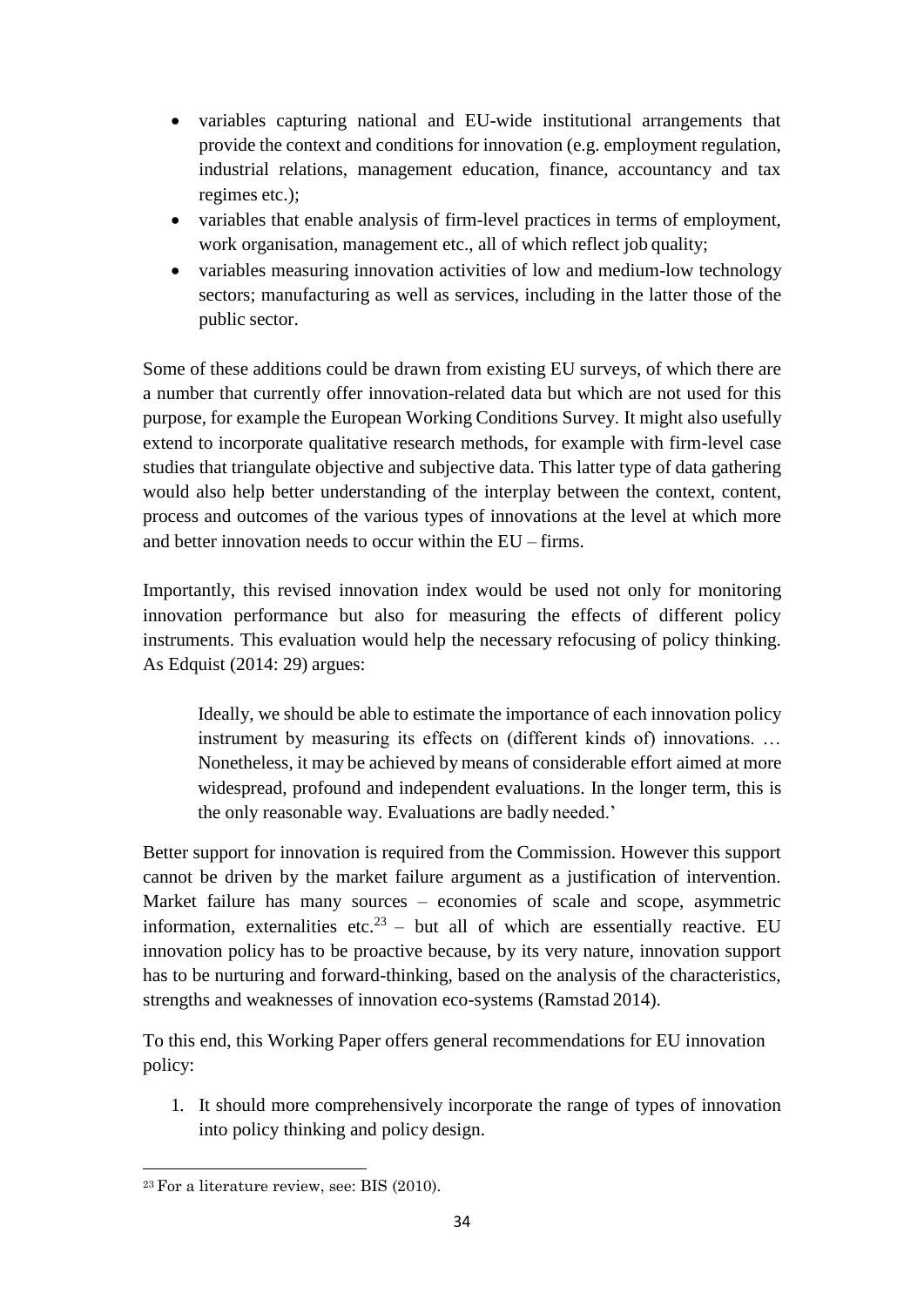- 2. It needs to better consolidate its approach to innovation in terms of drawing on the broad approach to innovation.
- 3. It needs to better consolidate the scope of innovation policy targeting to be more representative of EU economic and employment structures.
- 4. The changes signalled in #1, #2 and #3 have to be pursued in policy in a way that is sustained and coherent as a prelude to their evaluation.
- 5. Measurement tools must be revised appropriately to reflect the changes signalled in #1, #2 and #3, including the relationships of innovation to job quality and employment.
- 6. In support of these other recommendations, the Commission should better incorporate scientific evidence into innovation policy deliberation and design.

The aim of QuInnE is to support the *EU 2020* growth strategy. Both reflecting and in further pursuance of the recommendations above, QuInnE will assist EU policymakers to formulate new and modify existing policies aimed at successful economic recovery and growth in line with the Commission's *Europe 2020* strategy by exploring the mutually reinforcing relationship between innovation and job quality and its employment outcomes, the latter in terms of inclusion and equality. QuInnE will explore statistically the relationships between innovation, job quality and employment outcomes, seeking to refine and update the correlations between them as well as identify and comment upon the strengths and weaknesses in current EU statistical data. It will also explore the causal relationships between innovation, job quality and employment outcomes through firm level qualitative research. The outcome will be the provision of high quality new and novel research for *Europe 2020* that will help the Commission with its aim to boost innovation, job quality and employment.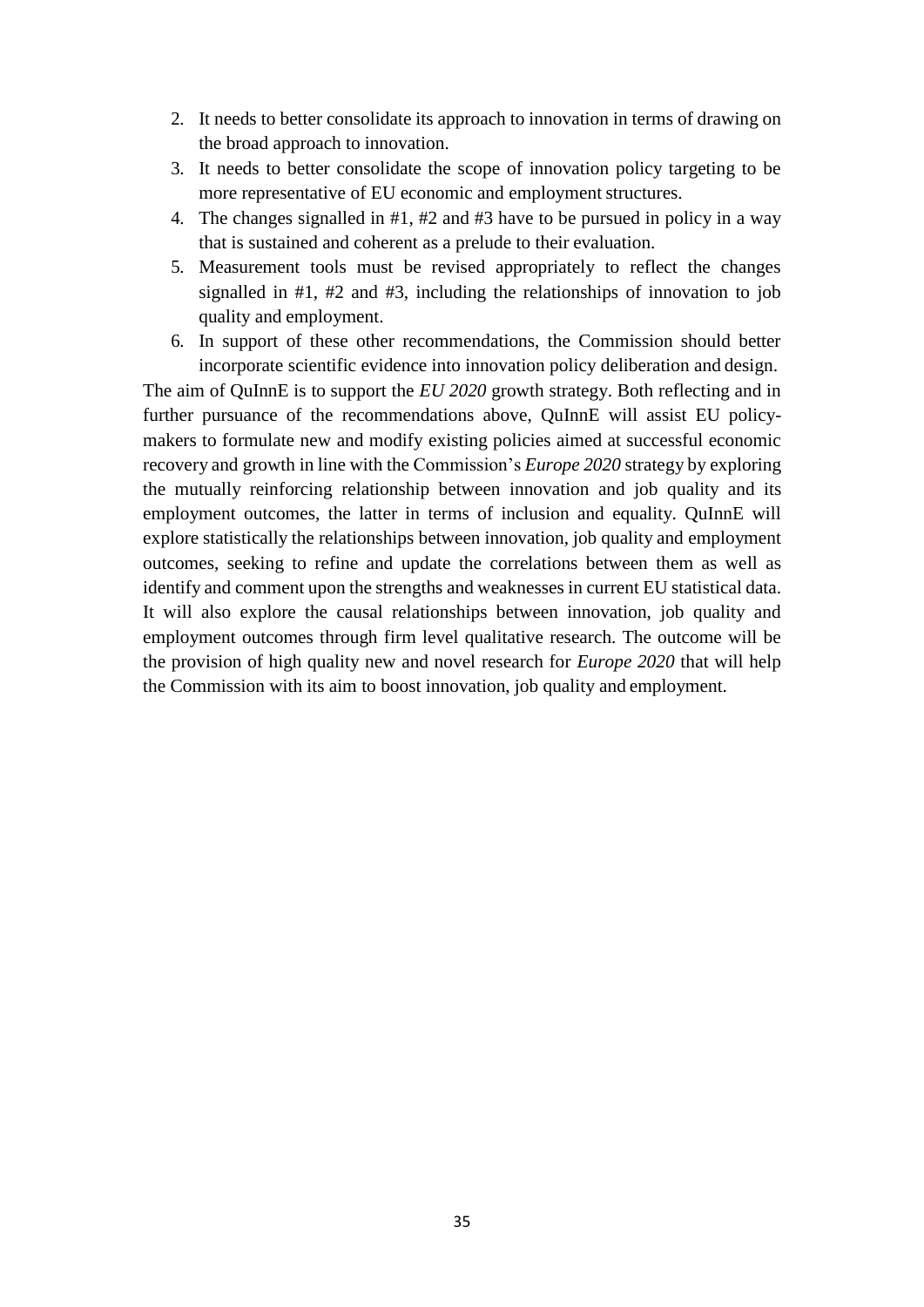#### <span id="page-35-0"></span>**References**

- Alasoini, T. (2015) Workplace development programmes as institutional entrepreneurs. Why they produce change and why they do not. PhD thesis, Aalto University, pp.338.
- Alasoini, T. (2013) Examining participation in a new context: the case of employee driven innovation, Helsinki: Tekes, p.32.
- Arundel, A., Lorenz, E, Lundvall, B.-Å. and Valeyre, A. (2007) 'How Europe's economies learn: a comparison of work organization and innovation mode for the EU-15', Industrial and Corporate Change, 16(6): 680-93.
- Battisti, G. and Stoneman, P. (2010) 'How Innovative are UK Firms? Evidence from the Fourth UK Community Innovation Survey on Synergies between Technological and Organizational Innovations', *British Journal of Management*, 21(1): 187–206.
- Casey, B. (2009) 'Employment Promotion' in M. Gold (ed.) *Employment Policy in the European Union*, Houndmills: Palgrave Macmillan.
- de Kok, J., Vroonhof, P., Verhoeven, W., Timmermans, N. Kwaak, T. and Snidjers, J. (2011) *Do SMEs create more and better jobs?,* Brussels: EIM.
- Dutz, M.A., Kessides, I., O'Connel, S. and Willig, R.D. (2011) 'Competition and Innovation-driven Inclusive Growth', *Policy Research Working Paper 5852*, Washington: World Bank.
- Edler, J., Cunningham, P., Gök, A. and Shapira, P. (2013) *Impacts of Innovation Policy: Synthesis and Conclusions*, Manchester Institute of Innovation Research, University of Manchester.
- Edquist, Ch. (2014) Efficiency of Research and Innovation Systems for Economic Growth and Employment. *Working Paper No.2014/8*, Centre for Innovation, Research and Competence in the Learning Economy (CIRCLE), Lund University.
- European Commission (EC) (2015) *Employment and Social Developments in Europe 2014*, Luxembourg: Publications Office of the European Union.
- European Commission (EC) (2014a) *State of the Innovation Union. Taking stock 2010- 2014*, Luxembourg: Publications Office of the European Union.
- European Commission (EC) (2014b) *Workplace Innovation – Concepts and Indicators*, Brussels: European Commission.
- European Commission (EC) (2013c) *Developing an indicator of innovation output*, Accompanying the document Communication From The Commission To The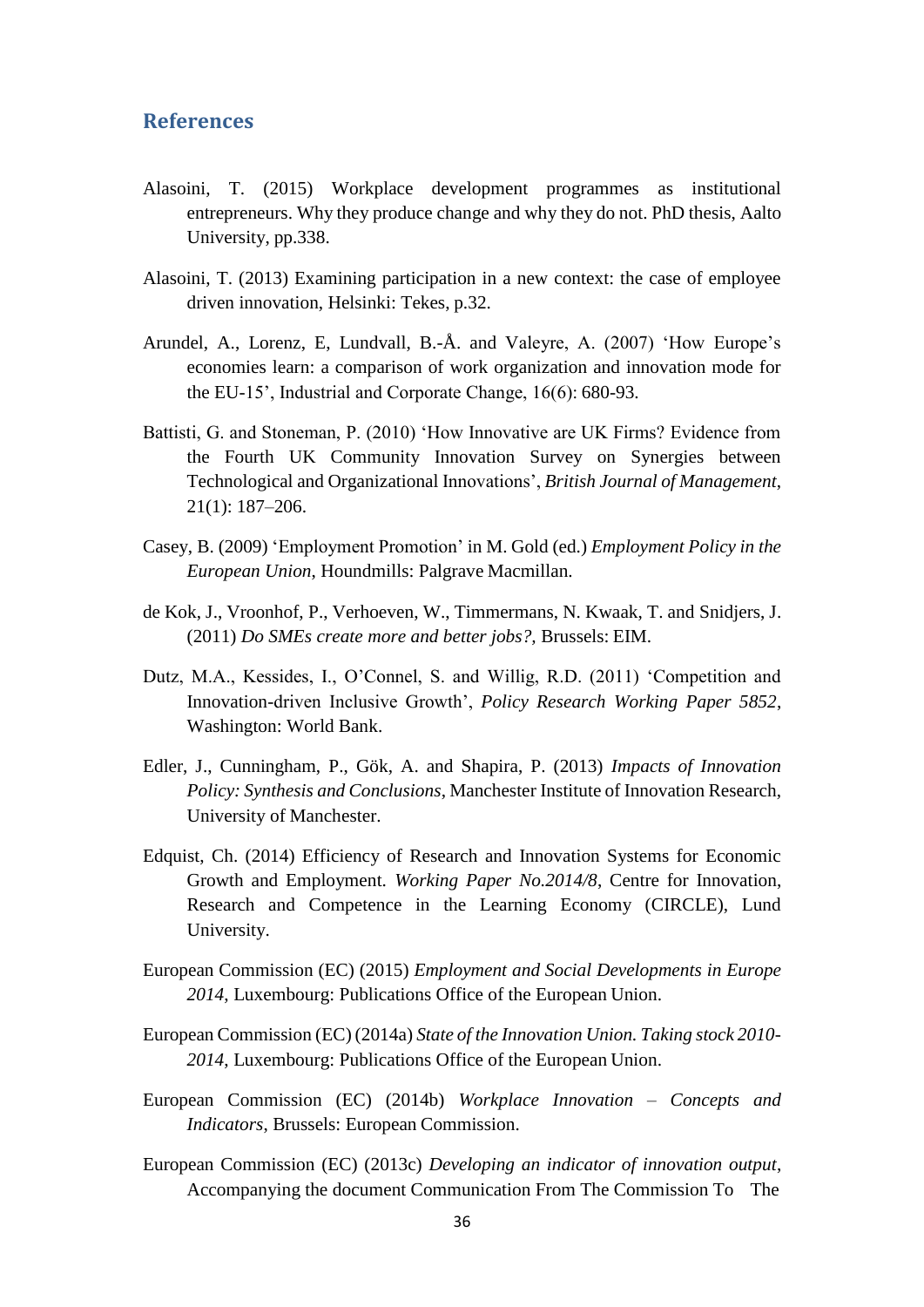European Parliament, The Council, The European Economic And Social Committee And The Committee Of The Regions. Measuring innovation output in Europe: towards a new indicator. Brussels: European Commission. [http://ec.europa.eu/research/press/2013/pdf/staff\\_working\\_document\\_indicator](http://ec.europa.eu/research/press/2013/pdf/staff_working_document_indicator_of_innovation_output.pdf) [\\_of\\_innovation\\_output.pdf](http://ec.europa.eu/research/press/2013/pdf/staff_working_document_indicator_of_innovation_output.pdf)

European Commission (EC) (2012) *Europe 2020*. <http://ec.europa.eu/europe2020/>

- European Commission (EC) (2010a) *Europe 2020 Flagship Initiative Innovation Union*, Communication from the Commission to the European Parliament, the Council, the European Economic and Social Committee and the Committee of the Regions. SEC(2010) 1161. https://ec.europa.eu/research/innovationunion/pdf/innovation-union-communication\_en.pdf
- European Commission (EC) (2010b) *Elements forthe setting-up of headline indicators for innovation in support of the Europe 2020 strategy*, Report of the High Level Panel on the Measurement of Innovation established by Ms Máire Geoghegan-Quinn, European Commissioner for Research and Innovation. Brussels: European Commission, DG Research and Innovation. <http://ec.europa.eu/research/era/docs/en/hlp-report-en.pdf>
- European Commission (EC) (2008) *A European Economic Recovery Plan*. Brussels, 26.11.2008. COM(2008) 800 final. [http://eur-lex.europa.eu/legal](http://eur-lex.europa.eu/legal-)content/EN/TXT/PDF/?uri=CELEX:52008DC0800&from=EN
- European Commission (EC) (2006) Community Framework For State Aid For Research And Development And Innovation. *Official Journal of the European Union*, C 323/1, 30.12.2006. [http://eur-lex.europa.eu/legal](http://eur-lex.europa.eu/legal-)content/EN/TXT/PDF/?uri=CELEX:52006XC1230(01)&from=EN
- European Commission (EC) (2005a) Working together for growth and jobs A new start for the Lisbon Strategy. Brussels, 2.2.2005 COM(2005) 24 final. [http://eur](http://eur-/)lex.europa.eu/legalcontent/EN/TXT/HTML/?uri=URISERV:c11325&from=EN
- European Commission (EC) (2005b) *More Research and Innovation – Investing for Growth and Employment: A Common Approach*, Luxembourg: Office for Official Publications of the European Communities.
- European Commission (EC) (2005c) *Integrated Guidelines For Growth And Jobs (2005-2008)*, Brussels, 12.4.2005 COM(2005) 141 final. [http://eur](http://eur-/)lex.europa.eu/legalcontent/EN/TXT/HTML/?uri=URISERV:c11323&from=EN
- European Commission (EC) (2004) *Facing the Challenge – The Lisbon strategy for growth and employment*, Luxembourg: Office for Official Publications of the European Communities.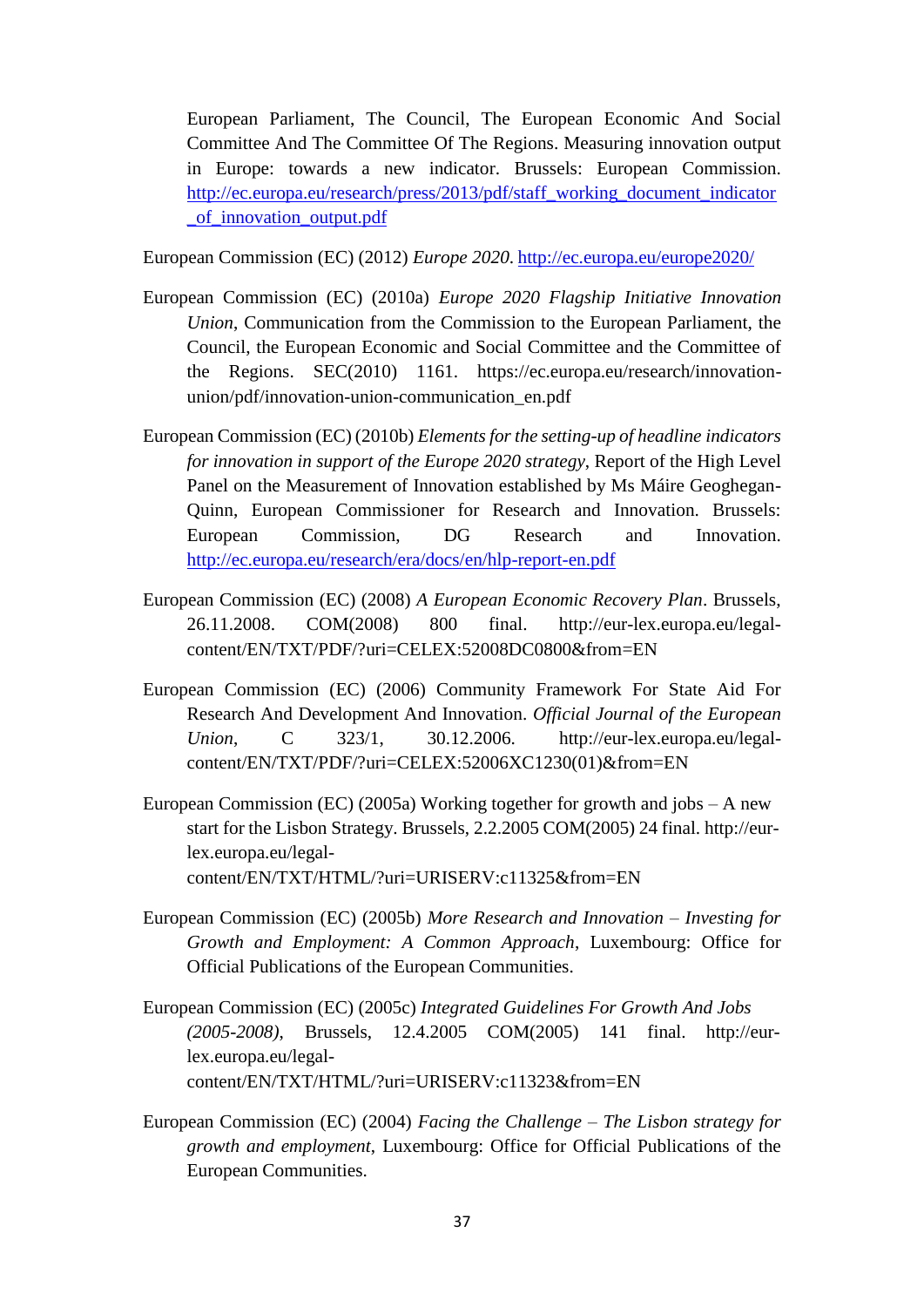- European Commission (EC) (2003a) *Innovation policy: updating the Union's approach in the context of the Lisbon strategy*, Brussels, 11.3.2003COM(2003) 112 final
- European Commission (EC) (2003b) *Investing in research: an action plan for Europe*, Brussels, 4.6.2003 COM(2003) 226 final/2
- European Commission (EC) (1995) *Green Paper on Innovation*. [http://europa.eu/documents/comm/green\\_papers/pdf/com95\\_688\\_en.pdf](http://europa.eu/documents/comm/green_papers/pdf/com95_688_en.pdf)
- European Foundation for the Improvement of Living and Working Conditions (Eurofound) (2012) *Work organisation and employee involvement in Europe – A report based on the fifth European Working Conditions Survey*,Luxembourg: Publications Office of the European Union.
- European Parliament (2010) *The Lisbon Strategy 2000-2010 – An analysis and evaluation of the methods used and results achieved.* [http://www.europarl.europa.eu/document/activities/cont/201107/20110718AT](http://www.europarl.europa.eu/document/activities/cont/201107/20110718ATT24270/20110718ATT24270EN.pdf)  [T24270/20110718ATT24270EN.pdf](http://www.europarl.europa.eu/document/activities/cont/201107/20110718ATT24270/20110718ATT24270EN.pdf)
- Fagerberg, J. (2014) 'Innovation policy: in search of a useful theoretical framework', paper presented to the 2014 EU-SPRI conference, Science and innovation policy: Dynamics, Challenges, Responsibility and Practice, Manchester, 18-20 June.
- Findlay, P., Kalleberg, A.L. and Warhurst, C. (2013) 'The challenge of job quality', *Human Relations*, 66(4):441-452.
- Godin, B. (2002) 'The rise of innovation surveys: measuring a fuzzy concept, Project on the history and sociology of S&T statistics', Working Paper No. 16, SPRU, University of Sussex.
- Havas, A., Izsák, K., Markianidou, P., and Radosevic, S. (2015) Comparative analysis of policy mixes of research and innovation policies in Central and Eastern Europe, No.3.12. [http://www.grincoh.eu/media/serie\\_3\\_knowledge\\_\\_innovation](http://www.grincoh.eu/media/serie_3_knowledge__innovation) technolog/gri ncoh\_wp\_3.12\_havas\_izsak\_markianidou\_radosevic.pdf
- Jensen, M.B., Johnson, B., Lorenz, E. and Lundvall, B.-A. (2004) 'Absorptive Capacity, Forms of Knowledge and Economic Development', paper presented to the 2nd Globelics Conference, Beijing, 16-20 October.
- Kesting, P. Ulhoi, JP (2010) Employee-driven innovation: extending the license to foster innovation, *Management Decision,* 48(1): 65-84.
- Lorenz, E., Lundvall, B.-Å. and Valeyre, A. (2004) 'The Diffusion of New Forms of Work Organisation and Worker Outcomes: Lessons from the European Case' paper presented to 2<sup>nd</sup> Globelics International Conference "Innovation Systems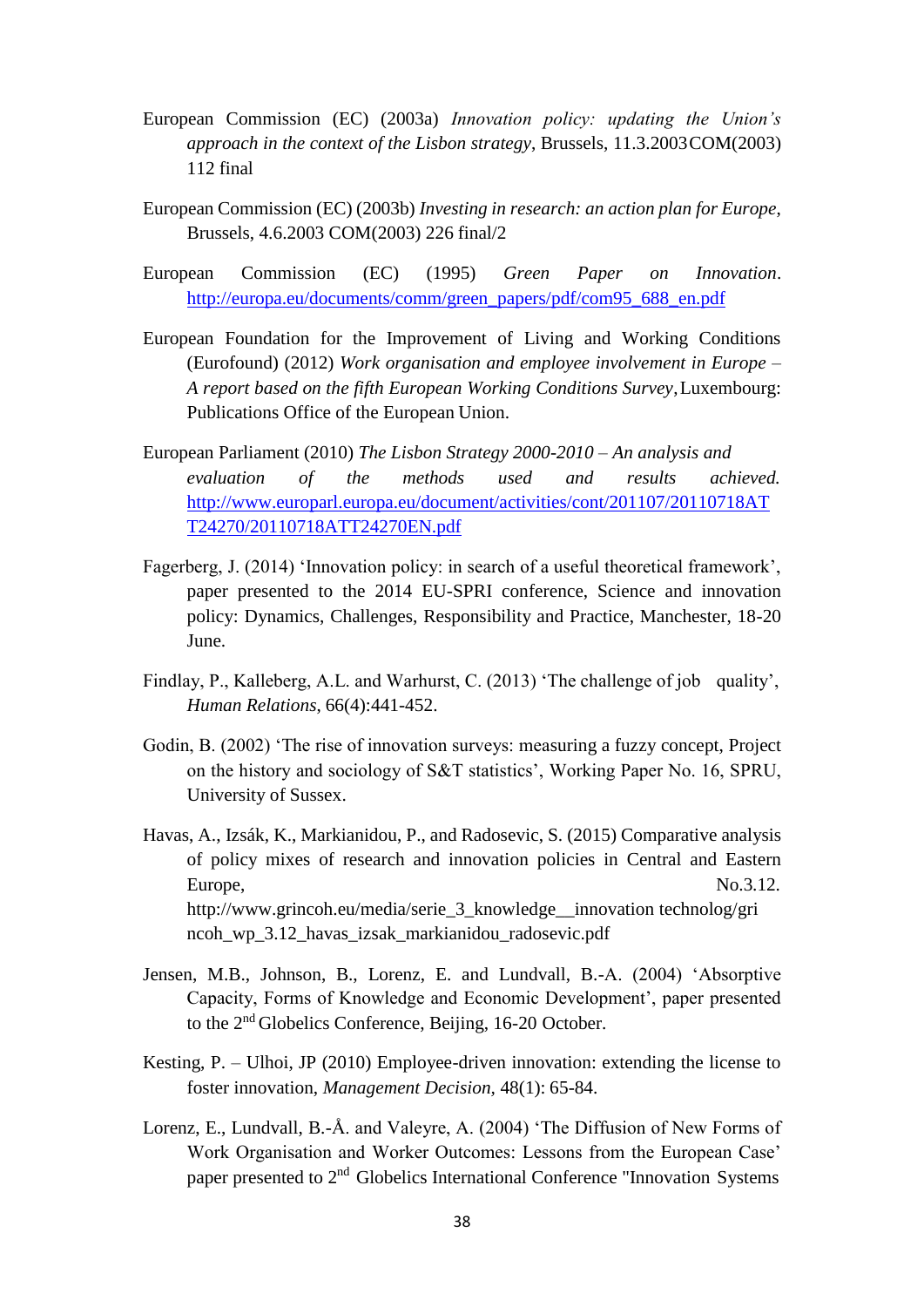and Development: Emerging Opportunities and Challenges", Beijing, China, 16- 20 October.

- Lundvall, B.-Å. (2014) Deteriorating quality of work undermines Europe's innovation systems and the welfare of Europe's workers!, [http://portal.ukwon.eu/pdfs/bengt\\_lundvall\\_essay.pdf.](http://portal.ukwon.eu/pdfs/bengt_lundvall_essay.pdf)
- Lundvall, B.-Å. (2009) *The Danish Model and the Globalizing Learning Economy. Lessons for Developing Countries*. Helsinki: United Nations University – World Institute for Development Economics Research (UNU-WIDER), Research Paper No. 2009/18. https:/[/www.wider.unu.edu/sites/default/files/RP2009-18.pdf](http://www.wider.unu.edu/sites/default/files/RP2009-18.pdf)
- Lundvall, B.- A.(2008) One knowledge base or many knowledge pools? *DRUID Working Paper No.06-08*. <http://www3.druid.dk/wp/20060008.pdf>
- Muñoz de Bustillo, Rafael; Fernández-Macías, Enrique; Esteve, Fernando & Antón, José Ignacio (2011): *Measuring More than Money*, Cheltenham: Edward Elgar.
- Organisation for Economic Co-operation and Development (OECD) (2010) *Ministerial report on the OECD Innovation Strategy: Innovation to strengthen growth and address global and social challenges*, Paris: OECD.
- Organisation for Economic Co-operation and Development (OECD) (1992) The Measurement Of Scientific And Technological Activities Proposed Guidelines For Collecting And Interpreting Technological Innovation Data. Oslo Manual. Paris: OECD.
- Peneder, M. (1999) 'The Austrian paradox: Old structures but high performance?', *Austrian Economic Quarterly*, 4/1999, pp.239-247.
- Pot, F. (2015) Complementing technological innovation with workplace innovation, European Workplace Innovation Network, April Bulletin. [http://portal.ukwon.eu/Complementing\\_technological\\_innovation\\_with\\_WPI](http://portal.ukwon.eu/Complementing_technological_innovation_with_WPI)
- Ramstad, E. (2014) A systemic framework for a broad-based innovation policy: The expanded triple helix as an innovation generating policy model. [http://uk.ukwon.eu/pdfs/Elise-v4.pdf.](http://uk.ukwon.eu/pdfs/Elise-v4.pdf)
- Schienstock, G. and Hamalainen, T. (2001) *Transformation of the Finnish Innovation System*, *SITRA Reports Series 7*, Helsinki.
- Vivarelli, M. (2014) 'Innovation, Employment and Skills in Advanced and Developing Countries: A Survey of Economic Literature', *Journal of Economic Issues*, XLVIII(1): 123-154.
- Warhurst, C. and Findlay, P. (2012) 'More effective skills utilisation: Shifting the terrain of skills policy in Scotland', *SKOPE Research Paper no.107,* Universities of Oxford and Cardiff.